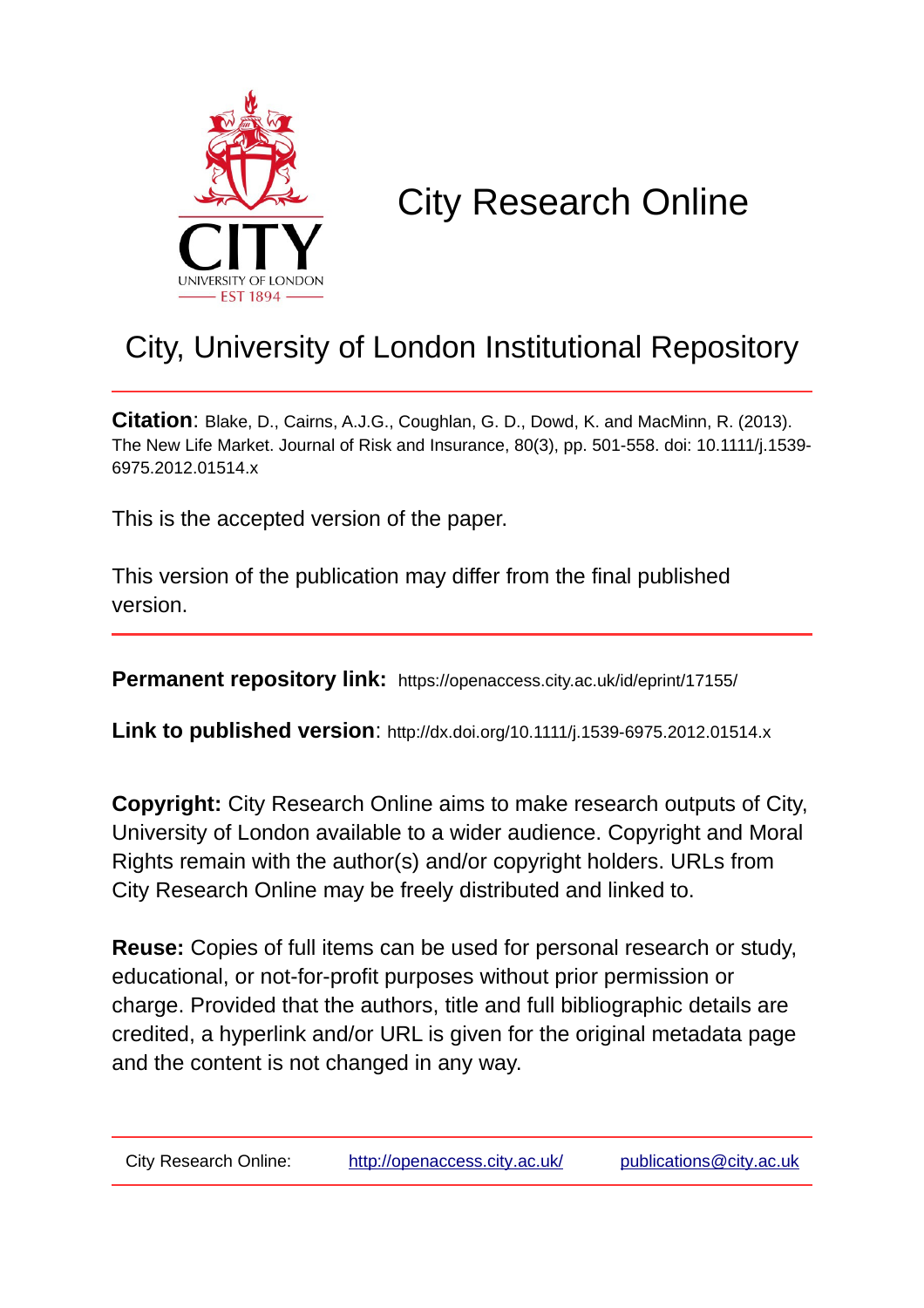## The New Life Market

David Blake<sup>[+](#page-1-0)</sup> Andrew Cairns Guy Coughlan Kevin Dowd Richard MacMinn

#### **Abstract**

 $\overline{a}$ 

\_\_\_\_\_\_\_\_\_\_\_\_\_\_\_\_\_\_\_\_\_\_\_

The huge economic significance of longevity risk for corporations, governments and individuals has begun to be recognized and quantified. By virtue of its size and prevalence, longevity risk is the most significant life-related risk exposure in financial terms and poses a potential threat to the whole system of retirement income provision. This paper reviews the birth and development of the Life Market, the market related to the transfer of longevity and mortality risks. We note that the emergence of a traded market in longevity-linked capital market instruments would act as a catalyst to help facilitate the development of annuity markets both in the developed and the developing world and protect the long-term viability of retirement income provision globally.

<span id="page-1-0"></span><sup>+</sup> David Blake [\(D.Blake@city.ac.uk\)](mailto:D.Blake@city.ac.uk) is Professor of Pension Economics and Director of the Pensions Institute, Cass Business School. Andrew Cairns (A.J.G.Cairns@hw.ac.u is Professor of Financial Mathematics at the Department of Actuarial Mathematics and Statistics, Heriot-Watt University. Guy Coughlan (gcoughlan@uss.co.uk) leads the risk management team at the Universities Superannuation Scheme. Kevin Dowd is Professor of Finance and Economics, Durham Business School. Richard MacMinn is a Professor at the National Cheng-Chi University, Taiwan.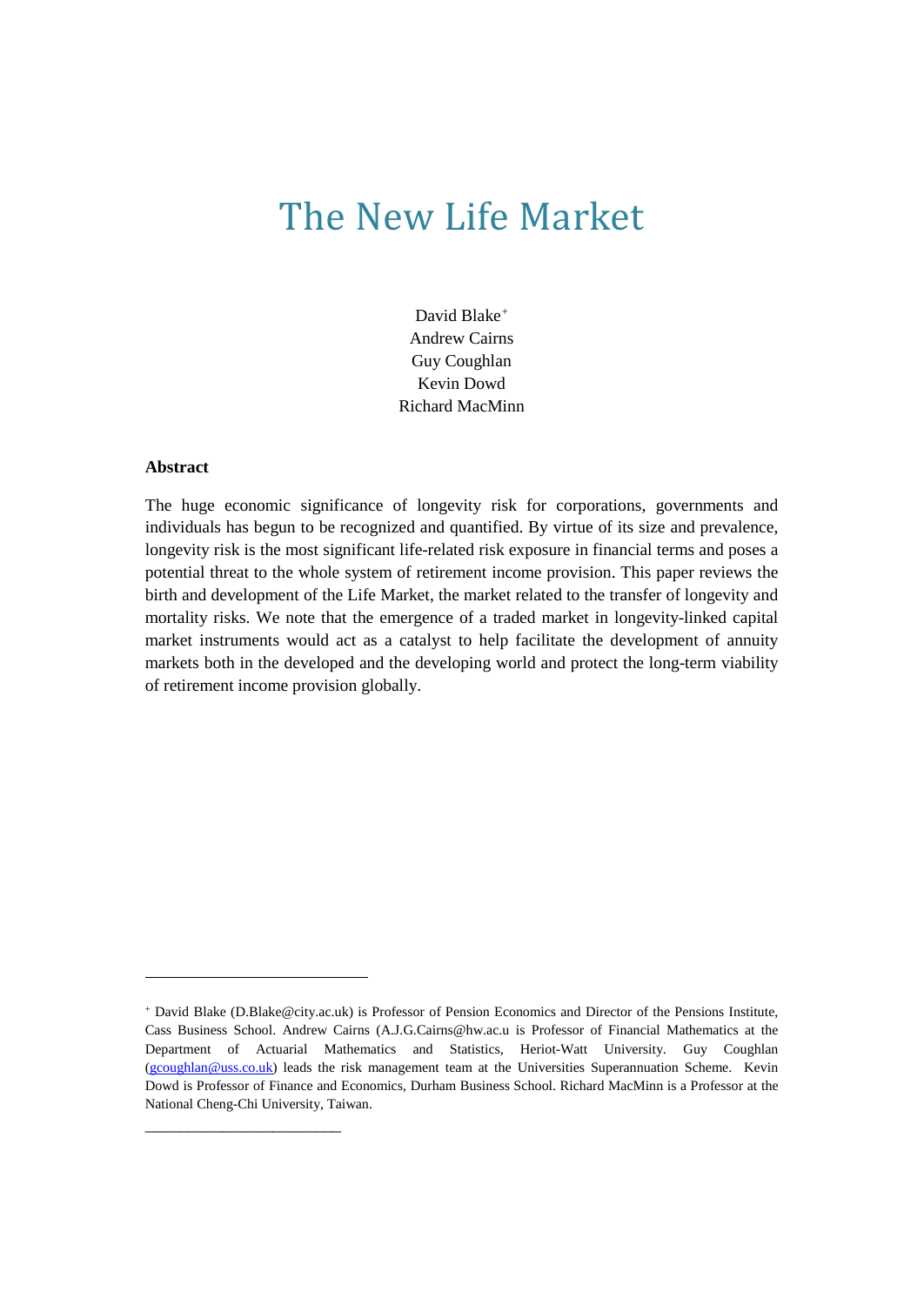### **I. Introduction**

 $\ddot{\phantom{a}}$ 

The start of the twenty-first century has witnessed the emergence of the "Life Market", the traded market in assets and liabilities linked to longevity and mortality. As one of the world's newest capital markets – and one which is of direct relevance to individuals and institutions in all countries – it has the potential to develop into a very large global market.<sup>[1](#page-2-0)</sup> This is because of the growing recognition that longevity risk is a huge risk that is proving to be highly burdensome to those – corporations, governments and individuals – who have to bear it. It cannot be hedged in existing capital markets, and although it can be transferred via the insurance markets, these currently lack the liquidity to support a fully-fledged traded market.

What was missing until recently were new financial instruments for transferring longevity risk, together with the technology and tools to create a transparent, liquid market (Loeys *et al*., 2007). Over the last few years, these missing ingredients have started to emerge, as evidenced by the first publicly announced longevity derivative transaction between investment bank J. P. Morgan and Lucida, a UK-based insurer, which took place in January 2008 (Lucida, 2008) and a number of similar capital markets and insurance-based transactions that have followed.

As mentioned above, the traditional method of transferring longevity risk is through insurance and reinsurance contracts. An important example of this is provided by pension plan buy-outs which have become prominent in the UK since 2006. This is a segment of the Life Market comprising annuity providers (insurers), pension funds, and reinsurers. This kind of transaction involves the transfer of *all* risks, including longevity risk and investment risk, from the pension plan to the insurance industry. This paper surveys the development of the Life Market, focusing in particular on the longevity risk transfer segment of the market.

<span id="page-2-0"></span> $<sup>1</sup>$  Although the Life Market can be regarded as the world's first organized longevity-linked capital</sup> market, there are a number of historical examples of longevity-linked financial instruments that have been issued. These include:

<sup>•</sup> Tontines: invented by the Neapolitan banker Lorenzo de Tonti in 1653. Each investor paid capital into the tontine and received dividends while alive. When an investor died, his or her share was reallocated to the surviving investors. This process continued until there was only a single survivor. There was no return of principal. The government of King Louis XIV of France became the first government to issue tontine bonds in 1689. The first bond ever issued by the British government in 1693 was a tontine: the proceeds were used to fight the Nine Years War against Louis XIV. Tontines were later banned in the UK and a number of US states because they began to be used to defraud investors. However, they are still legal in other countries. For example, the European Union's First Life Directive allows tontines if they are underwritten by authorized and regulated life offices.

<sup>•</sup> Sovereign life annuities: sold, for example, by the British government between 1808 and 1929 to members of the public.

<sup>•</sup> Flower bonds: these are equivalent to a standard bond plus a life insurance policy. They were issued by the US government at a discount to enable their holder to pay federal estate taxes on the holder's death. The bonds were redeemable at par plus accrued interest when the holder died. Flower bonds have not been issued by the US government since 1971.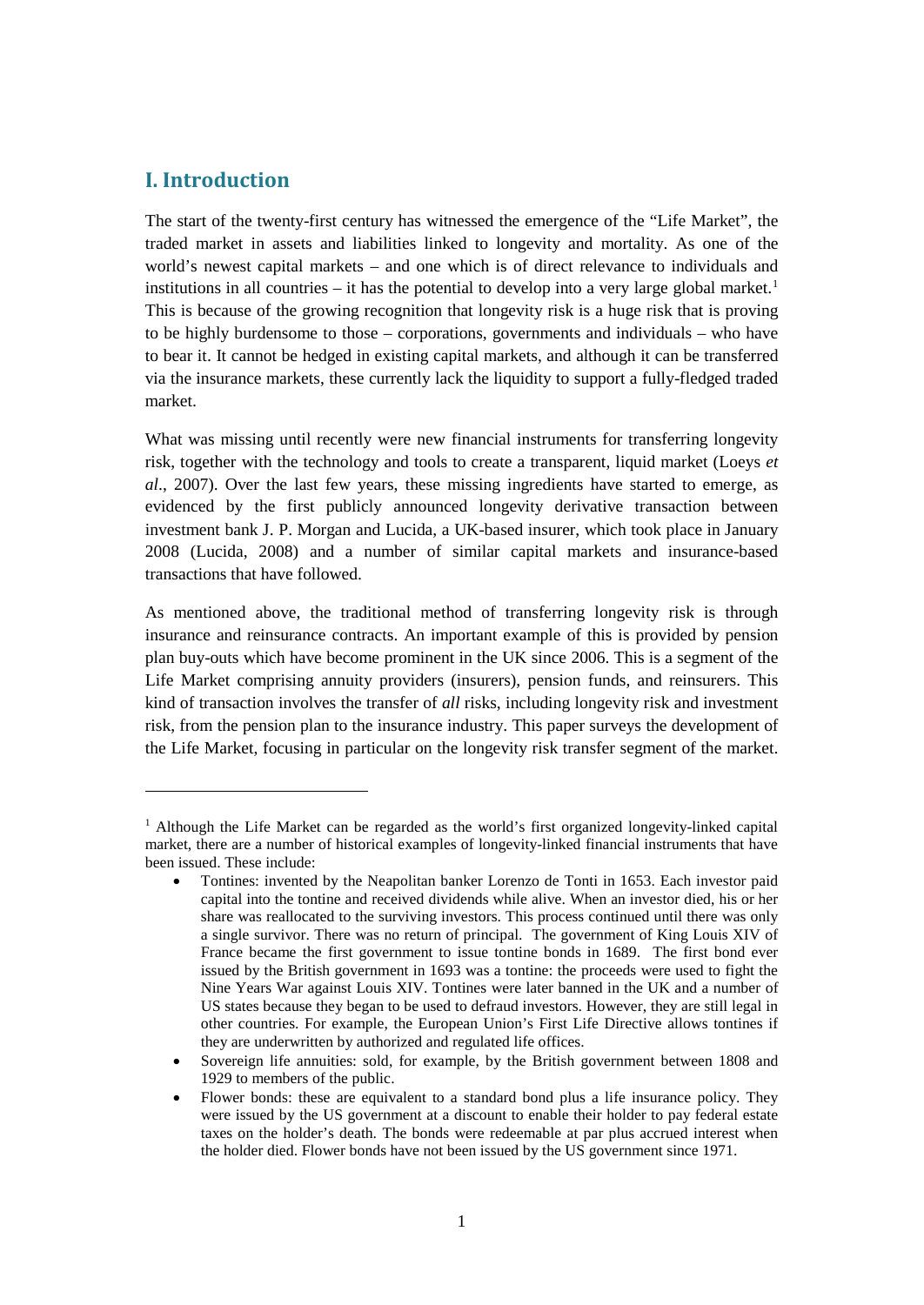In Section II, we discuss the problem of longevity risk, distinguishing between so-called macro- and micro-longevity risk. We review the traditional solution for dealing with macrolongevity risk in Section III. We then consider the requirements for capital markets to develop and grow (Section IV). Next, we consider the first generation of bond-based capital market solutions for macro-longevity risk that have been tried so far (Section V). The lessons learned here have informed the design of the second generation of derivatives-based capital market solutions, although there remain barriers to further development (Section VI). Section VII reviews the micro-longevity risk market, while Section VIII discusses life securitization. Finally, we conclude in Section IX. Appendix A examines the main mortality forecasting models, while Appendix B lists some key organizations that have called on governments to support the development of the Life Market.

### **II. Longevity Risk**

 $\overline{a}$ 

Life expectancy has been increasing in almost all the countries of the world.<sup>2</sup> Figure 1 shows the experience for England  $&$  Wales (EW) and the US. Male life expectancy at 65 in EW rose from 11.2 years in 1960 to 17.5 years in 2010 or by around 1.1 percent per annum. By contrast, EW female life expectancy at 65 rose from 14.4 years in 1960 to 20.2 years in 2010 or by around 0.8 percent per annum. Figure 2 shows that, maximum life expectancy at birth for females across developed countries has been increasing almost linearly at the rate of nearly three months per year for more than 150 years.[3](#page-3-1)

<span id="page-3-0"></span><sup>&</sup>lt;sup>2</sup> There are only a few exceptions: a current example is Zimbabwe, where male life expectancy at birth has fallen to 37 for males and to 34 for females.

<span id="page-3-1"></span><sup>3</sup> There is no sign of this trend abating according to a recent study: *'*Life expectancy in Europe is continuing to increase despite an obesity epidemic, with people in Britain reaching an older age than those living in the United States, according to study of trends over the last 40 years. In a report in International Journal of Epidemiology, population health expert David Leon of the London School of Hygiene and Tropical Medicine said the findings counteract concerns that the rising life expectancy trend in wealthy nations may be coming to an end in the face of health problems caused by widespread levels of obesity. The report comes as news of the US mortality rate fell to an all-time low in 2009, marking the 10th consecutive year of declines as death rates from heart disease and crime dropped. In total, rates declined significantly for 10 of the 15 leading causes of death, including cancer, diabetes and Alzheimer's disease*'* (Kate Kelland, *'*European life expectancy rising despite obesity whilst US mortality rate falls to all time low*'*, 18 March 2011, inside.thomsonreuters.com/trading/ILS/Pages/Europeanlifeexpectancyrisingdespiteobesity.asp. See also Swiss Re (2010a).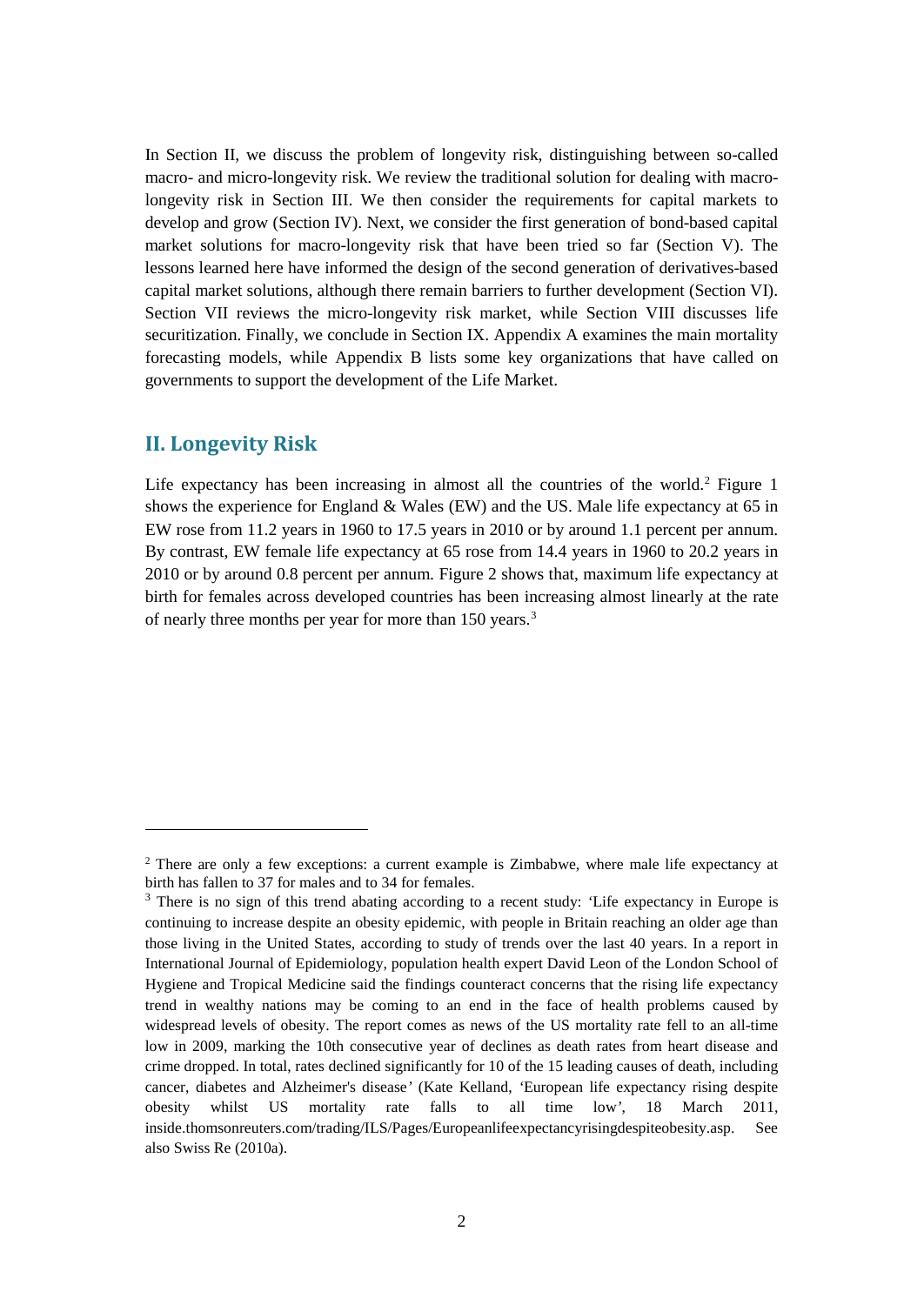



Source: J.P. Morgan LifeMetrics data

Figure 2: Record Female Life Expectancy Since 1840

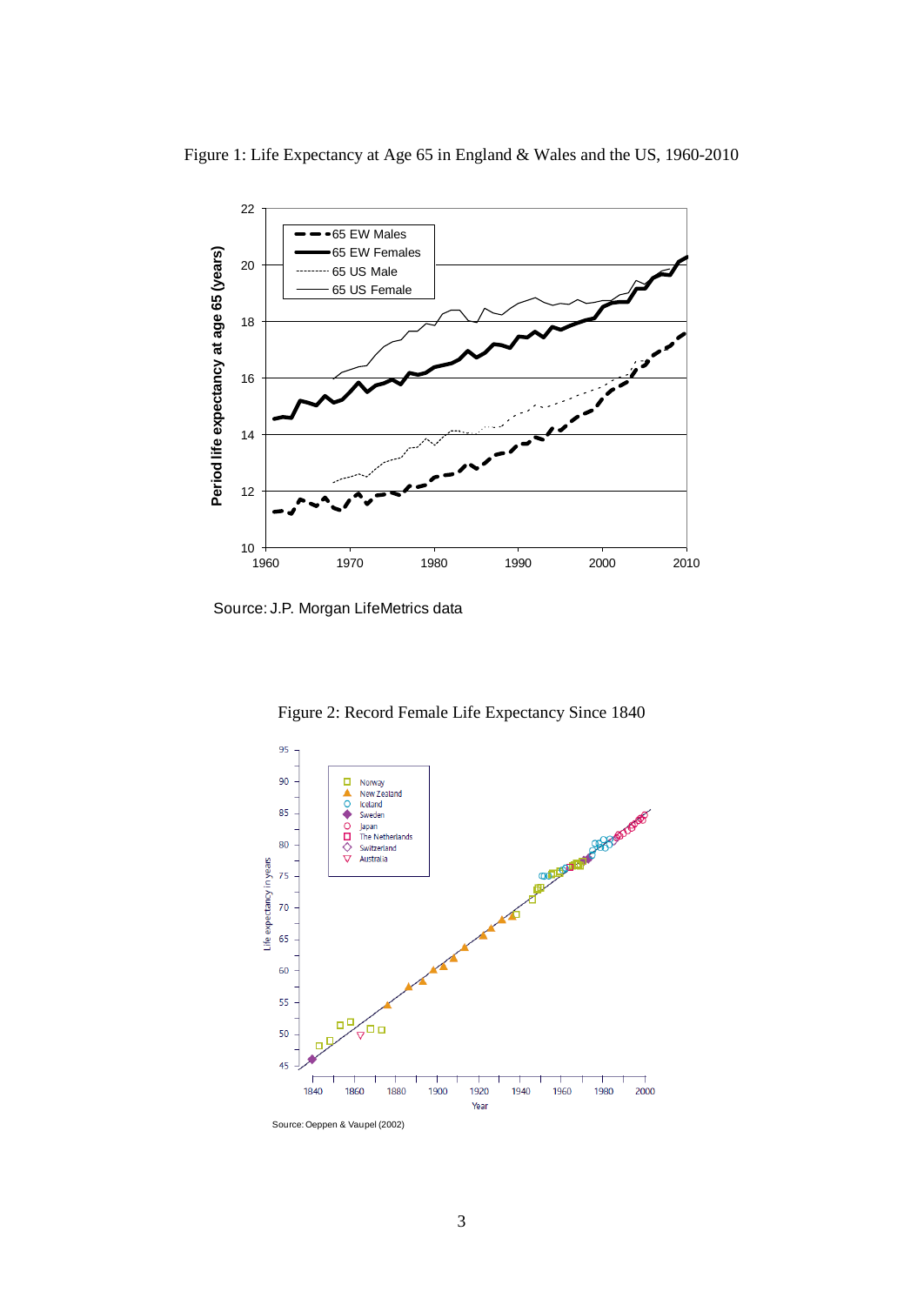Although aggregate increases in life expectancy can place burdens on both public and private defined benefit (DB) pension systems, to name one example, they would not necessarily do so if they were fully anticipated. Indeed, many governments and pension plan sponsors have begun to respond to unanticipated increases in life expectancy by requiring individuals to pay higher contributions when they are in work, or by requiring them to work longer. Pension plan members might not like either prospect, but, separately or in combination, they offer the only realistic hope of maintaining the viability of DB pension systems. The UK government, for example, is raising the state pension age (SPA) for women from 60 to 65 between 2010 and 2018 and then raising it for both men and women to 66 by 2020, to 67 by 2028 and to 68 by 2046. It has also removed the default retirement age in private pension plans. In 2010, 8% of the UK workforce above age 65 was still in work.

In it important to note that it is not aggregate increases in life expectancy *per se* that are challenging the viability of pension systems. Rather, it is the uncertainty surrounding these increases in life expectancy – as a result of unanticipated changes in mortality rates – that is the real problem. This is what is meant by longevity risk. Furthermore, it is only fairly recently that the stochastic nature of mortality rate changes has begun to be recognized. Figure 3 shows that aggregate mortality rates – in this case those of 80-year-olds in England & Wales and in the US – have been generally declining – in this case since the 1960s – but that changes have an unpredictable element, not only from one period to next, but also over the long run.

A large number of products in pensions and life insurance have longevity as a key source of risk, DB pension plans and annuities, as we have seen, being important examples. These products expose DB plan sponsors and annuity providers to unanticipated changes over time in the mortality rates of the relevant reference populations.

In particular, annuity providers are exposed to the risk that the mortality rates of annuitants will fall at a faster rate than accounted for in pricing and reserving calculations. If the mortality assumption built into the price of annuities turns out to be a gross overestimate, this cuts straight into profit margins of annuity providers. The same argument applies, to sponsors of DB pension plans who will see the cost of pension provision rise steeply and be required to make unexpectedly large contributions into their plans. [4](#page-5-0)

 $\ddot{\phantom{a}}$ 

<span id="page-5-0"></span><sup>4</sup> Life annuities are a desirable component of retirement income provision throughout the world: they are the only instrument capable of protecting against individual longevity risk. Without them, pension plans would be unable to perform their fundamental task of protecting retirees from outliving their resources for however long they live.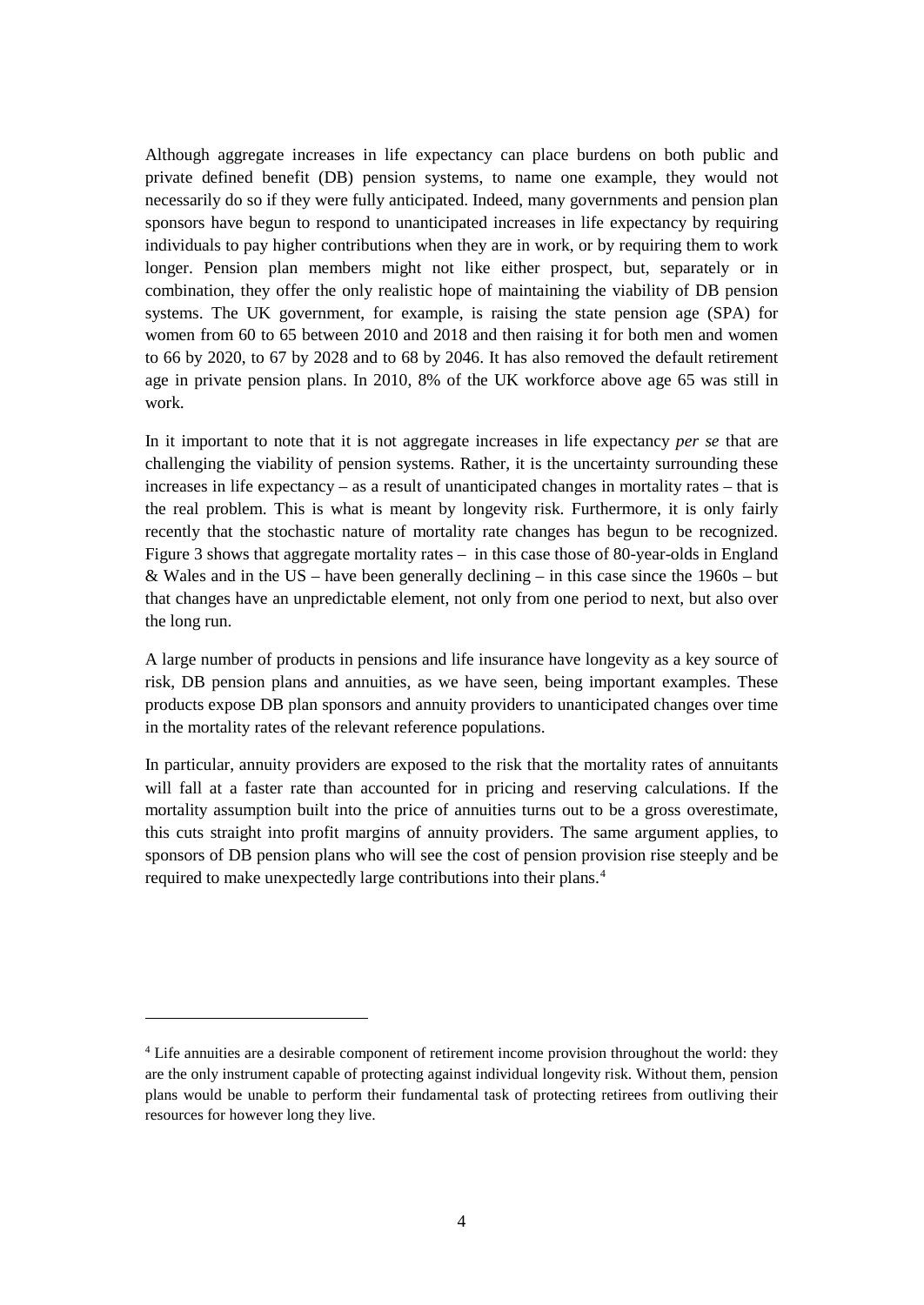Figure 3: Mortality Rates for 80-year-olds in England & Wales and the US, 1961-2010.



Source: J.P. Morgan LifeMetrics data

Finally, we need to differentiate between what is often called macro- and micro-longevity risk. Macro-longevity risk refers to the longevity risk in a very large group of people, such as members of a large pension plan or the annuitants in the annuity book of a large insurer. The key risk facing those bearing macro-longevity risk is trend risk, the risk of getting the trend improvements in life expectancy wrong. Trend risk is an example of a systematic or aggregate risk. In contrast, micro-longevity risk deals with the longevity risk in a small group of individuals, such as those underlying a life settlements fund – these are investment funds containing individual life assurance policies for a relatively small number of people. The key risk facing those bearing micro-longevity risk is idiosyncratic longevity risk, the risk of underestimating the life times of the individuals whose policies are held in the fund.

### **III. The Traditional Solution for Dealing with Macro-Longevity Risk**

The traditional solution for dealing with unwanted longevity risk in a DB pension plan or an annuity book is to sell the liability via an insurance or reinsurance contract. This is known as a pension buy-out (or pension termination) or, in an insurance context, a group/bulk annuity transfer. Pension buy-outs have come under increasing attention in the UK since 2006 when a number of new insurers started setting up specifically to provide these solutions. In this section we will examine buy-outs and related traditional risk transfer solutions.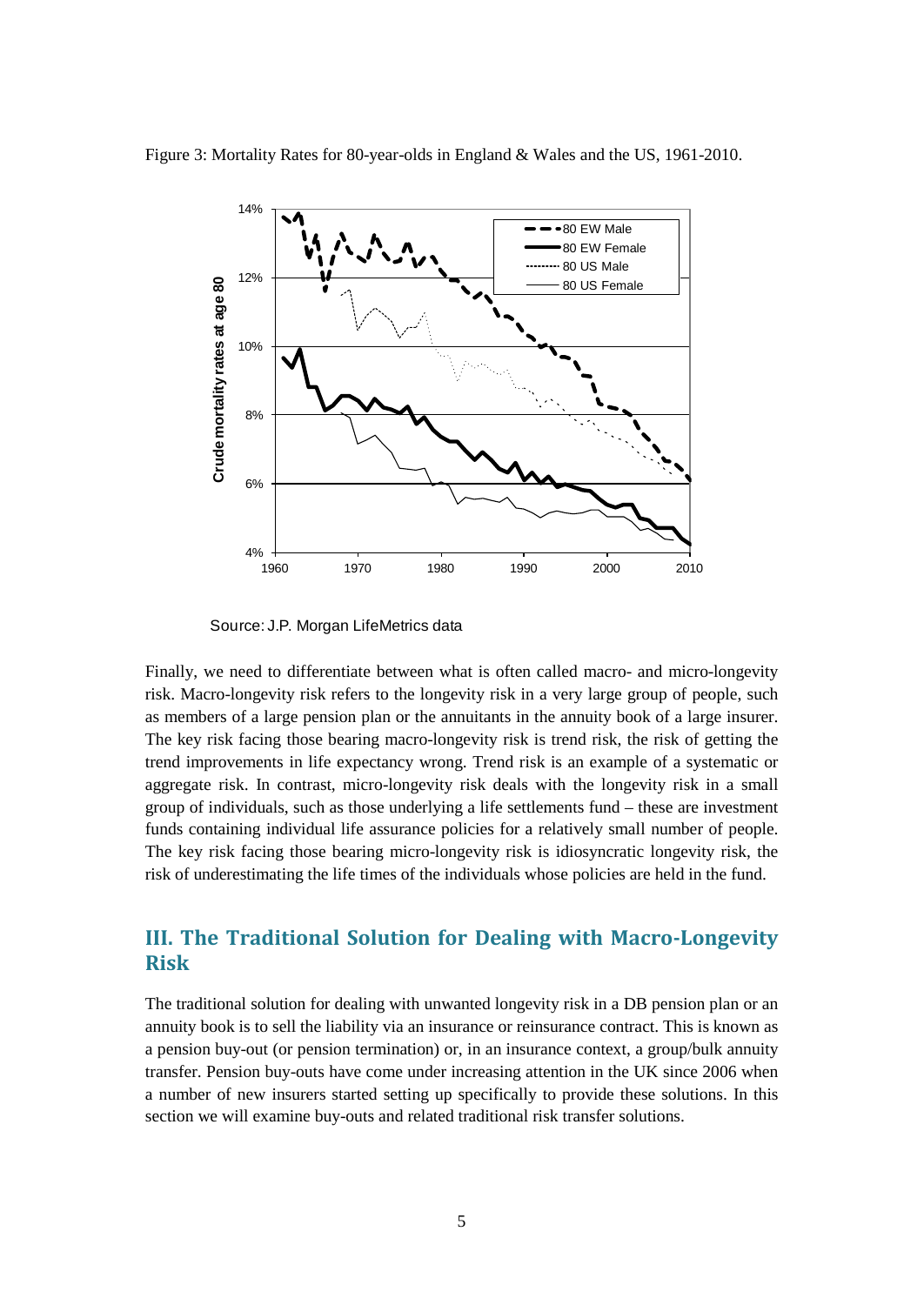#### **Pension Buy-outs**

The most common traditional solution for DB pension plans is a full pension buy-out, implemented by a regulated life assurer. The procedure can be illustrated using the following example.

Consider UK-based Company ABC with pension plan assets (*A*) of 85 and pension plan liabilities  $(L)$  of 100, valued on an 'ongoing basis'<sup>[5](#page-7-0)</sup> by the plan actuary; this implies a deficit of 15. ABC approaches life assurer XYZ to effect a pension buy-out. On a full 'buy-out basis', the insurer values the pension liabilities at 120, a premium of 20 to the plan actuary's valuation, implying a buy-out deficit of 35. The insurer, subject to due diligence, offers to take on both the plan assets *A* and plan liabilities *L* provided the company contributes 35 from its own resources (or from borrowing) to cover the buy-out deficit. Following the acquisition, the insurer implements an asset transition plan which involves exchanging certain assets, e.g., equities, for bonds, and implementing interest rate and inflation swaps to hedge the interest-rate and inflation risk associated with the pension liabilities.<sup>[6](#page-7-1)</sup>

The advantages to the company are that the pension liabilities are completely removed from its balance sheet. In the case where the company does not have the cash resources to pay the full cost of the buy-out, the pension deficit (on a buy-out basis) is replaced by a loan which, unlike pension liabilities, is an obligation that is readily understood by investment analysts and shareholders. The company avoids volatility in its profit and loss account coming from the pension plan,<sup>[7](#page-7-2)</sup> the payment of levies to the Pension Protection Fund (PPF), $8$ administration fees on the plan and the potential drag on its enterprise value attached to the pension plan. The advantages of a buy-out to the pension trustees and plan members are that pensions are now secured in full (subject to the credit risk of the life assurer).

### **Pension Buy-ins**

 $\overline{a}$ 

Buy-ins are insurance transactions that involve the bulk purchase of annuities by the pension plan to hedge the risks associated with a subset of the plan's liabilities, typically associated with retired members. The annuities become an asset of the plan and reflect the mortality characteristics of the plan's membership in terms of age and gender. Buy-ins are often part of the journey to full buy-out. They can be thought of as providing a 'de-risking' of the pension plan in economic terms. They enable the plan to lock-in attractive annuity rates over time, without the risk of a spike in pricing at the very time they decide to proceed directly to a full buy-out. Buy-ins also offer the sponsor the advantage of full immunization of a

<span id="page-7-0"></span><sup>&</sup>lt;sup>5</sup> In the UK, this would also be known as the FRS 17 (the UK Pension Accounting Standard) basis.

<span id="page-7-1"></span><sup>6</sup> Traditional UK insurers running annuity books interpret UK regulatory capital requirements as restricting them to invest in government and investment-grade corporate bonds and related derivatives.

<span id="page-7-2"></span> $<sup>7</sup>$  This volatility is generated by the way in which accounting standards treat DB pension liabilities.</sup>

<span id="page-7-3"></span><sup>&</sup>lt;sup>8</sup> A statutory fund established by the UK Pensions Act 2004 'to provide compensation to members of eligible defined benefit pension schemes, when there is a qualifying insolvency event in relation to the employer, and where there are insufficient assets in the pension scheme to cover the Pension Protection Fund level of compensation.'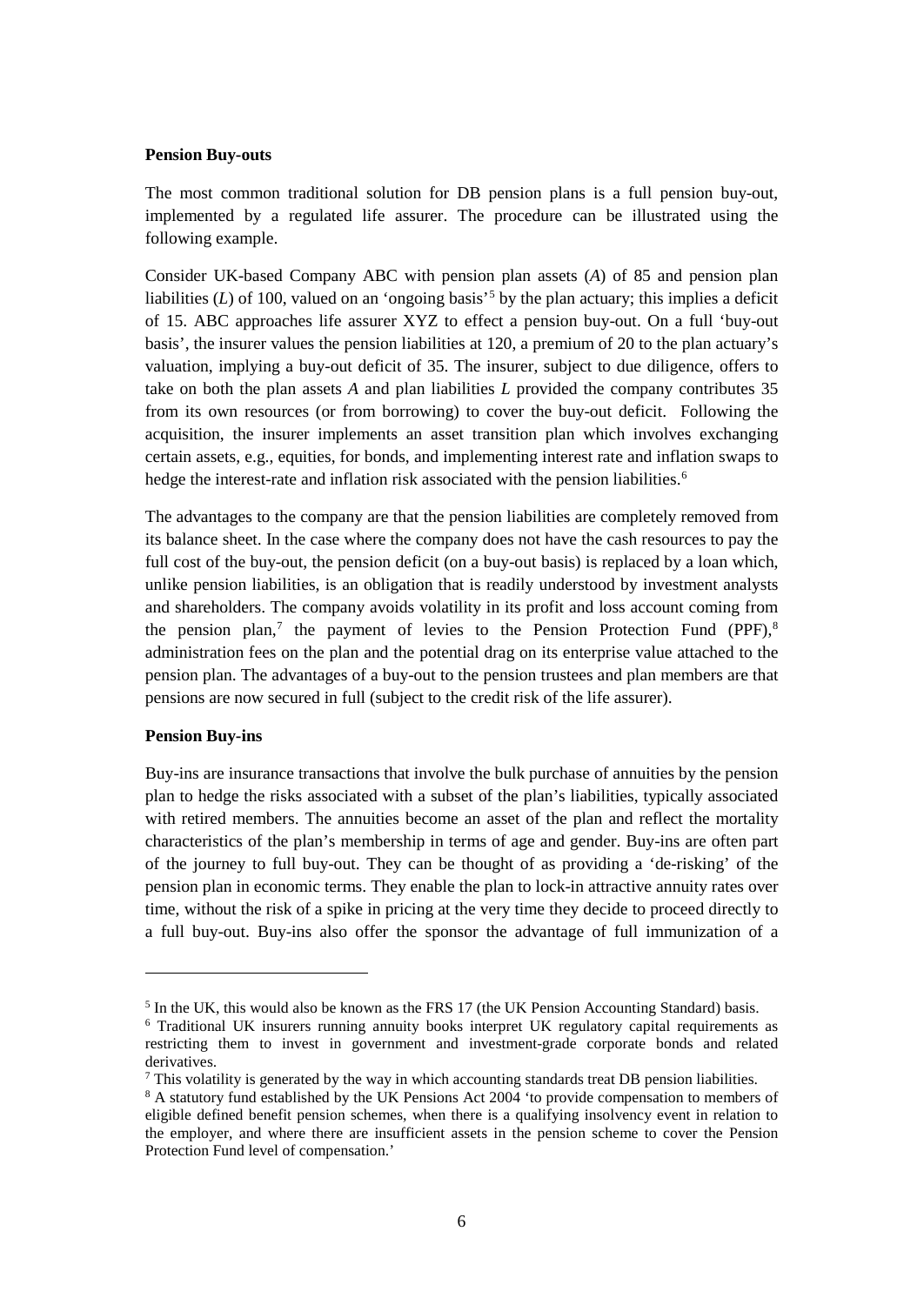portion of the pension liabilities for a much lower (or even zero) up-front cash payment relative to a full buy-out. Since the annuity contract purchased in a buy-in is an asset of the pension plan, rather than an asset of the plan member, the pension liability remains on the balance sheet of the sponsor.

### **Longevity Insurance Swaps**

A more recent variation on the traditional pension buy-out is the longevity insurance contract, or insurance-based longevity swap. This is effectively an insurance version of the capital-markets-based longevity swap (discussed later), which targets the transfer of longevity risk only. No assets are transferred and the pension plan typically retains the investment risks associated with the asset portfolio. Longevity swaps have the advantage that they remove longevity risk without the need for an upfront payment by the sponsor and allow the pension fiduciaries (such as pension plan trustees) to retain control of the asset allocation. Although insurance-based longevity swaps have been around since the 1990s, they have undergone a transformation in terms of structure and collateralization which has been driven by their capital-markets-based versions. The first customized (non-index) capital-markets-based longevity swap was pioneered between J.P. Morgan and Canada Life (UK) in July 2008, after which insurance companies, such as Rothesay Life, adapted the product to insurance format.

#### **The Early Development of the Market**

 $\overline{a}$ 

As previously mentioned, the pension buy-out/buy-in market in the UK began to become active in 2006. Prior to this time, the market was dominated by two life assurers, Prudential (UK) PLC and Legal & General, which did business of approximately  $\pounds 2$  billion a year across a large number of small transactions. The total potential size of the buy-out market exceeds £1,000 billion in the UK alone and this encouraged a raft of new players to enter the market. The first of these was Paternoster (which was later acquired by Rothesay Life), but others quickly followed including Pension Insurance Corporation (PIC), Synesis (which was later acquired by PIC) and Lucida (which closed for business in 2012), all of which were backed by investment banks and private equity investors. In February 2007, Goldman Sachs established its own pension insurer, Rothesay Life.

Paternoster conducted its first UK pension buy-out in November 2006 of the Cuthbert Heath Family Plan, a small plan with just 33 members. By the end of 2011, some £40 billion of pension-plan longevity transactions of various types (buy-outs, buy-ins and longevity swaps) had been completed in the UK since 2006<sup>[9](#page-8-0)</sup> out of total potential private sector pension liabilities of £2.1 trillion.<sup>[10](#page-8-1)</sup> This ignores other longevity transactions that did not directly involve pension plans, such as reinsurance deals between insurers and reinsurers

<span id="page-8-0"></span><sup>9</sup> LCP's *Pension Buy-ins, Buy-outs and Longevity Swaps 2012*; Hymans Robertson's *Managing* 

<span id="page-8-1"></span><sup>&</sup>lt;sup>10</sup> Pensions in the National Accounts: A Fuller Picture of the UK's Funded and Unfunded Pension<br>Obligations, Office for National Statistics. 27 April 2012 Obligations, Office for National Statistics, 27 April 2012 [www.ons.gov.uk/ons/rel/pensions/pensions-in-the-national-accounts/uk-national-accountssupplementary-table-on-pensions--2010-/index.html].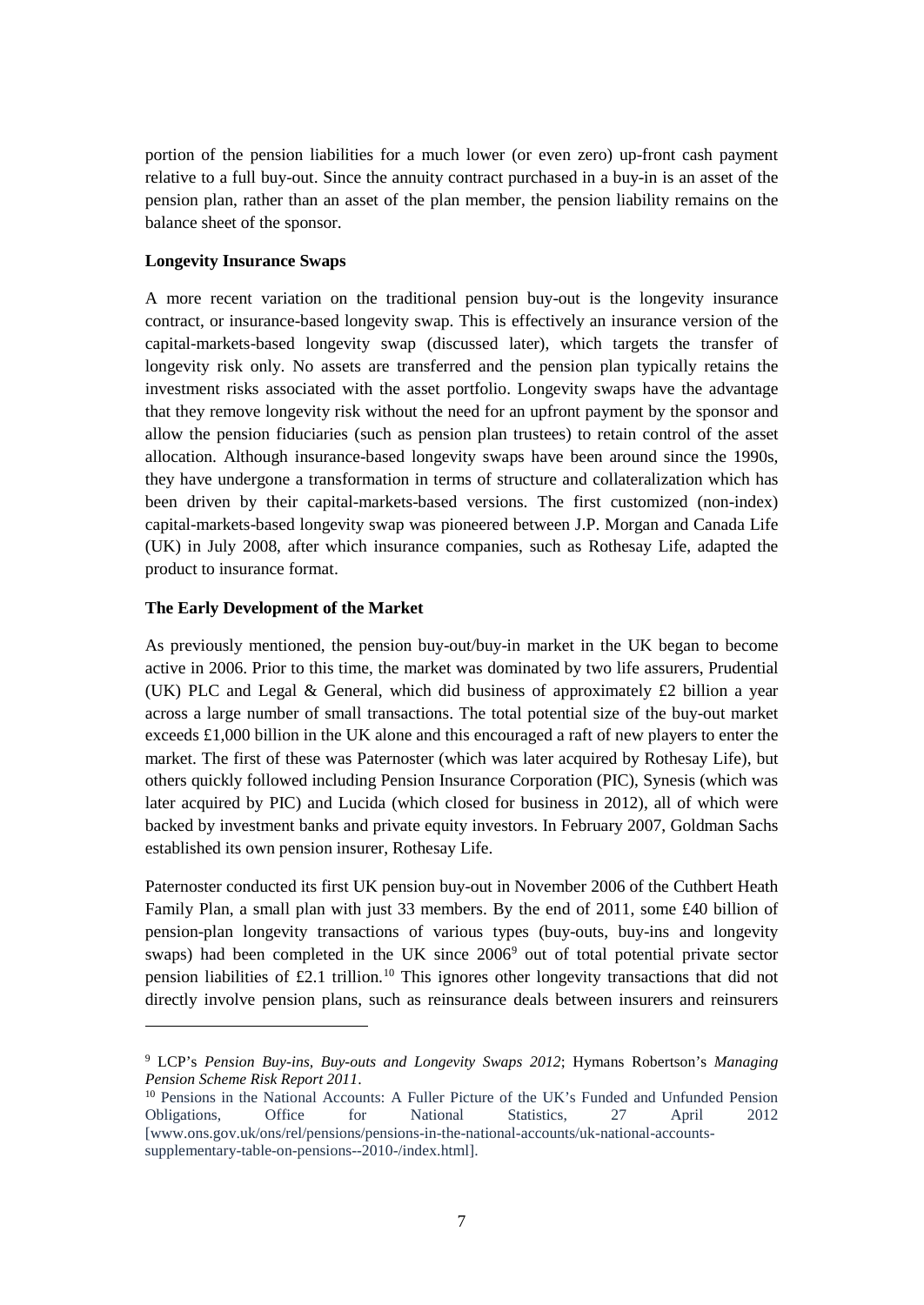and the longevity swaps pioneered by J.P. Morgan, RBS and Swiss Re. The buy-outs for private sector pension plans had all involved plans that were closed to future accrual. However, in March 2012, PIC executed the first buy-out of a plan open to future accrual: the sponsoring employer, the high-tech manufacturer Denso, will pay PIC an annual premium based on the number of active members and their salaries, but PIC will assume all the liabilities. PIC had previously conducted an innovative buy-in in May 2011 with the London Stock Exchange's defined benefit pension plan which not only insured current pensioner members, but will also automatically insure active and deferred members when they reach retirement.

#### **Recent Market Developments**

Recently there have been several other kinds of market developments. For example, in February 2010, Mercer launched a pension buy-out index for the UK to track the cost charged by insurance companies to buy out corporate pension liabilities: at the time of launch, the cost was some 44% higher than the accounting value of the liabilities which highlighted the attraction of using cheaper alternatives, such as longevity swaps. In December 2011, Long Acre Life entered the market to offer cheaper pension insurance solutions to larger schemes with liabilities above  $£500$  million. Under these solutions companies offload their pension plans to an insurance vehicle in which they also invest and so share the profits along with external investors: the target return is 15% p.a. In January 2012, Legal & General began offering longevity insurance (deferred buy-ins) for the 1,000 smaller schemes with liabilities in the range £50-£250 million. In February 2012, Punter Southall, a medium-sized UK pension consultant, adopted PensionsFirst's pension liability and risk management software (PFaroe) to automate the production of actuarial valuations and hence cut costs for pension plans, particularly small ones. In the same month, another medium-sized pension consultant, Hymans Roberton, launched a pension de-risking monitoring service which compares the costs of a full buy-out with the costs of a buy-in covering only pensioner members and the costs of a longevity swap.

In December 2012, the enhanced buy-in market began in the UK for defined benefit pension schemes. An enhanced buy-in is where a scheme's trustees buy a group annuity as in investment of the scheme, where some or all of the members covered by the policy are medically underwritten. Medical underwriting, which is now commonplace in the individual annuity market (i.e., in relation to defined contribution pensions), has the potential to reduce the cost to the scheme of the longevity hedge compared with standard annuities, on the grounds that certain members might have lower than average life expectancy as a result of their lifestyle or some serious life-shortening illness. The market was introduced by two specialist insurers, Partnership and Just Retirement, but other larger insurers followed, e.g., Legal & General which offers a Large Individual Defined Benefit Annuity (LIBDA) service.

Although the UK has led the way in the longevity de-risking of pension plans, certain other countries are showing some progress in this direction, in particular the US, Canada, the Netherlands and Australia.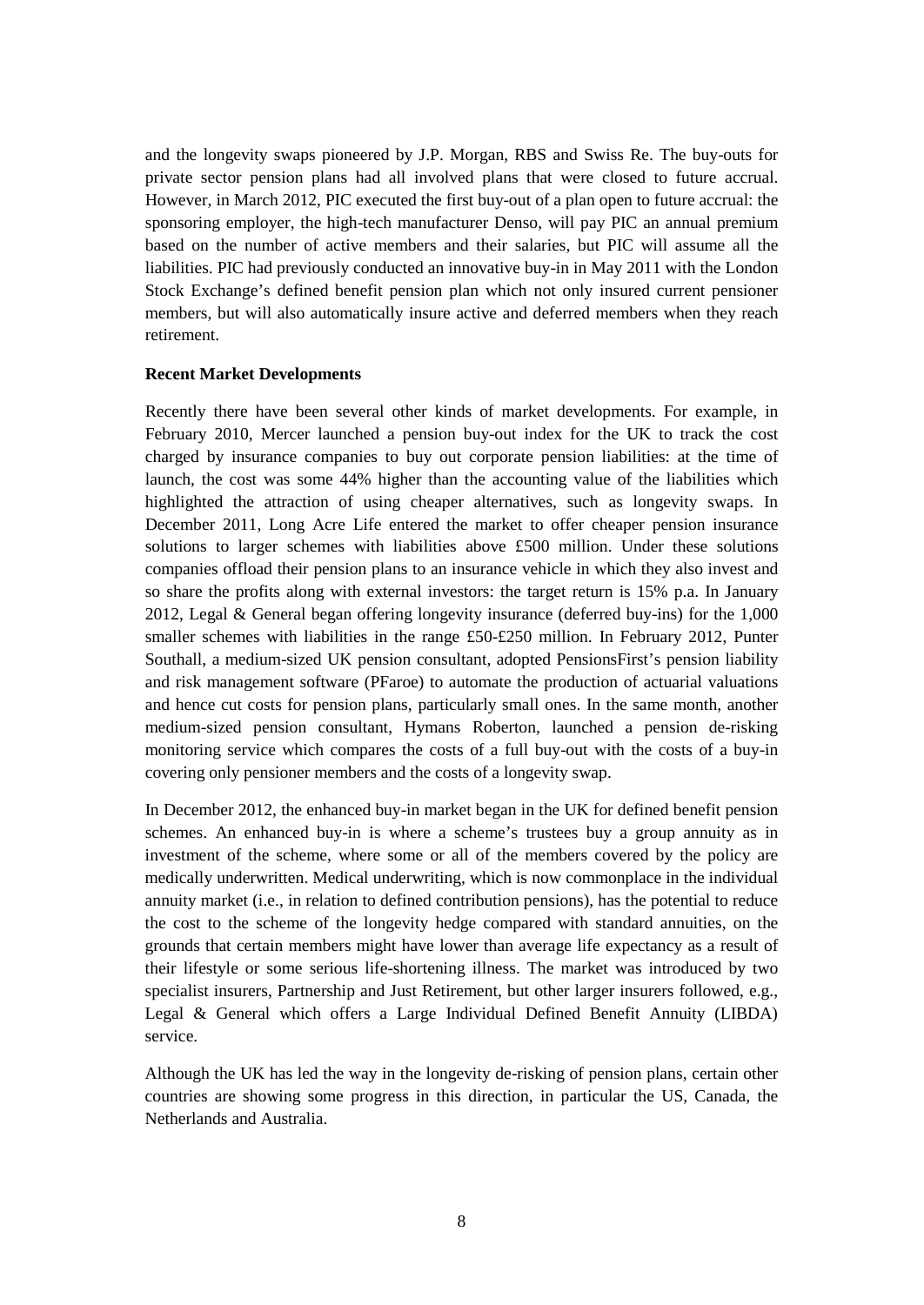The US and Canada have fledgling buyout markets, but the level of awareness of, or concern about, longevity risk in the industry is still minimal. However, the US market received a boost in May 2011, when Prudential (US) announced a \$75 million buy-in – the first of its kind – that it provided to the pension plan of Hickory Springs Manufacturing Company.

Canada is a market which sees a regular flow of DB pension buyouts and buy-ins, with an annual market size of around CAD \$1.5 billion. According to Sun Life Financial, buyouts have been a feature of the Canadian pensions landscape for over a century. Moreover, eight insurance companies regularly quote an annuity proxy rate that is published by the Canadian Institute of Actuaries. In 2011 the biggest buyout conducted in Canada was CAD \$400 million. Although buy-ins have been happening in Canada for many years, the first UKstyle buy-in that was executed as part of a de-risking plan took place in 2009. This buy-in was CAD \$50 million in size and provided by Sun Life Financial. In May 2011, a new regulation was approved by the Ontario government to allow Nortel to execute a de-risking program and transfer the whole plan to another provider, which need not necessarily be an insurer (Pichardo-Allison, 2011). Nortel had been Canada's biggest company and had filed for bankruptcy in 2009, leaving its underfunded CAD \$2.5 billion pension plan without a viable sponsor. This regulatory change included a one-time approval for Nortel pensioners to commute their benefits (i.e., take a lump sum). Contrary to what was initially reported, the purchase of annuities has not yet been completed, but is expected in 2013/14. More recently, in 2012 Sun Life announced a second buy-in worth CAD \$20 million for an unnamed Canadian DB pension plan.

In June 2012, General Motors Co. (GM) announced a huge deal to transfer up to \$26 billion of pension obligations relating to its blue-collar retirees to the Prudential (US) (General Motors, 2012). This is by far the largest ever longevity risk transfer deal globally. The transaction is effectively a partial pension buyout involving the purchase of a group annuity contract for GM's salaried retirees who retired before December 1, 2011 and refuse a lump sum offer in 2012. To the extent retirees accept a lump sum payment in lieu of future pension payments, the longevity risk is transferred directly to the retiree.<sup>[11](#page-10-0)</sup> The deal is a 'partial buyout' rather than a buy-in because it involves settlement of the obligation. In other words, the portion of the liabilities associated with the annuity contract will no longer be GM's obligation. Moreover, in contrast to a buy-in, the annuity contract will not be an asset of the pension plan, but instead an asset of the retirees. In October 2012, GM did a \$3.6 billion buy-out of the pension obligations of its white-collar retirees. Also in October 2012, Verizon Communications executed a \$7.5 billion bulk annuity buy-in with Prudential (US).

Pension buyouts have been a feature of the industry in the Netherlands for a number of years, but have been typically small in size, EUR20 – 50 million. In November 2009, the food manufacturer Hero pension plan implemented the first buy-in in the Netherlands, a EUR44 million deal with Dutch insurer, Aegon. The pension plan was looking to execute a buyout, but, being just 100% funded on a buyout basis, was concerned that market volatility

<span id="page-10-0"></span> $11$  In fact, the lump sum is only being offered to limited cohorts of plan members.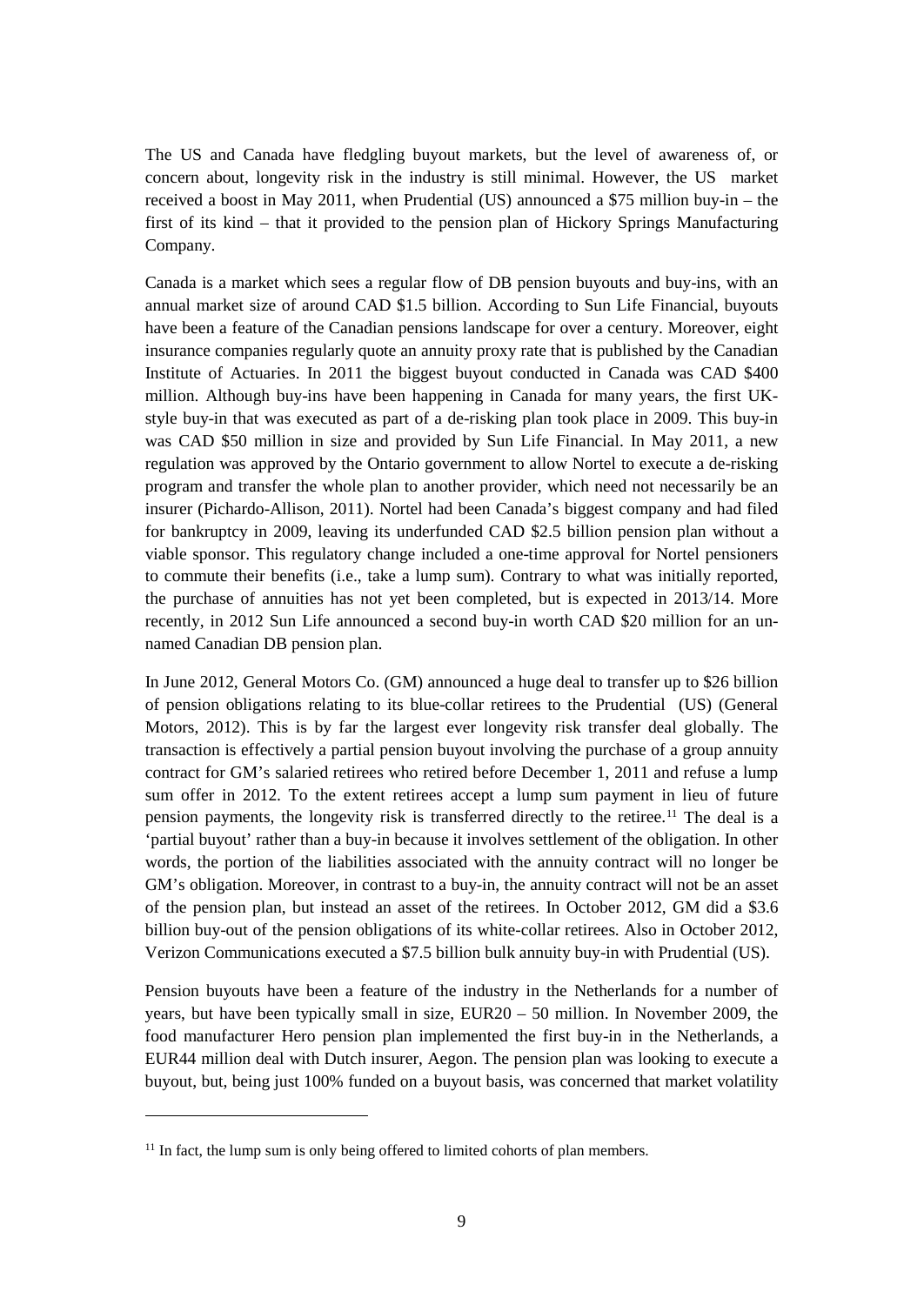might push the buyout out of reach before the necessary consent from participants and the regulator could be obtained (Aegon, 2010). The buy-in ensured that the funding level was locked-in and provided time to get these approvals. Then the buyout followed in early 2010. Aegon also closed a larger buyout in early 2011, with a EUR270 million deal for the Nutreco pension plan.

Then in February 2012, Deutsche Bank executed a massive EUR12 billion index-based longevity solution for Aegon in the Netherlands (Deutsche Bank, 2012). This solution was based on Dutch population data and enabled Aegon to hedge the liabilities associated with a portion of its annuity book. Because the swap is out of the money, the amount of longevity risk actually transferred is far less than that suggested by the EUR 12 billion notional amount. Nonetheless the key driver for this transaction from Aegon's point of view was the reduction in economic capital it achieved. Most of the longevity risk has been passed to investors in the form of private bonds and swaps. This was the first such deal executed in continental Europe, but contrary to what was claimed in the press release, it was not the first longevity transaction to target directly the capital markets. That first was achieved by J.P. Morgan four years earlier in 2008. Indeed, J.P. Morgan's q-forward with Lucida in January 2008 and its customized longevity swap with Canada Life UK were pure capital markets transactions in which the longevity risk was placed with capital markets investors.

While Australia does not boast a large defined benefit pension market for which longevity risk is a huge concern, it has nonetheless seen two longevity swap hedges executed by local insurers (Swiss Re, 2010b). Swiss Re provided these insurance-based swaps to hedge the longevity risk associated with the insurers' lifetime annuity portfolios by transferring longevity risk via a reinsurance treaty. Under the treaty, each insurer pays a stream of regular fixed premium amounts and receives a stream of regular floating annuity benefits. The two Australian insurance companies involved have wished to remain anonymous.

In a separate US development in September 2011, CAMRADATA Analytical Services launched a new pension risk transfer (PRT) database for US pension plans. The database provides insurance company organizational information, pension buy-in and buy-out product fact sheets and screening tools, pricing data, up-to-date information on each PRT provider's financial strength and relevant industry research. Users can request pension buyin and buy-out quotes directly from providers, including Pacific Life, American General Life Companies, MetLife, Principal Financial Group, Prudential (US), Transamerica and United of Omaha.

### **The Benefits of Pension De-risking**

There is some recent evidence that the markets reward corporate pension de-risking. A study by the law firm Freshfields Bruckhaus Deringer analyzed 26 de-risking deals in the UK, comprising 6 buy-outs, 15 buy-ins and 5 longevity swaps; 23 of the deals were by FTSE350 companies and 3 by international corporations with UK subsidiaries. Although the share price fell immediately following the announcement of a de-risking transaction in two-thirds of cases, it eventually rose by 1.3% (relative to the market) over a longer period. There was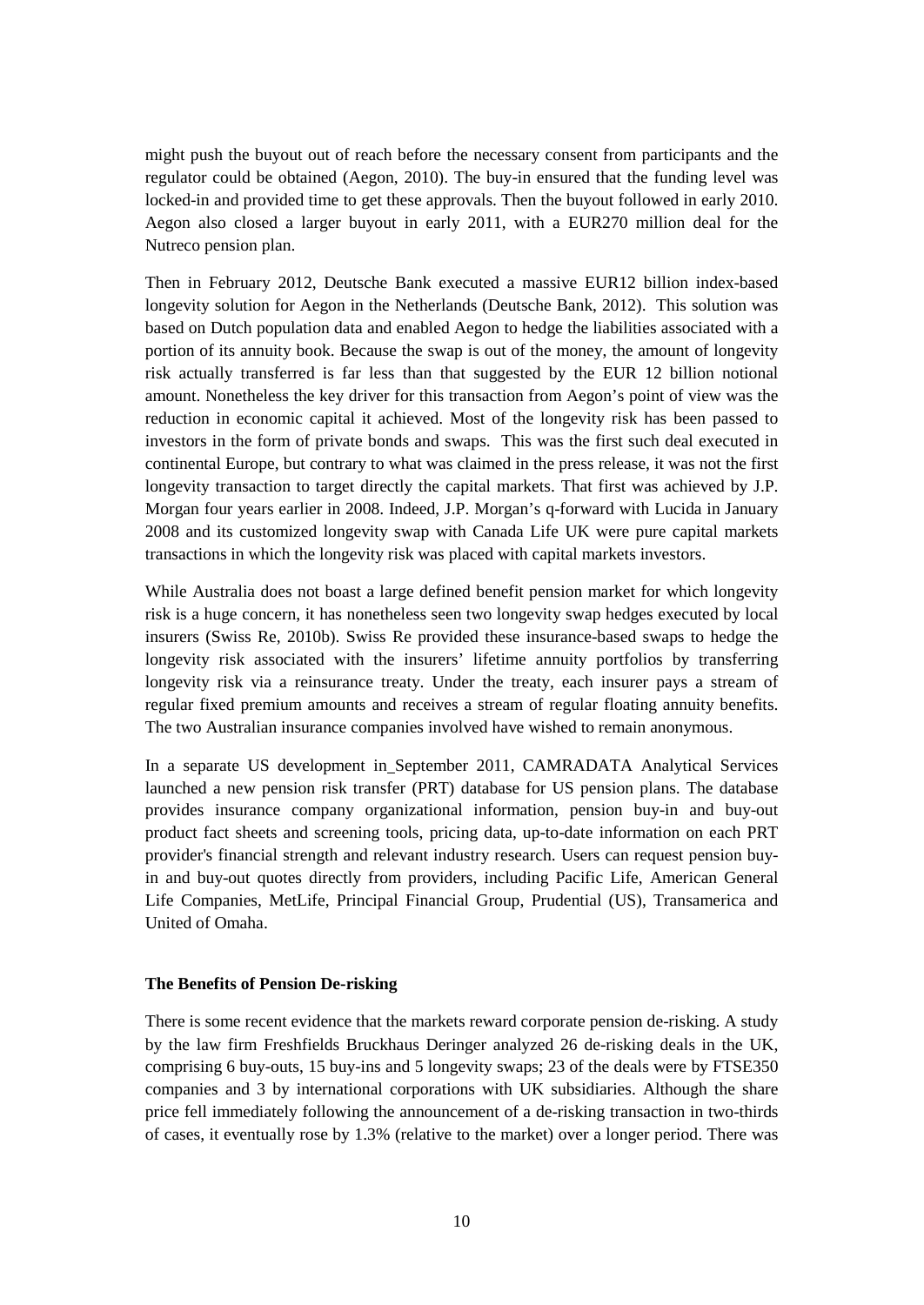a larger impact on UK companies with the share price rising on average by 1.9% (relative to the market). In the case of the international companies – Denso, BMW and Pall – the share price actually fell by 1.6% on average (Towler, 2012).

### **IV. Capital Market Solutions for Macro-Longevity Risk**

### **How Does a New Capital Market Start?**

Loeys *et al.* (2007) explain that for a new capital market to be established and to succeed, 'it must provide *effective exposure*, or hedging, to a state of the world that is *economically important* and that *cannot be hedged through existing market instruments*, and it must use a *homogeneous and transparent contract* to permit exchange between agents.' They argue that 'longevity meets the basic conditions for a successful market innovation.' We will examine these conditions in more detail.

Effective Hedging. There are a number of ways in which those exposed to longevity risk can respond:

- Accept longevity risk as a legitimate business risk and hope to earn a risk premium from bearing it;
- Share longevity risk: e.g., by requiring pension plan members to work longer, by capping the plan sponsor's contributions and requiring an increase in members' contributions if the costs of longevity increases exceed the cap, or by selling participating annuities where payments are rebased in the light of mortality experience;
- Insure/reinsure:
- Securitize:

 $\ddot{\phantom{a}}$ 

• Manage or hedge longevity risk with longevity-linked instruments traded in the capital market.<sup>12</sup>

To ensure long-term viability, it is critical that a traded capital market instrument meets the needs of both hedgers and speculators (or traders). The former require hedge effectiveness, while the latter demand liquidity. Liquidity requires standardized contracts. The fewer the number of standardized contracts traded, the greater the potential liquidity in each contract, but the lower the potential hedge effectiveness. There is therefore an important tradeoff to be made, such that the number of standardized contracts traded provides both adequate hedge effectiveness and adequate liquidity.

If it is ever to achieve adequate liquidity, it is likely that the Life Market will have to adopt mortality indices based on the national population as the primary means of transferring longevity risk. However, potential hedgers, such as life assurers and pension funds, face a longevity risk exposure that is specific to their own policyholders and plan members: for

<span id="page-12-0"></span><sup>&</sup>lt;sup>12</sup> See Blake et al. (2006b, p. 155-156) for further details about these five ways of responding to longevity risk.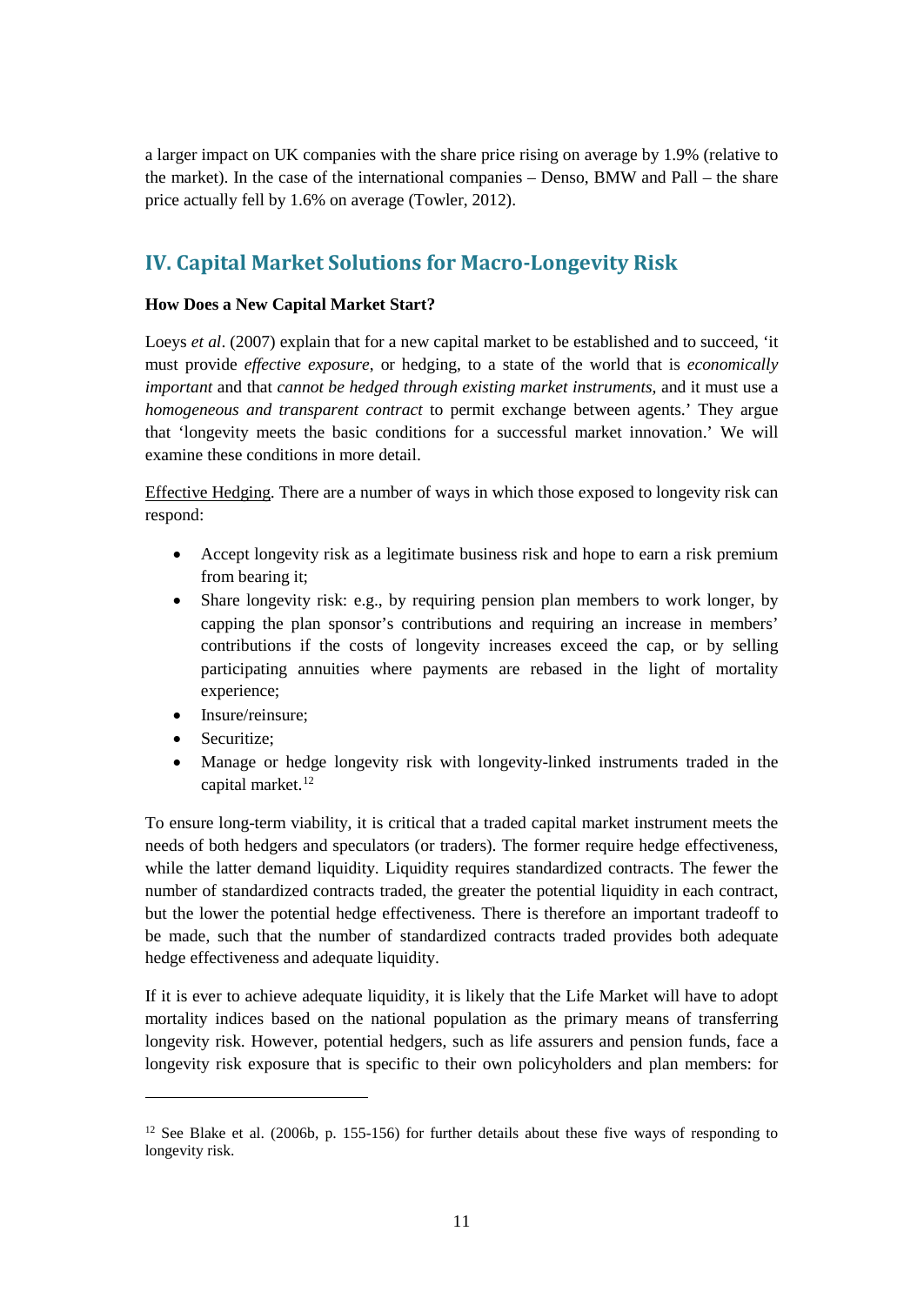example, it might be concentrated in specific socio-economic groups or in specific individuals such as the sponsoring company's directors. Hedging using population mortality indices means that life assurers and pension funds will face basis risk if their longevity exposure differs from that of the national population.<sup>[13](#page-13-0)</sup> Herein lies the tension between index-based hedges and customized hedges of longevity risk.

The two most important factors influencing mortality differences are age and gender. Socioeconomic status is an important third factor, capturing lifestyle influences such as smoking, fitness and diet. While there is official publicly available information on age and gender mortality trends within national populations, the same is not true for socio-economic status. Population mortality indices will therefore be restricted to covering age and gender. But these will still be sufficient to minimize basis risk over time if the mortality rates of different socio-economic groups also change over time in a similar manner. Coughlan *et al*. (2007a, 2011) show that, although the correlations between mortality rates across different socioeconomic groups are not high on an annual basis due to noise from one year to the next, they are very high when averaged over the 10-year periods that are more relevant for hedgers. This means that the basis risk from using population mortality rates turns out to be low over the hedging period relevant for life assurers and pension funds. This, in turn, means that capital market hedging instruments based on national mortality indices can, in principle, provide effective hedges. The hedges will not, however, be perfect, because of residual basis risk.

Economic Importance. To justify the establishment of a capital market to trade longevity risk, the collective needs of its users must be sufficiently large. A number of institutions are "short" longevity in the sense that their liabilities increase if longevity increases. These include life companies selling annuities, pension funds and the state via the state pension system and the pension plans of its own employees. Swiss Re estimates the total global exposure to be around \$21 trillion.<sup>[14](#page-13-1)</sup>

Other institutions are 'long' longevity in the sense that their liabilities reduce or revenues increase if longevity increases. These include life companies selling term life and whole-oflife insurance policies, pharmaceutical companies selling medicines to the elderly, long-term care homes, and 'gray gold' states like Florida which attract rich elderly residents and hence benefit from the taxes these residents pay (White, 2002).

Of all these entities, life companies and pension funds have the greatest potential to benefit from the establishment of the Life Market. However, a market needs to have a good balance between the demand for and supply of longevity instruments: this will influence the overall size of the market as well as the market price of longevity risk. Collectively, life companies and pension funds are net short longevity and need to offer a risk premium to encourage investors to take the requisite long positions. In other words, hedgers – annuity providers

<span id="page-13-0"></span><sup>&</sup>lt;sup>13</sup> Basis risk is the risk associated with imperfect hedging where the movements in the underlying exposure are not perfectly correlated with movements in the hedging instrument.

<span id="page-13-1"></span><sup>14</sup> See Katy Burne 'Swiss Re Longevity-Risk Deal Opens Door to More', *Wall Street Journal*, 7 January 2011.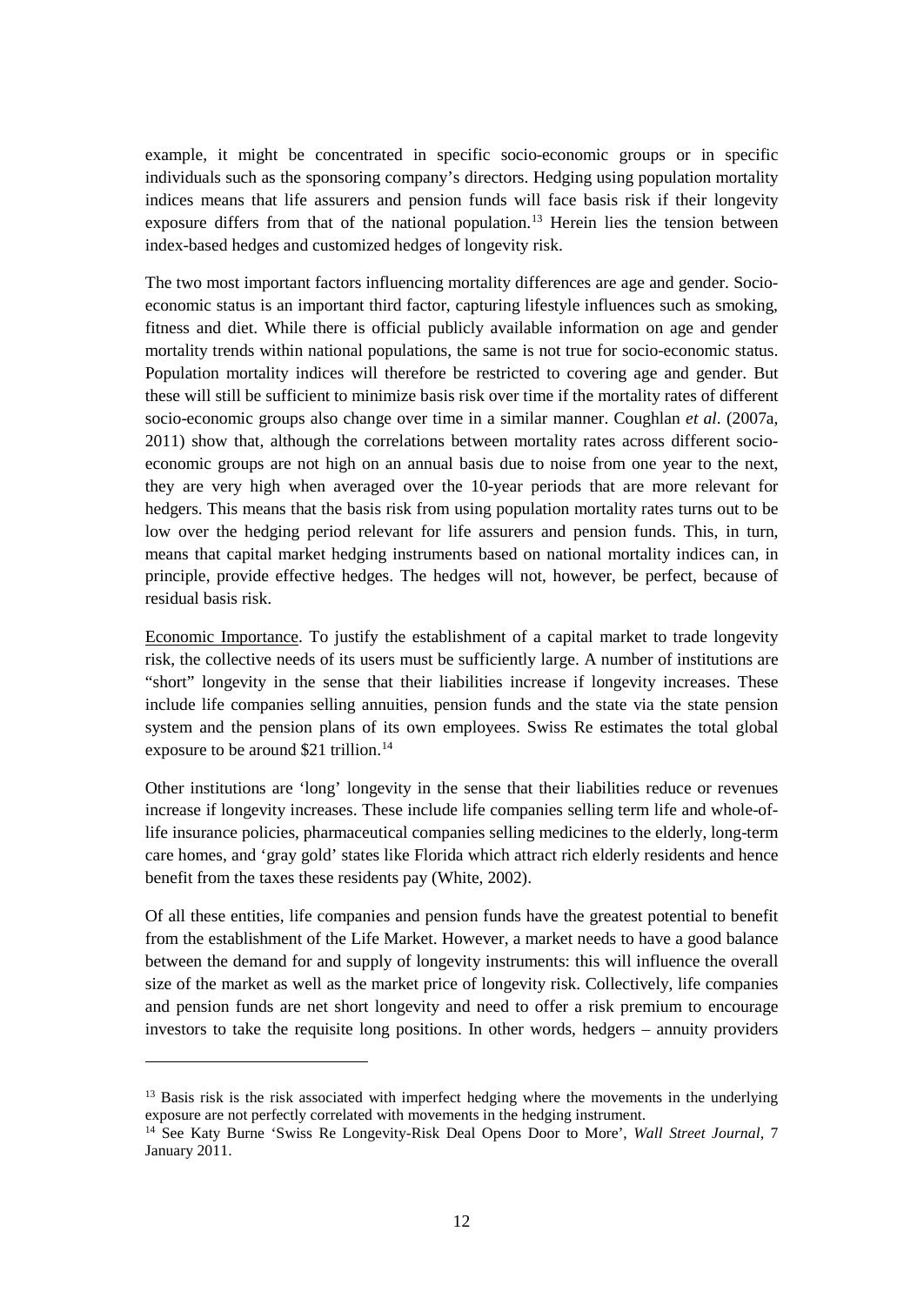and pension funds – need to pay an appropriate risk premium to lay off the longevity risk they currently assume.

Annuity providers and pension plans can already, as has already been mentioned, sell their liabilities using insurance contracts, but the cost of selling the longevity risk is bundled up with the costs of selling the other risks. This lack of transparency has often given the impression that insurance is an expensive option for pension plans. The reality is simply that the common metrics used by the pensions industry for measuring pension liabilities (particularly accounting and funding metrics) are not economically realistic and do not capture the true cost of the liabilities and their associated risks. The capital markets are already facilitating the unbundling of risks, improving transparency and raising the awareness among pension plan fiduciaries and their advisors of the true cost of longevity risk.

Another structural aspect of the market that can be addressed by capital markets solutions is that of capacity. Although it has grown significantly, there is currently a limited amount of capacity and capital within the insurance and reinsurance industry to assume these risks. If the entire DB pension market in the UK wished to effect a buy-out in the next two years, there simply wouldn't be enough insurance and reinsurance capacity available globally. The capital markets can bring new investors into the market who can provide new capital in new ways to support the longevity and other risks attached to pension provision.

The involvement of the capital markets will help to reduce the cost of managing longevity risk. This is because it should lead to an increase in capacity, together with greater pricing transparency (as a result of the activities of arbitrageurs<sup>[15](#page-14-0)</sup>) and greater liquidity (as a result of the activities of speculators). These conditions should attract the interest of hedge funds, endowments, sovereign wealth funds, family offices and other investors seeking asset classes that have low correlation with existing financial assets. Longevity-linked assets naturally fit this bill.

Governments could help to both encourage and facilitate the development of this market. Governments have an important role in maintaining the stability of the financial system and in ensuring that the infrastructure is in place for an ageing population to be supported by a fair and adequate pension system. In this capacity, governments could also play a pumppriming role, as argued some years ago by the UK Pensions Commission (2005). Governments could issue longevity bonds (see Section V below) to establish the riskless term structure for the longevity risk premium as they do in the inflation-linked bond market in respect of the inflation risk premium. Regular issuance of longevity bonds – even in small size – would provide pricing points to catalyze the development of the market, in addition to providing value as a hedging instrument. Of particular concern is the over 90s, the age group that has been described in the UK as the 'toxic tail' of the annuity business: these are people who live very much longer than expected. It has been suggested that the UK government, in particular, could help by selling deferred annuities for those aged 90 and

 $\ddot{\phantom{a}}$ 

<span id="page-14-0"></span><sup>&</sup>lt;sup>15</sup> However, to be effective, arbitrageurs need well-defined pricing relationships between related securities and we are still at the very early days in the development of this market.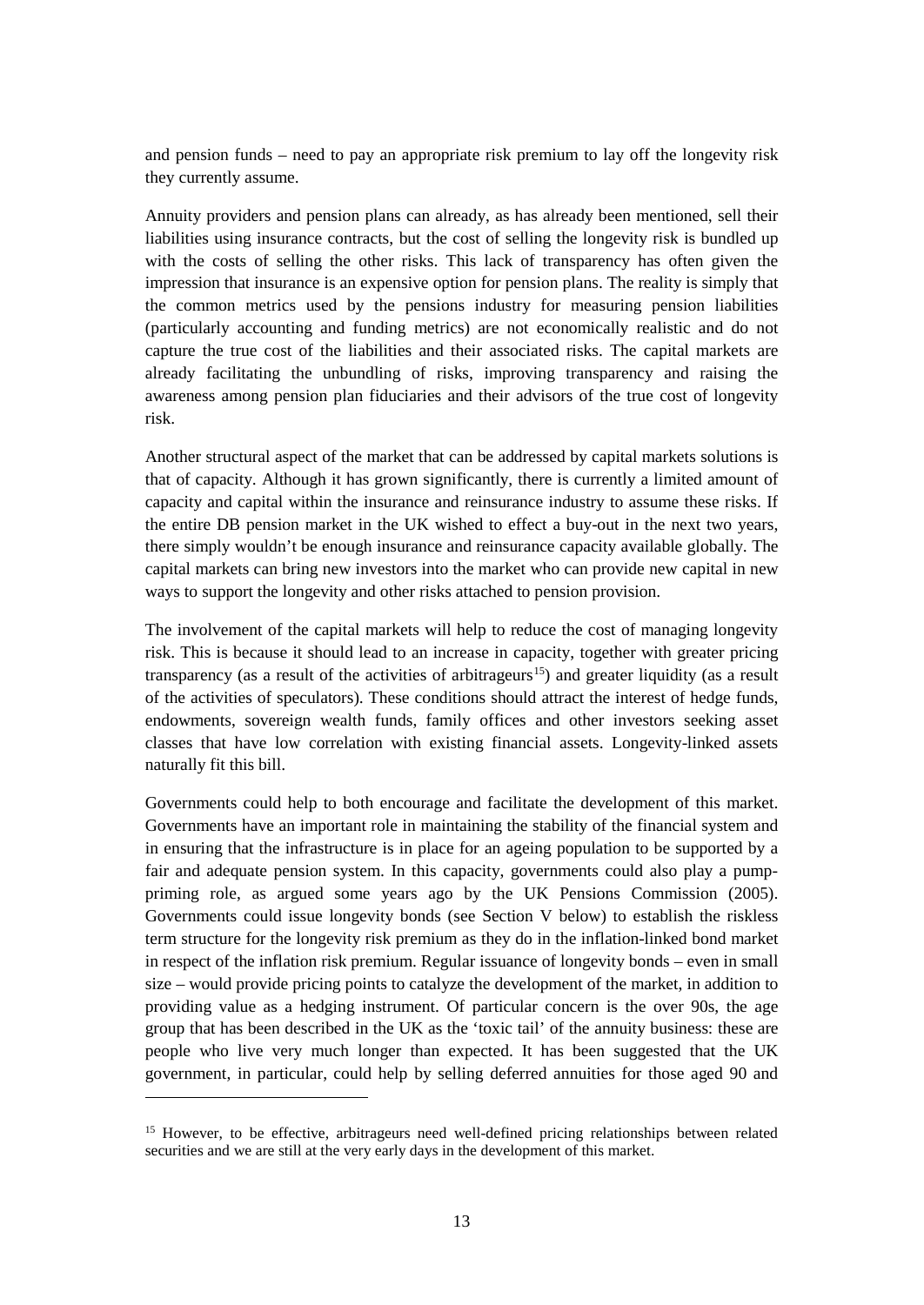above.[16](#page-15-0) There would be a form of risk sharing between the state and the private sector. The state's contribution to hedging aggregate longevity risk would be to issue these instruments, leaving the private sector (life companies and the capital markets) to design better annuity products and trade longevity risk up to age 90. The main benefit from a capital market perspective of a government-issued longevity instrument would be to offer a standardized liquid benchmark that would help to establish the risk-free price of longevity risk at different terms to maturity.

Ineffectiveness of Existing Hedging Instruments. There would be little point in establishing a new class of hedging instrument to hedge longevity risk if this risk could be hedged with existing financial instruments. Loeys *et al*. (2007) examine the correlations between 5-year US and UK mortality changes against US and UK equity and bond returns and show that these are not significantly different from zero. They conclude that 'existing markets provide no effective hedge for longevity and mortality risk.'

Homogeneous and Transparent Instruments. The final requirement for a capital market to succeed is for the instruments that are traded to be homogeneous and transparent. In Sections V and VI below, we examine the success to date of attempts to create a capital market in longevity risk transference, but before doing so we briefly examine the process by which markets evolve.

### **How Do Capital Markets Evolve?**

Richard Sandor, Director of Chicago Climate Exchange, argues that there are seven stages of market evolution. These are shown in Table 1. Sections V and VI of this paper will also help us assess the current stage in the development of the Life Market.

| <b>Number</b> | <i>Stage</i>                                                      |
|---------------|-------------------------------------------------------------------|
|               | Structural change – leading to a demand for capital               |
|               | Development of uniform commodity/security standards               |
|               | Introduction of legal instruments providing evidence of ownership |
|               | Development of informal spot and forward markets                  |
|               | Emergence of formal exchanges                                     |
|               | Introduction of organized futures and options markets             |
|               | Proliferation of over-the-counter (OTC) markets, deconstruction.  |

| Table 1: Sandor's Seven Stages of Market Evolution |  |
|----------------------------------------------------|--|
|----------------------------------------------------|--|

*Source*: Sandor (1994, 2003).

 $\ddot{\phantom{a}}$ 

<span id="page-15-0"></span><sup>&</sup>lt;sup>16</sup> This suggestion has been made by Tom Boardman, former director of Prudential PLC and Visiting Professor at the Pensions Institute at Cass Business School.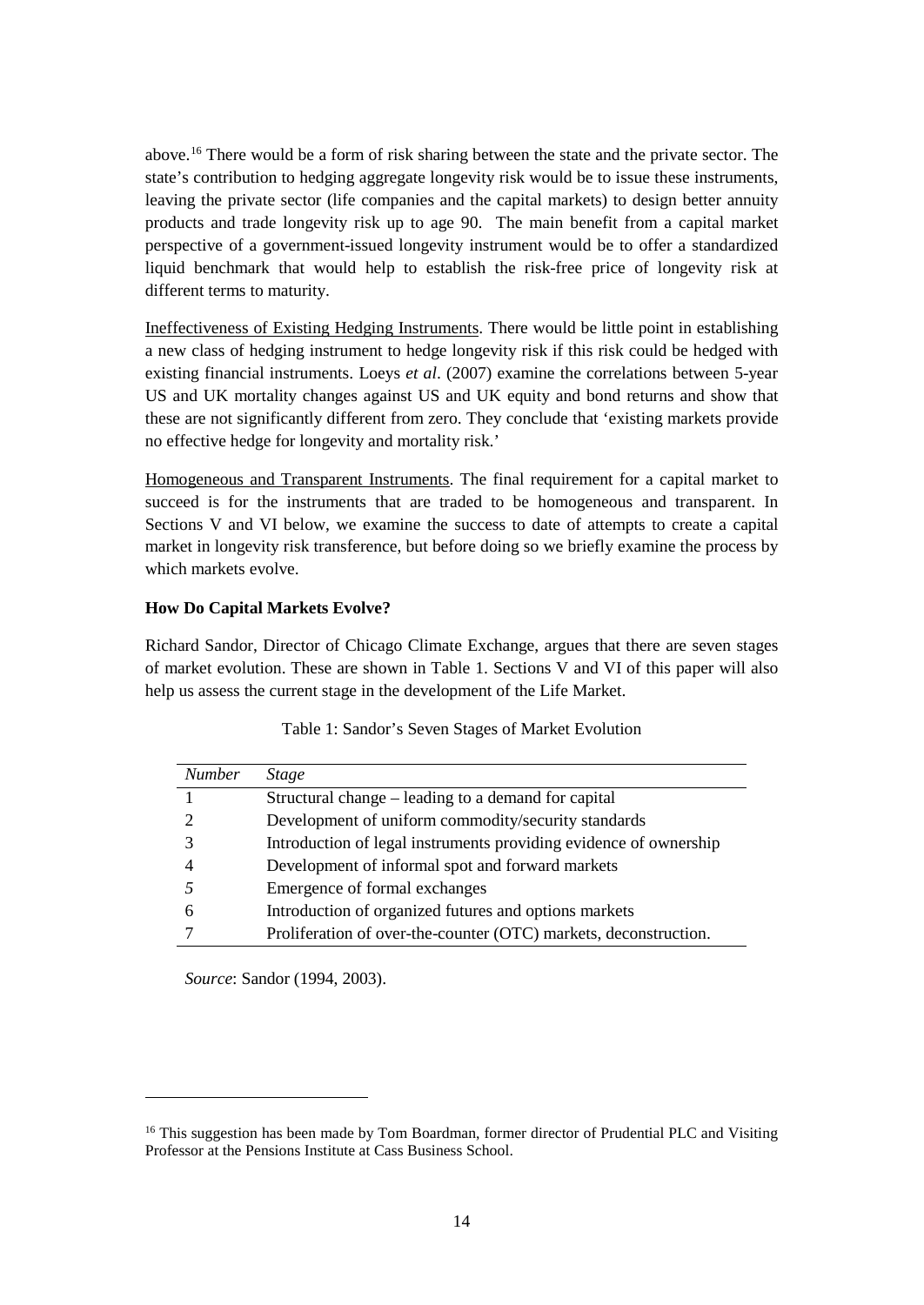### **V. First Generation Capital Market Solutions**

### **Mortality Bonds**

Mortality bonds are short-dated, market-traded securities whose payments are linked to a mortality index. They are similar to the catastrophe bonds that are linked to earthquakes and storms. As such, they are designed to hedge mortality or 'brevity' risk, rather than hedge longevity risk – the principal concern of this paper – but, as an important successful example of a Life Market instrument, they are included in the paper for completeness.

The first such bond issued was the Swiss Re mortality bond – known as Vita I – which came to market in December 2003. This was designed to securitize Swiss Re's own exposure to mortality risk. Vita I was a 3-year bond – maturing on 1 January 2007 – which allowed the issuer to reduce exposure to catastrophic mortality events: a severe outbreak of influenza, a major terrorist attack using weapons of mass destruction or a natural catastrophe. The mortality index had the following weights:

- US (70%), UK (15%), France (7.5%), Italy (5%), Switzerland (2.5%);
- Male (65%), Female (35%);
- For various age bands.

The \$400 million principal was at risk if, during any single calendar year, the combined mortality index exceeded 130 percent of the baseline 2002 mortality level, and would be exhausted if the index exceeded 150 percent. This is equivalent to a call option spread on the mortality index with a lower strike price of 130 percent and an upper strike price of 150 percent. In return for having their principal at risk, investors received quarterly coupons of 3-month USD LIBOR + 135bp (see Figures 4 and 5).





Source: Blake et al. (2006b, Figure 2)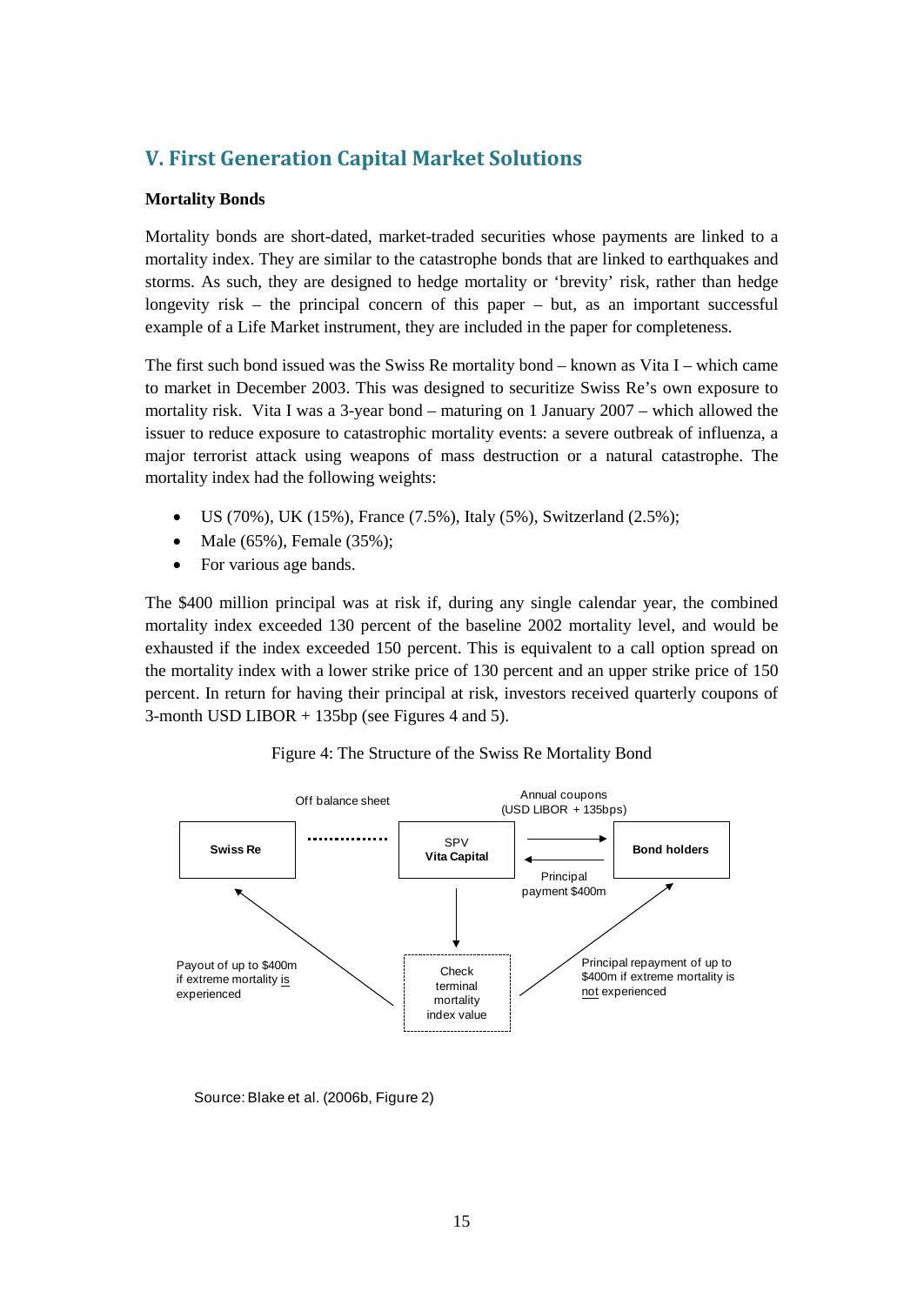



Source: Adapted from Blake et al. (2006b, Figure 1)

The bond was valued by Beelders and Colarossi (2004) using extreme value theory. Assuming a generalized Pareto distribution, the authors estimated the probability of attachment (i.e., Prob[MI(*t*)>1.3MI(2002)], where  $t = 2004$ , 2005 or 2006) to be 0.33 percent, and the probability of exhaustion (i.e.,  $Prob[MI(t) > 1.5MI(2002)]$ ) to be 0.15 percent. The expected loss was estimated to be 22bp which was below the 135bp risk premium paid to investors. The main investors were pension funds. For them, the bond provided both an attractive return and a good hedge: if there had been a catastrophic mortality event during the life of the bond, the bond's principal would have been reduced, but so would the payouts to pensioners who would also be victims of the event.

This bond was a big success and led to additional bonds being issued on much less favorable terms to investors: e.g., Vita II – Swiss Re 2005 (\$362 million), Vita III – Swiss Re 2007 (\$705 million), Vita IV – Swiss Re 2009/10 (\$175 million), Vita V – Swiss Re 2012 (\$275 million), Tartan – Scottish Re 2006 (\$155 million) and OSIRIS – AXA 2006 (\$442 million).

#### **Longevity Bonds**

One of the earliest attempts at creating a capital market in longevity-related instruments was the proposal to issue long-dated longevity bonds (or survivor bonds) made over a decade ago (see, e.g., Blake and Burrows, 2001; and Blake *et al*., 2006a). These are life annuity bonds with no return of principal whose coupon payments decline in line with a mortality index, e.g., based on the population of 65-year olds on the issue date. As this population cohort dies out, the coupon amounts decline but continue in payment for a fixed term (in the case of longevity bonds) or until the entire cohort dies (in the case of survivor bonds). To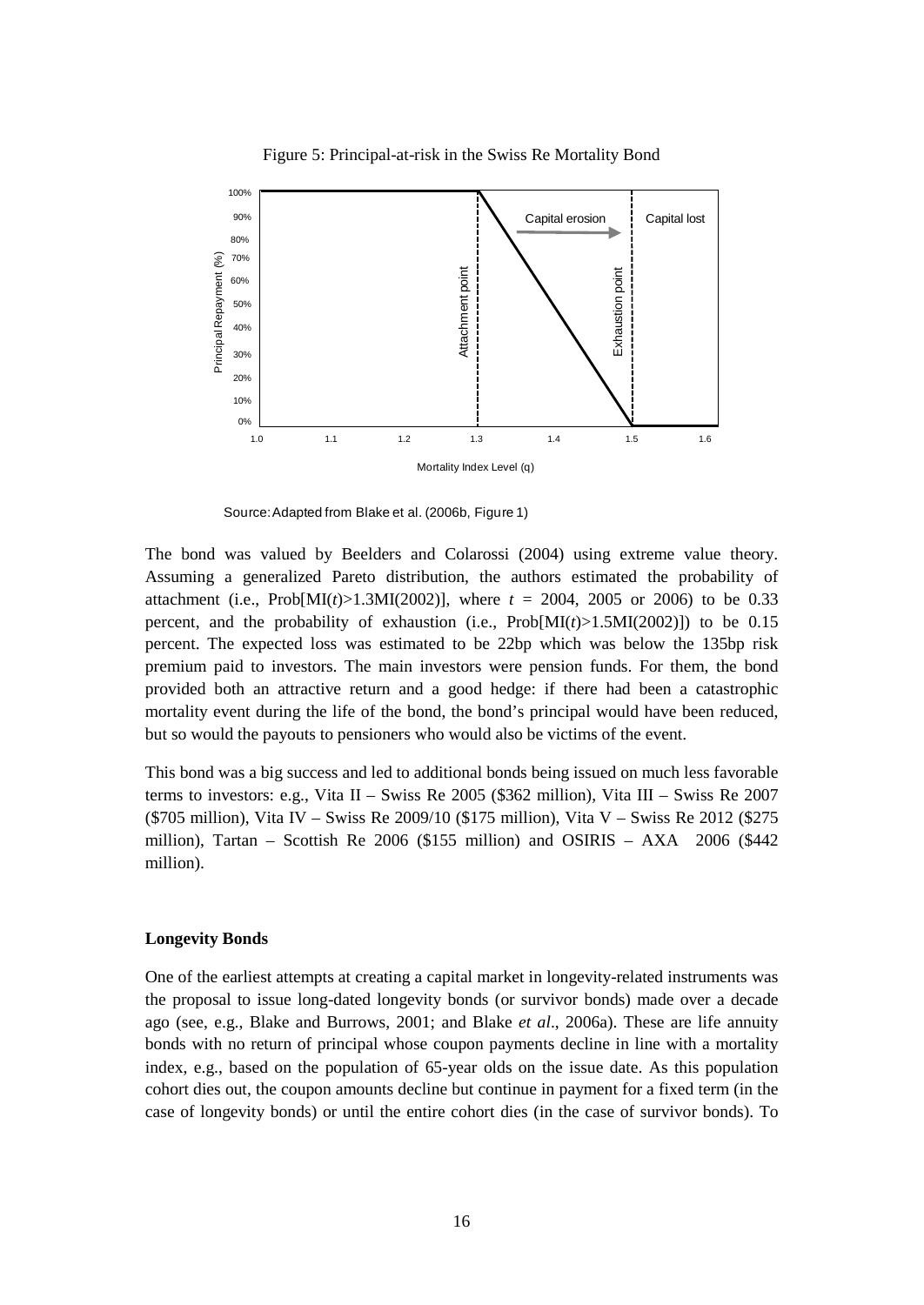illustrate, if after one year, 1.5 percent of the reference population has died out, the second year's coupon payment will be 98.5 percent of the first year's payment, etc.



Figure 6: The Structure of the EIB Longevity Bond





Figure 7: Coupons on the EIB Longevity Bond

*Source*: UK Government Actuary's Department

The first attempt to issue a longevity bond was in November 2004 when the European Investment Bank (EIB) attempted to launch a 25-year £540 million longevity bond with an initial coupon of £50 million. The reference mortality index was based on 65-year-old males from the national population of England & Wales as produced by the UK Government Actuary's Department (GAD). The structurer/manager was the French bank BNP Paribas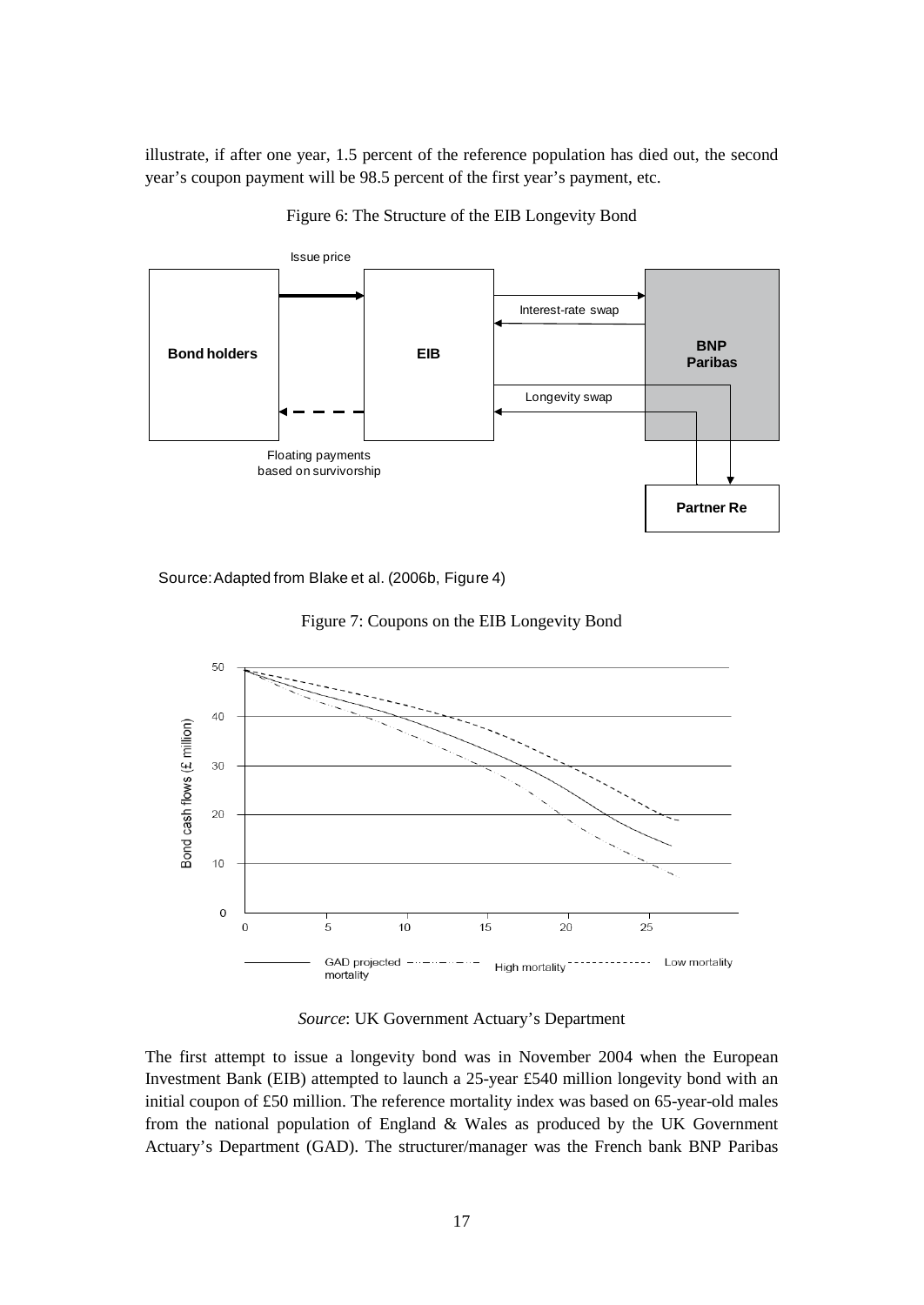which assumed the longevity risk, but reinsured it through PartnerRe, based in Bermuda: see Figure 6. The target group of investors was UK pension funds. Figure 7 shows how the coupons might change on the bond: if mortality is lower than projected by the GAD, the coupons on the bond will decline by less than anticipated and vice versa. The bond holder, e.g., a pension fund paying pensions to retired workers, is therefore protected from the aggregate longevity risk it faces.

### **Problems**

After a year of marketing, the EIB longevity bond had not generated sufficient demand to be launched and was withdrawn. There are a number of reasons why the BNP bond did not launch: design issues which made the bond an imperfect hedge for longevity risk, pricing issues, institutional issues and educational issues. We examine each of these in turn.

Design Issues. The EIB bond had a number of design weaknesses. The basis risk in the bond was considered to be too great. The bond's mortality index was a single cohort of 65-yearold males from the national population of England & Wales. While this might provide a reasonable hedge for male pension plan members in their 60s, pension plans also have male members in their 70s and 80s as well as female members.

Pricing Issues. The longevity risk premium built into the initial price of the EIB bond was set at 20 basis points (Cairns *et al.*, 2005). Given that this was first ever bond brought to market, investors had no real feeling as to how fair this figure was. There was concern that the up-front capital was too large compared with the risks being hedged by the bond, leaving no capital for other risks to be hedged. In addition to hedging interest rate risk, this bond also hedged longevity risk, but the bond's payments were in nominal terms and hence did not hedge inflation risk.

Institutional Issues. There were a range of institutional issues that the bond's designers at BNP failed to confront. For a start, the issue size was too small to create a liquid market: market makers did not welcome the bond because they believed it would be closely held and they would not make money from it being traded.

Further, BNP did not consult sufficiently widely with potential investors or their advisers before the bond was announced. Advisers were reluctant to recommend it to pension plan trustees. They said they welcomed the introduction of a longevity hedge, but did not like the idea of the hedge being attached to a bond. Indeed, they were somewhat suspicious of capital market hedging solutions *per se*, preferring instead insurance indemnification solutions, such as buy-outs. In other words, advisers and trustees were used to dealing with risk by means of insurance contracts which fully removed the risk concerned and were not yet comfortable with capital market hedges that left some residual basis risk. Fund managers at the time did not have a mandate to manage longevity risk, and similarly saw no reason to hold the bond.

The reinsurer, Partner Re, was not perceived as being a natural holder of UK longevity risk. This turned out to be a rather significant point, since it was discovered that no UK-based or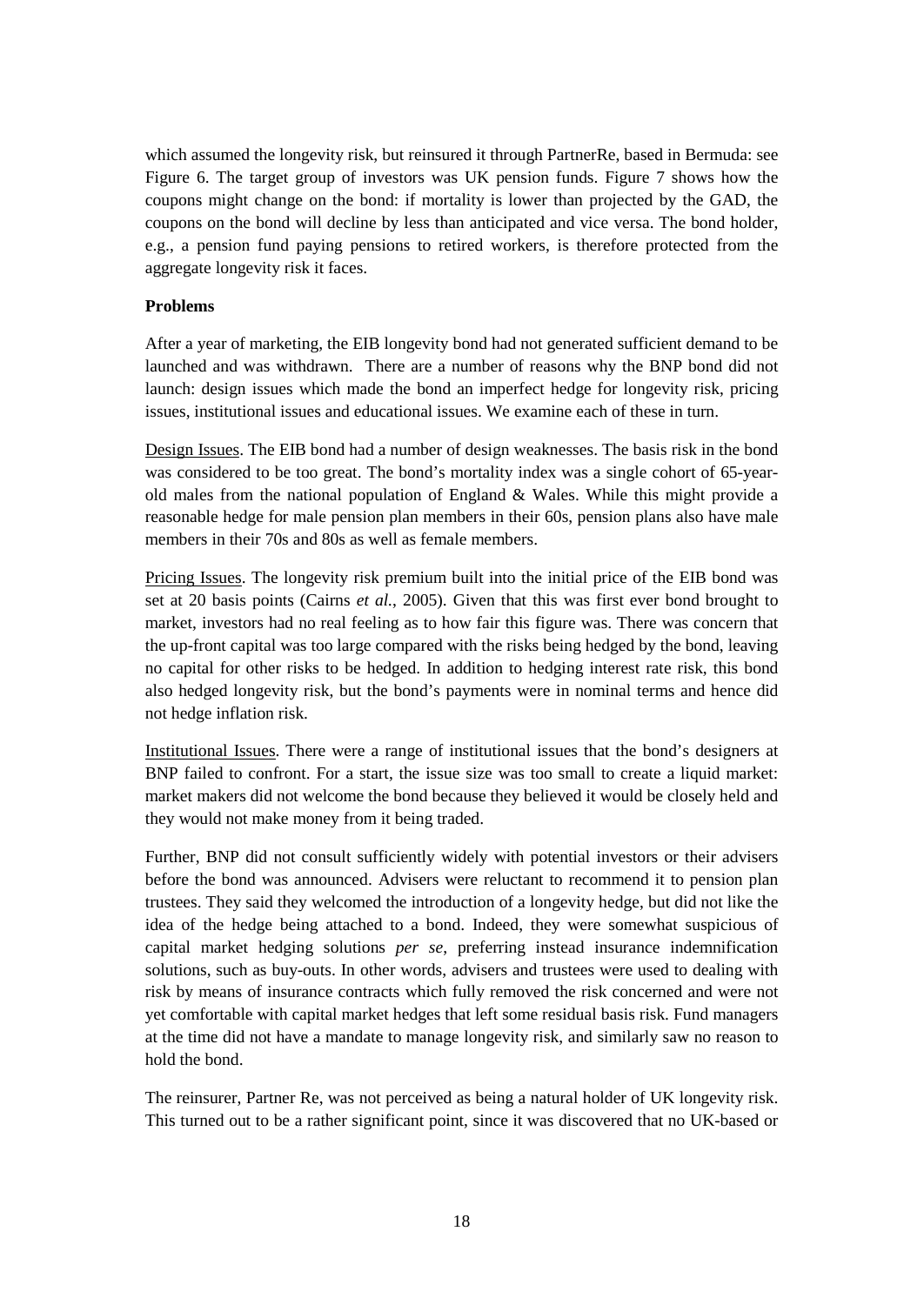EU-based reinsurer was willing to provide cover for the bond, and Partner Re itself was not prepared to offer cover above issue size of £540 million.

Educational Issues**.** The longevity bond was a very new concept that was completely unfamiliar to most players in the market. For it to be successful, a major educational effort would have been needed on all the issues discussed above, especially, structure, basis risk, hedge effectiveness and liquidity. This education process needed to be broad enough to cover the entire industry and involve DB plan sponsors, fiduciaries, investment consultants, plan actuaries and insurers.

### **Lessons Learned**

 $\overline{a}$ 

The EIB bond was a very innovative idea and it is disappointing that it was not a success. Nevertheless important lessons have been learned from its failure. Two of the most important lessons relate to mortality indices and mortality forecasting.

Mortality Indices. The EIB bond's actual cash flows would have been linked to the mortality of 65-year-old males from England & Wales. This single mortality benchmark was considered to be inadequate to create an effective hedge. It soon became apparent that what was needed was a set of mortality indices against which capital market instruments could trade. The first attempt to do this was the Credit Suisse Longevity Index in 2005 (which was developed for the US population). However, this index lacked transparency and was not actively marketed by Credit Suisse.

A much more successful effort was the launch of the LifeMetrics Indices in March 2007, by J. P. Morgan in conjunction with the Pensions Institute and Towers Watson.[17](#page-20-0) The indices comprise publicly available mortality data for national populations, broken down by age and gender. Both current and historical data are available and the indices are updated to coincide with official releases of data. The indices cover the key countries, the UK, the US, Holland and Germany, where longevity risk is perceived to constitute a significant economic problem. In launching LifeMetrics, J.P. Morgan recognized the critical importance of education and provided educational materials, including documentation, software, data and presentations to the industry at no cost.

In March 2008, the Market Data & Analytics department of the Deutsche Börse followed J.P. Morgan's lead and began publishing monthly indices (named Xpect-Indices) on mortality and life expectancy, the purpose of which is to aid the 'securitization for life and pension insurance risks or as the basis for other financial products'. The indices are

<span id="page-20-0"></span><sup>&</sup>lt;sup>17</sup> LifeMetrics is also the name of a toolkit for measuring and managing longevity and mortality risk, designed for pension plans, sponsors, insurers, reinsurers and investors. LifeMetrics enables these risks to be measured in a standardized manner, aggregated across different risk sources and transferred to other parties. It also provides a means to evaluate the effectiveness of longevity/mortality hedging strategies and the size of basis risk. The components of the toolkit are: (1) *Indices*: data for evaluating current and historical levels of mortality and longevity, (2) *Framework*: a set of tools, methods and algorithms for measuring and managing longevity and mortality risk. These are fully documented in the LifeMetrics Technical Document (Coughlan *et al.*, 2007a), (3) *Software*: software for developing mortality projections [www.lifemetrics.com].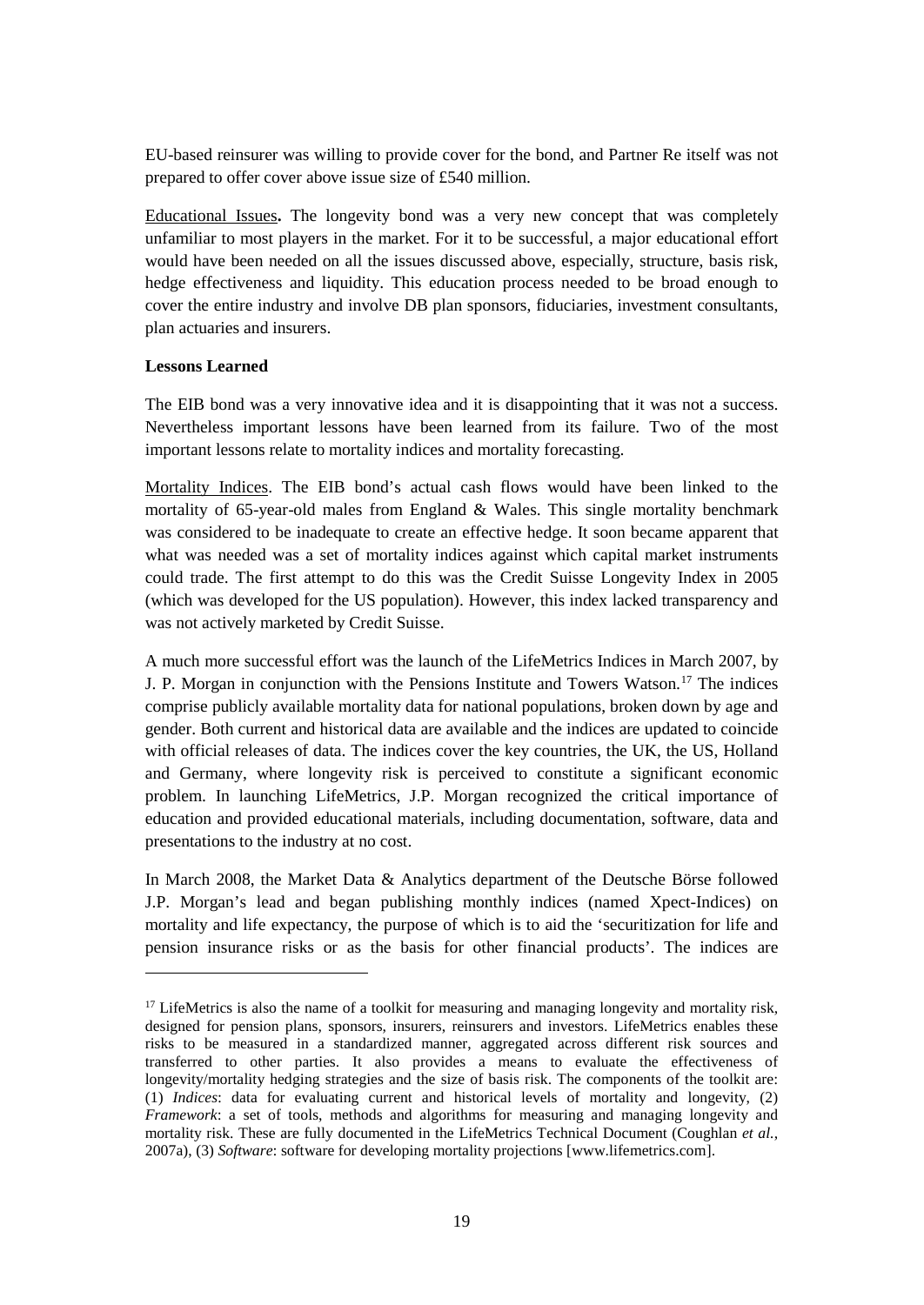published for Germany and its regions, Holland and England & Wales. In March 2012, Deutsche Börse teamed up with Club Vita, a UK longevity data and analytics company, to launch a series of Xpect – Club Vita longevity indices to make it easier for small pension plans to hedge their longevity risk.

In October 2012, RMS launched a series of mortality indices and models via a platform called RMS LifeRisks. The two principal models are the RMS Longevity Risk Model and the RMS Excess Mortality Risk Model for pandemic, terrorism and natural catastrophe risk. The platform allows life insurance companies and pension funds in the UK, the US, France, Germany, Holland and Canada to model and manage their exposure to longevity and mortality risks, taking into account recent medical research and social change projections.

The availability of these indices should greatly aid the development of the Life Market as the indices are objectively calculated (by an independent calculation agent, and subject to oversight by an international advisory committee), transparent (the data sources and calculation methodologies are fully disclosed) and relevant (the mortality indices are available by country, age and gender and useful longevity risk hedging instruments are being designed using them). This view is supported by the Organization for Economic Cooperation and Development (OECD) which began a two-year research project on managing longevity risk in January 2011. It is expected that the project will recommend the governments issue official life expectancy indices.

Mortality Forecasting Models. The EIB bond's projected cash flows depended on projections of the future mortality of  $65$ -year-old males from England & Wales. These projections were prepared by the UK GAD, but the model used to make these predictions was not published and the projections themselves were adjusted in response to expert opinion in a way that is not made transparent. What was needed to complement transparent mortality indices were more transparent stochastic mortality forecasting models.

This deficiency was addressed over the subsequent years by a number of researchers who developed and published different forecasting models (see Appendix A) and by the provision of transparent software by J.P. Morgan in its LifeMetrics product and by the UK Actuarial Profession's Continuous Mortality Investigation (CMI) group.

### **Longevity Notes**

In December 2010, building on the successful Vita Capital programme of mortality bonds and taking on board the lessons learned from the EIB bond, Swiss Re launched a series of eight-year longevity-based insurance-linked securities (ILS) notes valued at \$50 million. To do this, it used a special purpose vehicle, Kortis Capital, based in the Cayman Islands. As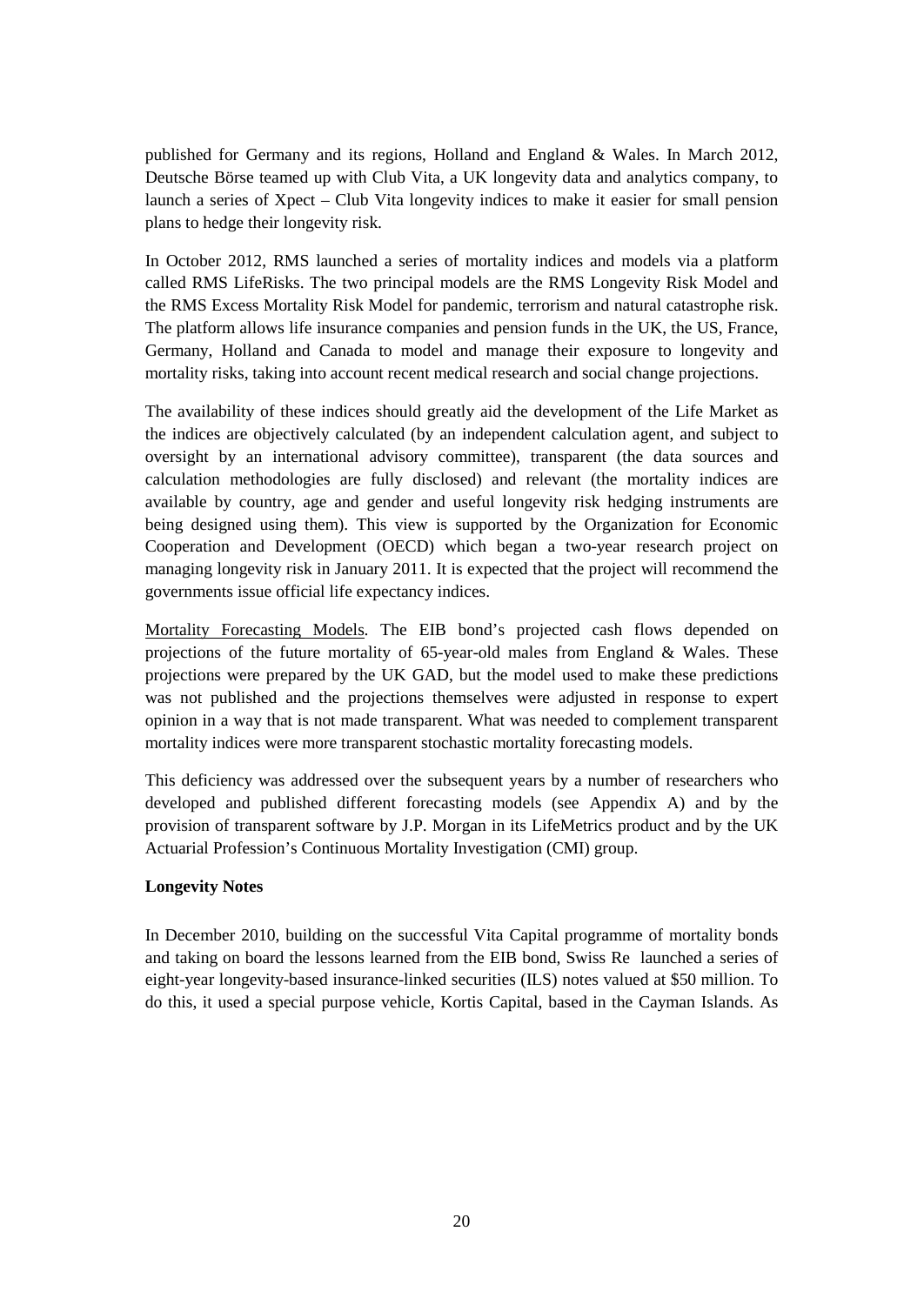with the mortality bonds, the longevity notes are designed to hedge Swiss Re's own exposure to longevity risk.<sup>[18](#page-22-0)</sup>

The note holders are exposed to the risk of an increase in the spread between the annualized mortality improvement in English & Welsh males age 75 to 85 and the corresponding improvement in US males age 55 to 65. The mortality improvements will be measured over eight years from 1 January 2009 to 31 December 2016. The notes mature on 15 January 2017, although there is an option to extend the maturity to 15 July 2019. The principal will be at risk if the Longevity Divergence Index Value (LDIV) exceeds the attachment point or trigger level of 3.4% over the risk period. The exhaustion point, at or above which there is no return of principal, is 3.9%. The principal will be reduced by the principal reduction factor (PRF) if the LDIV lies between 3.4% and 3.9%.

The LDIV is derived as follows. Let  $m^y(x, t)$  be the male death rate at age *x* and year *t* in country *y*. This is defined as the ratio of deaths to population size for the relevant age and year. Annualized mortality improvements over *n* years are defined as:

$$
Improvement_n^{\nu}(x,t) = 1 - \left[ \frac{m^{\nu}(x,t)}{m^{\nu}(x,t-n)} \right]^{\frac{1}{n}}
$$
(1)

The annualized mortality improvement index for each age group is found by averaging the annualized mortality improvements across ages in the group:

$$
Index(y) = \frac{1}{1 + x_2 - x_1} \sum_{x = x_1}^{x = x_2} Important_n^y(x, t)
$$
 (2)

The LDIV is defined as:

 $\ddot{\phantom{a}}$ 

$$
LDIV = Index(y_2) - Index(y_1)
$$
\n(3)

where  $y_2$  is the England & Wales population aged 75-85 and  $y_1$  is the US population aged 55-65. The PRF is calculated as follows:

$$
PRF = \frac{LDIV - Attachment point}{Exhaustion point - Attachment point}
$$
\n(4)

<span id="page-22-0"></span><sup>&</sup>lt;sup>18</sup> It is important to recognize that the Kortis longevity note was not a true longevity bond in the sense we have described above, because it involved transferring the risk associated with the spread (or difference) between the longevity trends for two different population groups, rather than the trends themselves.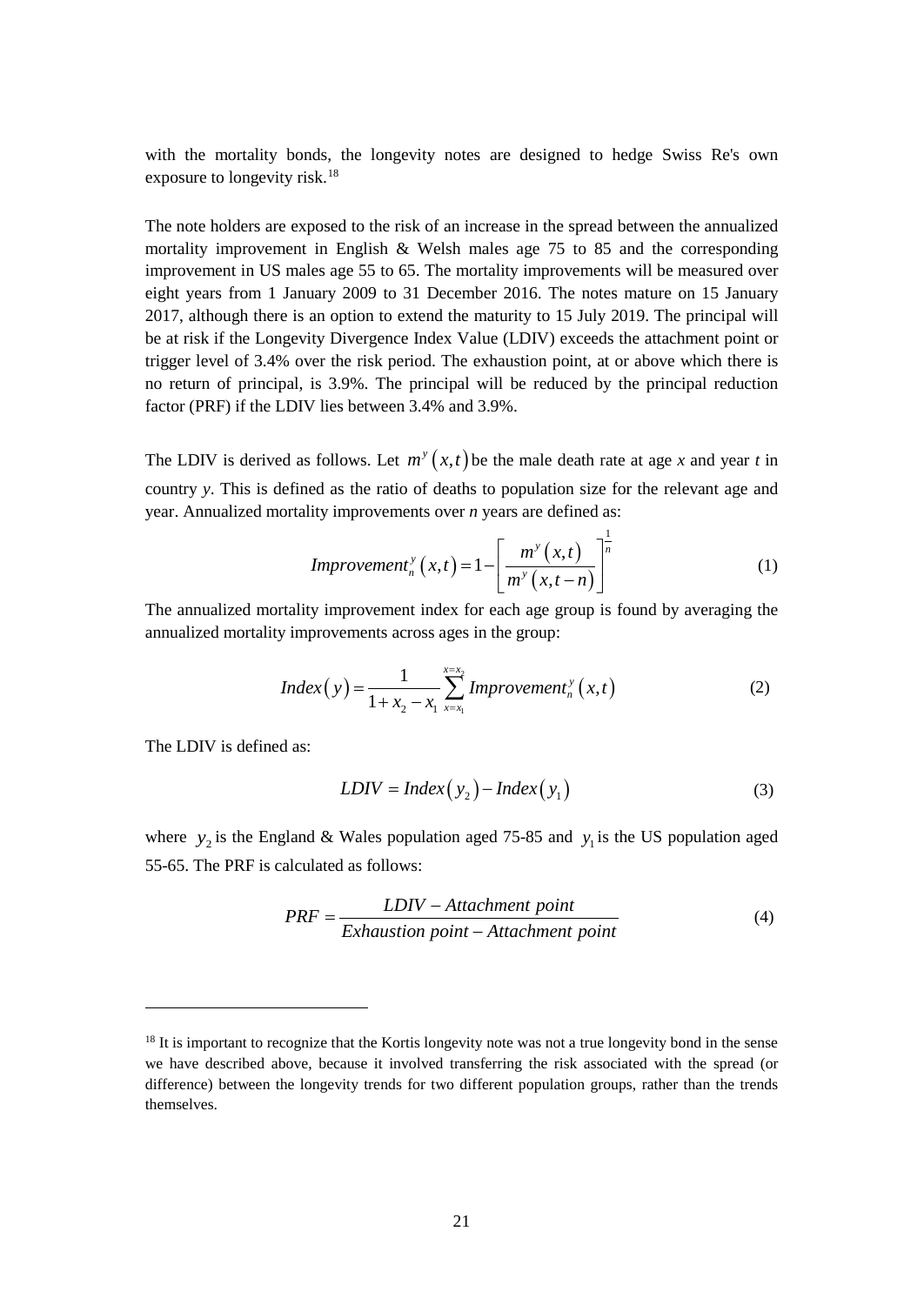Proceeds from the sale of the notes were deposited in a collateral account at the AAA-rated International Bank for Reconstruction and Development (i.e., the World Bank). If there is a larger-than-expected increase in the spread between the mortality improvements of 75-85 year old English & Welsh males and those of 55-65 year old US males, part of the collateral will be sold to make payment to Swiss Re and, as a consequence, the principal of the notes will be reduced. The exposure Swiss Re is hedging comes from different sources. For example, Swiss Re is the counterparty in a £750 million longevity swap with the Royal County of Berkshire Pension Fund which was executed in 2009, and so is exposed to highage English & Welsh males living longer than anticipated. It has also reinsured a lot of US life insurance policies and is exposed to middle-aged US males dying sooner than expected. The longevity note provides a partial hedge for both exposures and will help Swiss Re reduce Solvency II capital.

Standard & Poor has rated the notes BB+ which takes into account the possibility that investors will not receive the full return of their principal. This rating was determined using two models developed by Risk Management Solutions (RMS) who were appointed as the calculation agent for the notes.

The first model is the RMS longevity model. This is the base model used to project mortality and variations in mortality during normal conditions when there are no extreme mortality events. The projections depend on a number of so-called 'vitagion categories' or individual sources of mortality improvement (see Figure 8). The five categories used by RMS are: lifestyle trends; health environment; medical intervention; regenerative medicine, such as stem cell research, gene therapy and nanomedicine; and the retardation of ageing, including telomere shortening and caloric restriction. RMS projects annual deaths arising from each vitagion category in the base model in order to determine the baseline probability of default of the notes.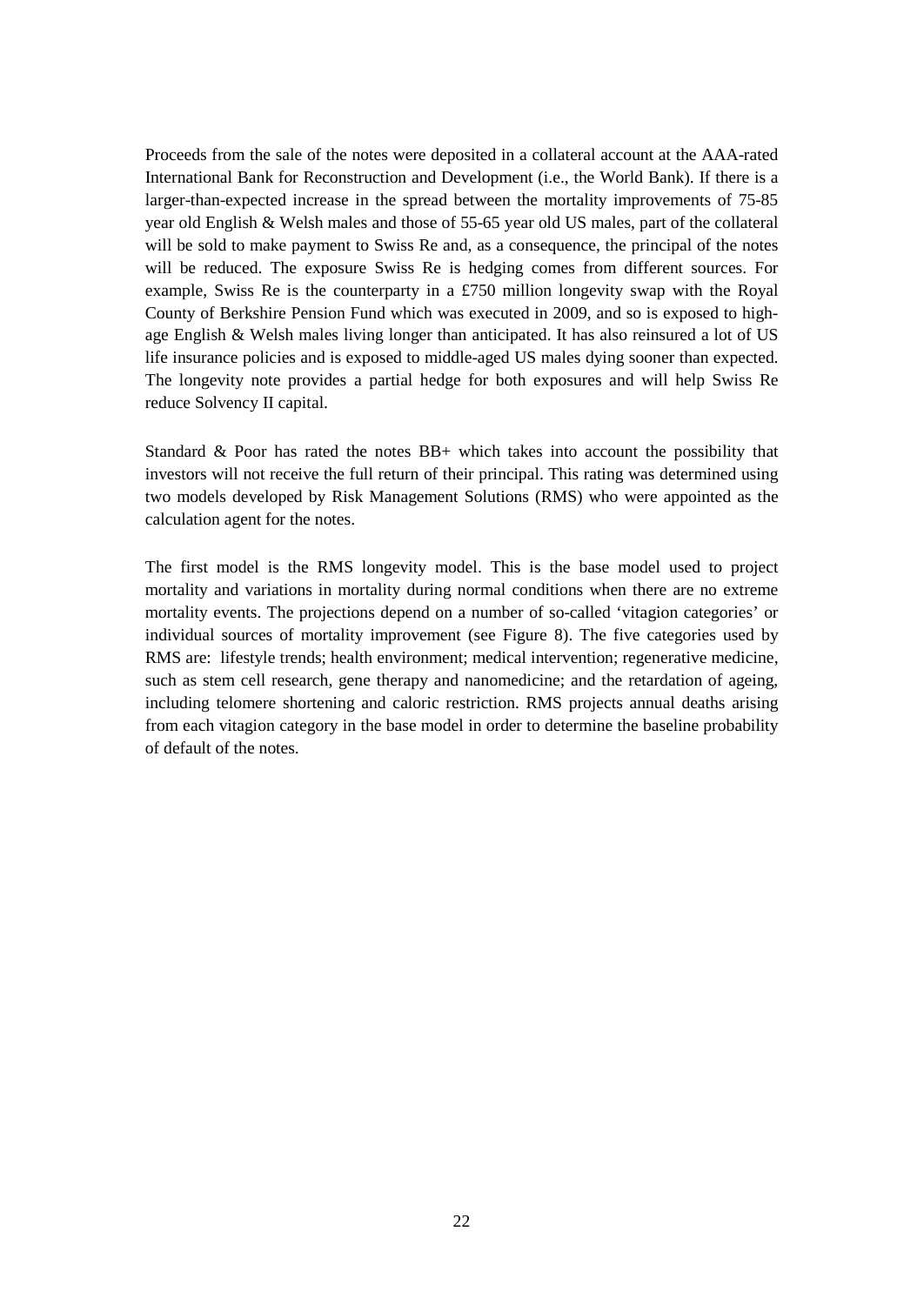### Figure 8: Timeline into the Future



Today

*Note*: Structural Modelling of medical-based mortality improvement explores the timing, magnitude, and impact of different phases of new medical advances on the horizon. *Source*: RMS (2010) 'Longevity Risk'.

The second model is the RMS infectious diseases model. This is used to estimate the additional mortality arising from the outbreak of certain infectious diseases, e.g., pandemic influenza. Such an outbreak is likely to be the principal reason that the attachment point is reached during the life of these notes.

Table 2 shows estimated loss probabilities for the notes using the RMS models, while Table 3 shows the estimated exceedance probabilities.

|                                 | Cumulative $(\% )$ | Six-year annualized $(\%)$ |  |  |  |
|---------------------------------|--------------------|----------------------------|--|--|--|
| Attachment probability          | 5.31               | 0.88                       |  |  |  |
| <b>Exhaustion probability</b>   | 1.81               | 0.30                       |  |  |  |
| <b>Expected</b> loss            | 3.27               | 0.55                       |  |  |  |
| <i>Source:</i> Standard & Poors |                    |                            |  |  |  |

|  | Table 2: Estimated Loss Probabilities for the Swiss Re Longevity Notes |  |  |  |  |  |
|--|------------------------------------------------------------------------|--|--|--|--|--|
|  |                                                                        |  |  |  |  |  |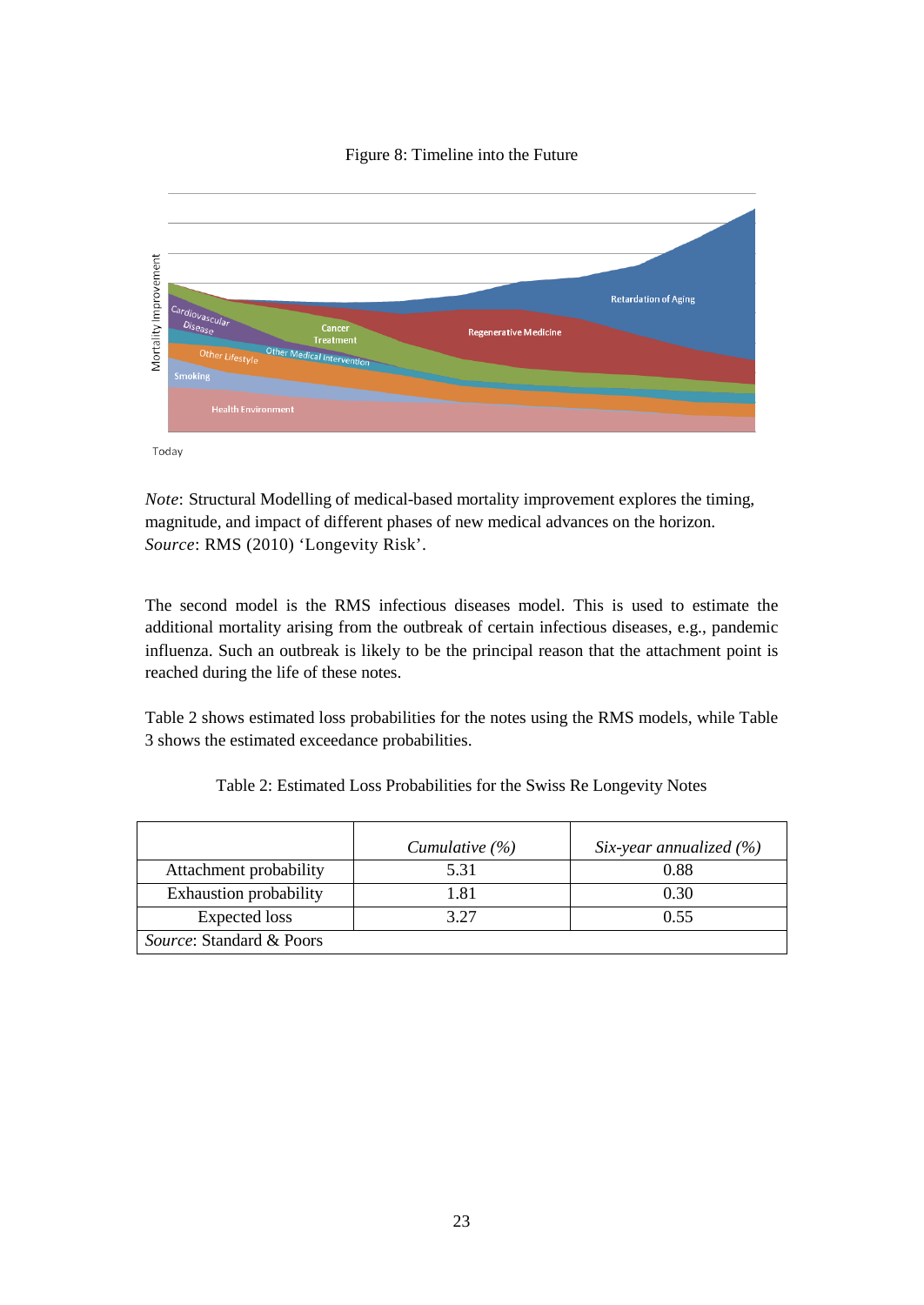| Principal reduction factor $(\%)$ | Six-year annualized exceedance probability $(%)$ |
|-----------------------------------|--------------------------------------------------|
| 100                               | 0.30                                             |
| 80                                | 0.38                                             |
| 60                                | 0.47                                             |
| 40                                | 0.58                                             |
| 20                                | 0.72                                             |
| $\boldsymbol{0}$                  | 0.88                                             |
| Source: Standard & Poors          |                                                  |

Table 3: Estimated Loss Exceedance Probabilities for the Swiss Re Longevity Notes

In exchange for putting their capital at risk, investors receive quarterly coupons equal to three-month LIBOR plus a margin. This is the first time that the risk of individuals living longer than expected has been traded in the form of a bond. If the notes can deal with the data and modelling problems discussed above and, as a result, generate some trading liquidity, this would make a significant breakthrough for the Life Market. Investors have been reluctant to hold longevity risk long term, but short-term notes might make holding the risk more acceptable.

### **Sovereign Annuities**

In 2011, the Irish government passed legislation which created sovereign annuities. This followed a request from the Irish Association of Pension Funds and the Society of Actuaries in Ireland. According to the Irish Pensions Board: 'A sovereign annuity is an annuity contract issued by insurance companies where the annual income payment is linked directly to payments under bonds issued by Ireland or any other EU Member State (known as reference bonds). Sovereign annuities can only be purchased by the trustees of occupational pension schemes (both defined benefit and defined contribution schemes)'.[19](#page-25-0) If the bonds are purchased by Irish pension funds, this will have a beneficial effect on the way in which the Irish funding standard values pension liabilities.

### **Longevity Bonds Again**

 $\overline{a}$ 

We end this section with a second example of a failed attempt to issue longevity bonds.

In 2006, the World Bank engaged the insurance regulator in Chile, the *Superintendencia de Valores y Seguros* (SVS), on longevity hedging (Zelenko, 2011). The SVS showed a willingness to promote longevity risk management and to provide explicit regulatory capital relief to insurers who hedged the risk. An initial feasibility project was then conducted with the involvement of BNP Paribas in 2008, but the effort stalled due to the high cost of the proposed World Bank-issued longevity bond structure. Then the World Bank turned to the

<span id="page-25-0"></span><sup>19</sup> www.pensionsboard.ie/en/Regulation/Sovereign\_Annuities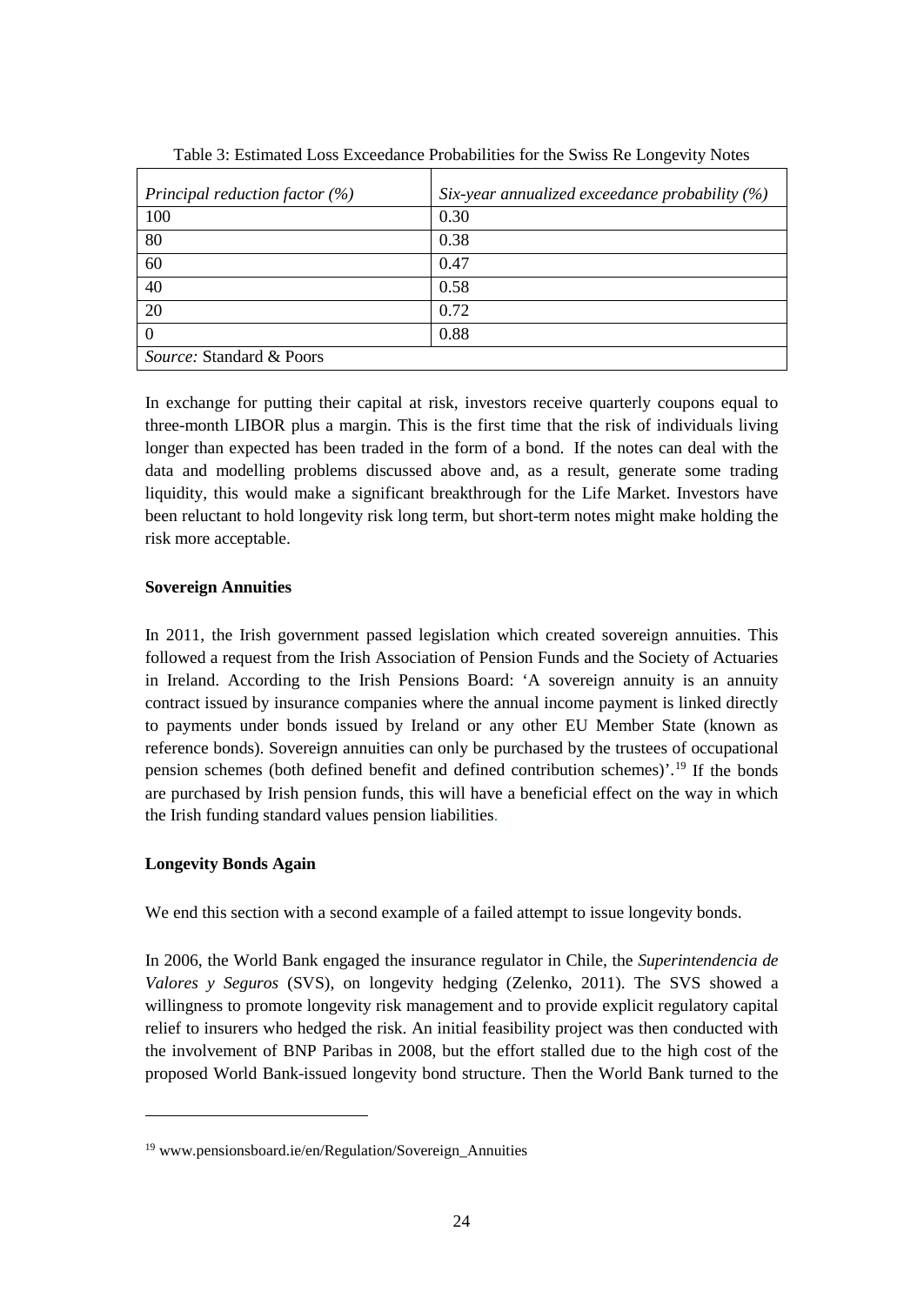J.P. Morgan longevity team in 2009, which developed a more cost effective 25-year maturity longevity bond structure that was designed to provide an effective hedge, with minimal basis risk, for all Chilean insurers. The longevity bond was to be issued out of a collateralized special purpose vehicle, with Munich Re providing the longevity hedge to the entity and J.P. Morgan managing the cash flow mismatch between the various payment streams (Coughlan, 2009; Life and Pensions Risk, 2010).

This bond, like its predecessor, faced a number of obstacles and was not successful. Some of the most significant included:

- The separation between the investment and actuarial departments at Chilean insurers meant that there was no clear focus for decision-making responsibility.
- The insurers perception of longevity risk was that it was not significant and, therefore, not in need of hedging. As a result they regarded the cost as relatively high, despite the capital relief, and despite the return on the bond being above government yields.
- Basis risk was perceived as slightly too high, despite being minimized by indexing the bond to the universe of actual annuitants.

### **VI. Second Generation Capital Markets Solutions – Derivatives**

The lack of success in issuing long-dated longevity bonds led to a redirection of design effort towards derivatives.

### **Mortality Forwards**

The first capital markets derivative that was executed as a longevity hedge took place in January 2008. The hedger was Lucida PLC, a pension buy-out insurer (Lucida, 2008; Symmons, 2008). The instrument was a mortality forward contract, or so-called 'q-forward', linked to a longevity index based on England & Wales national male mortality for a range of different ages. The hedge was provided by J.P. Morgan and was novel not just because it involved a longevity index and a new kind of product, but also because it was designed as a hedge of value rather than a hedge of cash flow. In other words, it hedged the value of the annuity liability, not the actual annuity payments.

A mortality forward rate contract is referred to as a 'q-forward' because the letter 'q' is the standard actuarial symbol for mortality rate. It is the simplest type of instrument for transferring longevity (and mortality) risk (Coughlan *et al.*, 2007b).

The importance of q-forwards rests in the fact that they form basic building blocks from which other, more complex, life-related derivatives can be constructed. When appropriately designed, a portfolio of q-forwards can be used to replicate and to hedge the longevity exposure of an annuity or a pension liability, or to hedge the mortality exposure of a life assurance book.

A q-forward is an agreement between two parties in which they agree to exchange an amount proportional to the actual, realized mortality rate of a given population (or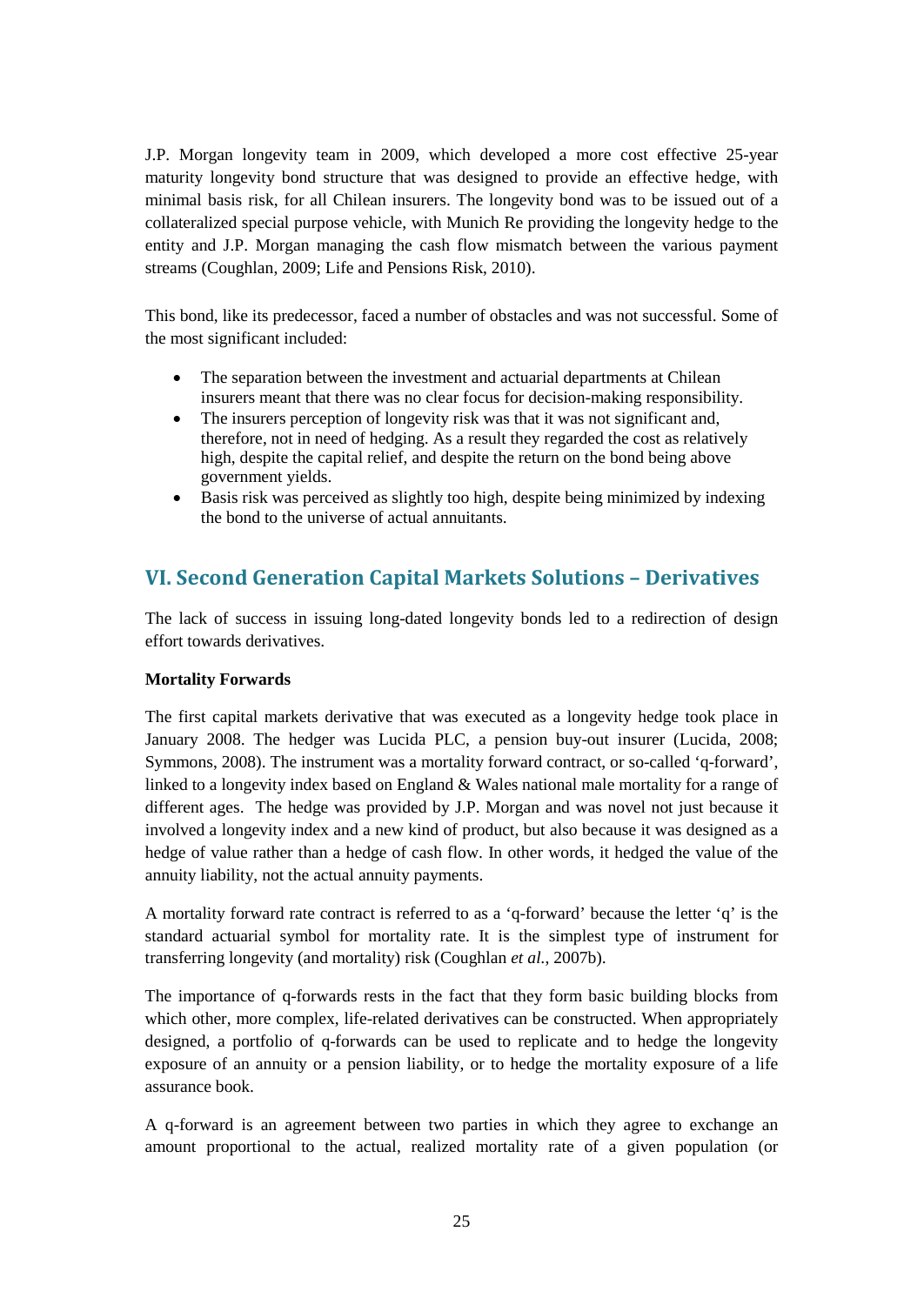subpopulation), in return for an amount proportional to a fixed mortality rate that has been mutually agreed at inception to be payable at a future date (the maturity of the contract). In this sense, a q-forward is a swap that exchanges fixed mortality for the realized mortality at maturity, as illustrated in Figure 9. The variable used to settle the contract is the realized mortality rate for that population in a future period. In the case of hedging longevity risk in a pension plan using a q-forward, the pension plan will receive the fixed mortality rate and pay the realized mortality rate (and hence locks in the future mortality rate it has to pay whatever happens to actual rates). The counterparty to this transaction, typically an investment bank, has the opposite exposure, paying the fixed mortality rate and receiving the realized rate.

The fixed mortality rate at which the transaction takes place defines the 'forward mortality rate' for the population in question. If the q-forward is fairly priced, no payment changes hands at the inception of the trade, but at maturity, a net payment will be made by one of the two counterparties (unless the fixed and actual mortality rates happen to be the same). The settlement that takes place at maturity is based on the net amount payable and is proportional to the difference between the fixed mortality rate (the transacted forward rate) and the realized reference rate. If the reference rate in the reference year is below the fixed rate (implying lower mortality than predicted), then the settlement is positive, and the pension plan receives the settlement payment to offset the increase in its liability value. If, on the other hand, the reference rate is above the fixed rate (implying higher mortality than predicted), then the settlement is negative and the pension plan makes the settlement payment to the hedge provider, which will be offset by the fall in the value of its liabilities. In this way, the net liability value is locked-in regardless of what happens to mortality rates. The plan is protected from unexpected changes in mortality rates.

Table 4 presents an illustrative term sheet for a q-forward transaction, based on a reference population of 65-year-old males from England & Wales. The q-forward payout depends on the value of the LifeMetrics Index for the reference population on the maturity date of the contract. The particular transaction shown is a 10-year q-forward contract starting on 31 December 2008 and maturing on 31 December 2018. It is being used by ABC Pension Fund to hedge its longevity risk over the next 10 years; the hedge provider is J. P. Morgan. The hedge is a 'directional hedge' and will help the pension fund hedge its longevity risk so long as the mortality experience of the pension fund and the index change in the same direction

On the maturity date, J. P. Morgan (the fixed-rate payer or seller of longevity risk protection) pays ABC Pension Fund (the floating-rate payer or buyer of longevity risk protection) an amount related to the pre-agreed fixed mortality rate of 1.2000 percent (i.e., the agreed forward mortality rate for 65-year-old English & Welsh males for 2018). In return, ABC Pension Fund pays J. P. Morgan an amount related to the reference rate on the maturity date. The reference rate is the most recently available value of the LifeMetrics Index. Settlement on 31 December 2018 will therefore be based on the LifeMetrics Index value for the reference year 2017, on account of the ten-month lag in the availability of official data. The settlement amount is the difference between the fixed amount (which depends on the agreed forward rate) and the floating amount (which depends on the realized reference rate).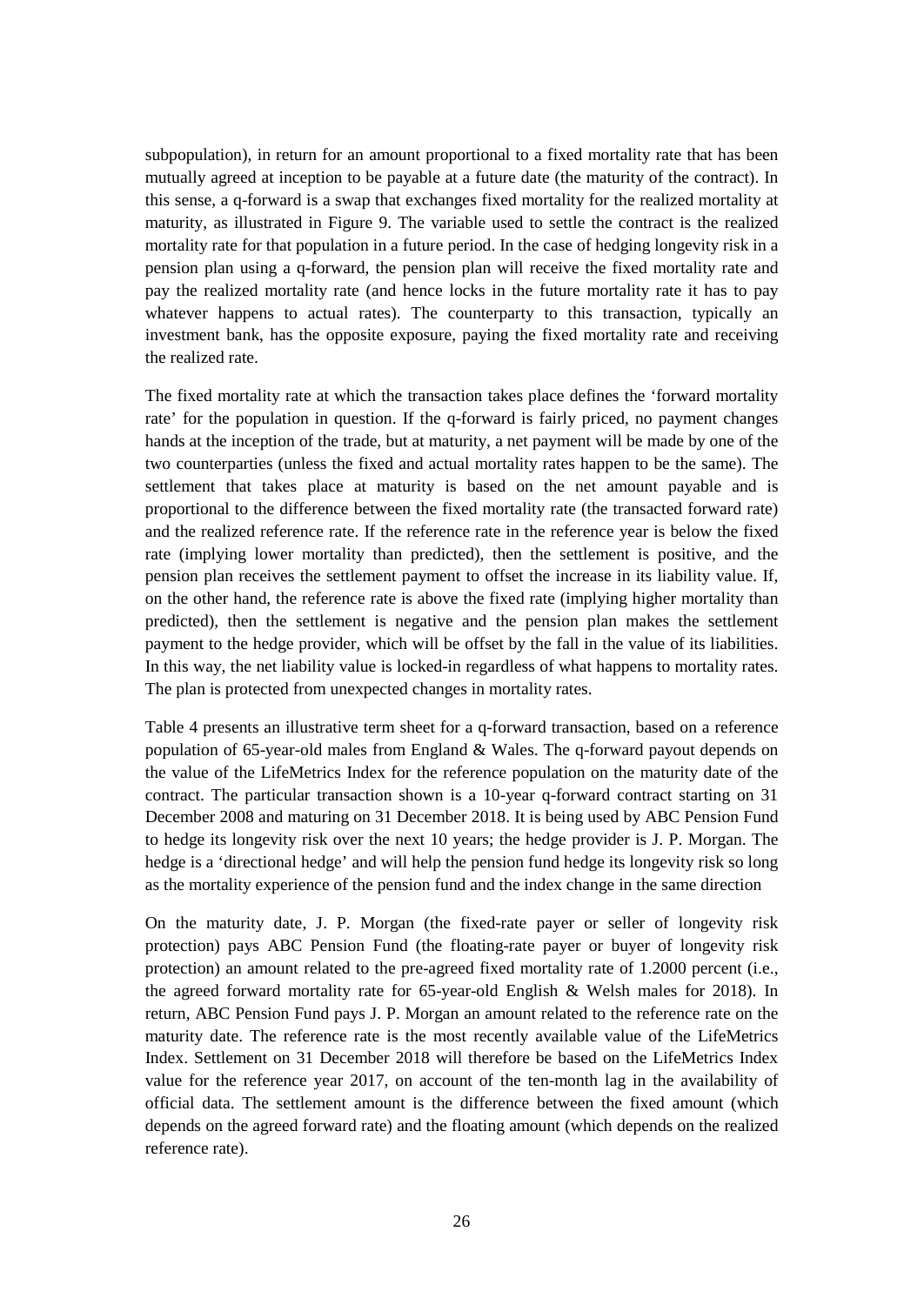Table 5 shows the settlement amounts for four realized values of the reference rate and a notional contract size of £50 million. If the reference rate in 2017 is lower than the fixed rate (implying lower mortality than anticipated at the start of the contract), the settlement amount is positive and ABC Pension Fund receives a payment from J. P. Morgan that it can use to offset the increase in its pension liabilities. If the reference rate exceeds the fixed rate (implying higher mortality than anticipated at the start of the contract), the settlement amount is negative and ABC Pension Fund makes a payment to J. P. Morgan which will be offset by the fall in its pension liabilities.

It is important to note that the hedge illustrated here is structured as a 'value hedge,' rather than as a 'cash flow hedge.' A value hedge hedges the value of the hedger's liabilities at the maturity date of the swap. So although the swap has a duration of only 10 years, it nevertheless hedges the longevity risk in the hedger's cash flows beyond 10 years. This is achieved by exchanging a single payment at maturity. By contrast, a cash flow hedge hedges the longevity risk in each one of the hedger's cash flows and net payments are made period by period. The J. P. Morgan-Canada Life longevity swap (see below) is an example of a cash flow hedge, while the J. P. Morgan-Lucida q-forward is an example of a value hedge. The capital markets are more familiar with value hedges, whereas cash flow hedges are more common in the insurance world. Value hedges are particularly suited to hedging the longevity risk of younger members of a pension plan, since it is much harder to estimate with precision the pension payments they will receive when they eventually retire. The world's first swap for non-pensioners (i.e., involving deferred members) took place in January 2011 when J. P. Morgan executed a value hedge in the form of a 10-year q-forward contract with the Pall (UK) pension fund.

### **Longevity Swaps**

Following swiftly on the heels of the Lucida q-forward transaction, J.P. Morgan recorded a second first in July 2008, this time with Canada Life in the UK (Trading Risk, 2008; Life & Pensions, 2008). But the hedging instrument in this transaction was different. It was a 40 year maturity £500 million longevity swap that was linked not to an index, but to the actual mortality experience of the 125,000-plus annuitants in the annuity portfolio that was being hedged. It also differed in being a cash flow hedge of longevity risk. But most significantly, this transaction brought capital markets investors into the longevity market for the very first time, as the longevity risk was passed from Canada Life to J.P. Morgan and then directly on to investors. This has become the archetypal longevity swap upon which other transactions are based.

A longevity survivor swap – frequently abbreviated to simply 'longevity swap' – can be either a capital markets derivative or an insurance contract. In either case, it is an instrument which involves exchanging actual pension payments for a series of pre-agreed fixed payments, as indicated in Figure 10 (Dowd *et al.*, 2006; and Dawson *et al.* 2010). Each payment is based on an amount-weighted survival rate.

In any longevity swap, the hedger of longevity risk (e.g., a pension plan) receives from the longevity swap provider the actual payments it must pay to pensioners and, in return, makes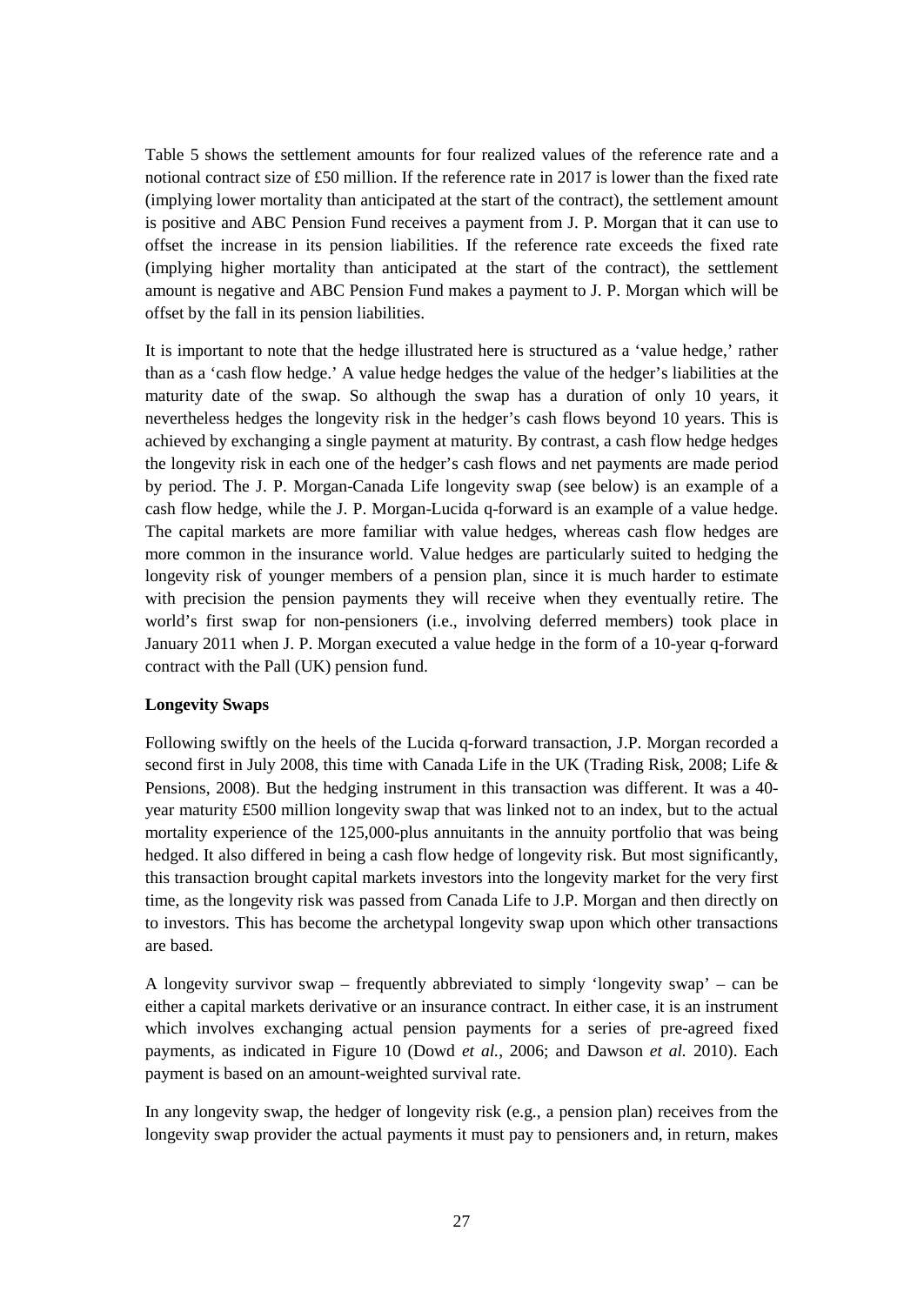a series of fixed payments to the hedge provider. In this way, if pensioners live longer than expected, the higher pension amounts that the pension plan must pay are offset by the higher payments received from the provider of the longevity swap. The swap therefore provides the pension plan with a long-maturity, customized cash flow hedge of its longevity risk.

Although the J.P. Morgan-Canada Life transaction was the first capital markets longevity swap, there was an earlier publicly announced insurance swap that took place in April 2007 between Swiss Re and Friends' Provident, a UK life insurer. Like the J.P. Morgan-Canada Life swap, it was a pure longevity risk transfer and was not tied to another financial instrument or transaction. The swap was based on Friends' Provident's £1.7 billion book of 78,000 of pension annuity contracts written between July 2001 and December 2006. Friends' Provident retains administration of policies. Swiss Re makes payments and assumes longevity risk in exchange for an undisclosed premium. However, it is important to note that this particular swap was legally constituted as an insurance contract and was not a capital markets instrument.

Table 6 lists the publicly announced longevity swaps that have been executed between 2007 and 2012 in the UK.





Source: Coughlan et al. (2007b, Figure 1)

Table 4: An Illustrative Term Sheet for a Single q-Forward to Hedge Longevity Risk

| Notional amount    | GBP 50,000,000                                               |
|--------------------|--------------------------------------------------------------|
| Trade date         | 31 Dec 2008                                                  |
| Effective date     | 31 Dec 2008                                                  |
| Maturity date      | 31 Dec 2018                                                  |
| Reference year     | 2017                                                         |
| Fixed rate         | 1.2000%                                                      |
| Fixed amount payer | J. P. Morgan                                                 |
| Fixed amount       | Notional Amount x Fixed Rate x 100                           |
| Reference rate     | LifeMetrics graduated initial mortality rate for 65-year-old |
|                    |                                                              |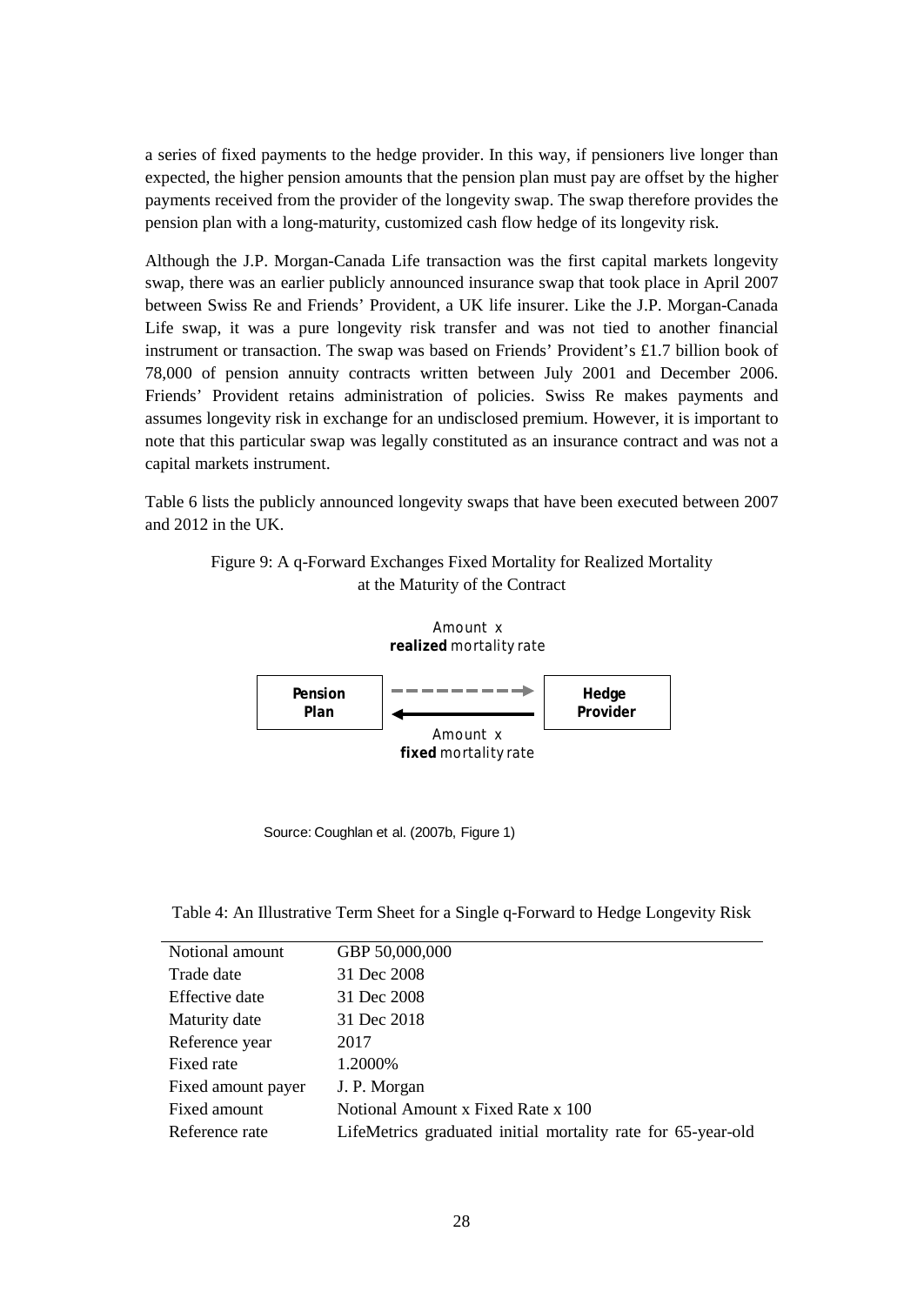|                 | males in the reference year for England $\&$ Wales national |
|-----------------|-------------------------------------------------------------|
|                 | population                                                  |
|                 | Bloomberg ticker: LMQMEW65 Index <go></go>                  |
| Floating amount | <b>ABC</b> Pension Fund                                     |
| payer           |                                                             |
| Floating amount | Notional Amount x Reference Rate x 100                      |
| Settlement      | Net settlement $=$ Fixed amount $-$ Floating amount         |

*Source*: Coughlan *et al.* (2007b, Table 1).

Table 5: An Illustration of q-Forward Settlement for Various Outcomes of the Realized Reference Rate

| Reference rate  | Fixed rate | <i>Notional</i> | <i>Settlement</i> |
|-----------------|------------|-----------------|-------------------|
| (Realized rate) |            | (GBP)           | (GBP)             |
| 1.0000%         | 1.2000\%   | 50,000,000      | 10,000,000        |
| 1.1000\%        | 1.2000\%   | 50,000,000      | 5,000,000         |
| 1.2000%         | 1.2000\%   | 50,000,000      |                   |
| 1.3000%         | 1.2000%    | 50,000,000      | $-5,000,000$      |

*Source*: Coughlan *et al.* (2007b, Table 1): A positive (negative) settlement means the hedger receives (pays) the net settlement amount.

Figure 10: A longevity survivor swap involves the regular exchange of actual realized pension cash flows and pre-agreed fixed cash flows.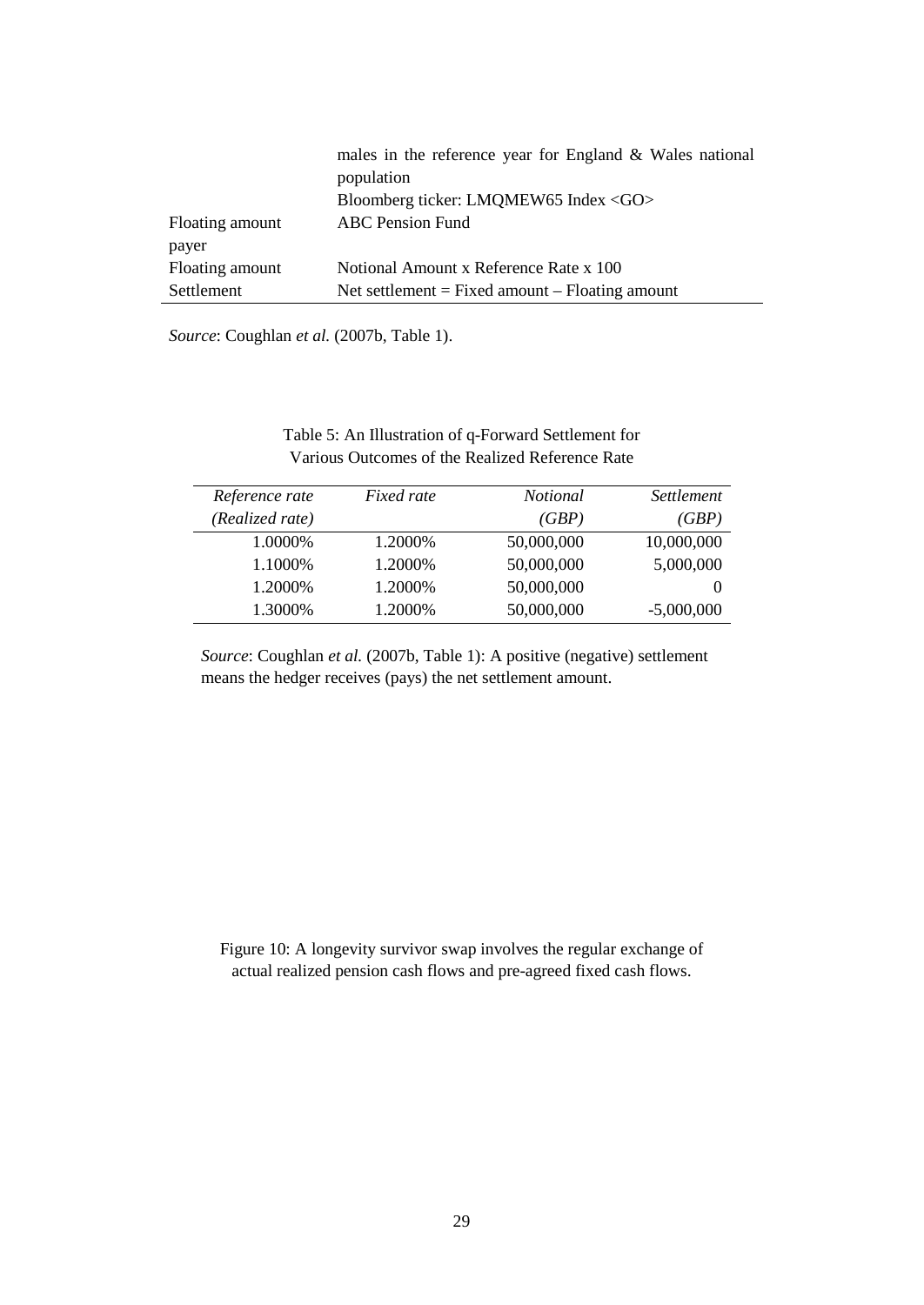

Table 6: Publicly-announced Longevity Swaps in the UK, 2007-12

| Date             | Hedger                | <b>Type</b> | Size<br>(fm) | Term<br>(yrs) | Format                                                                    | Intermediary         |
|------------------|-----------------------|-------------|--------------|---------------|---------------------------------------------------------------------------|----------------------|
| April 2007       | Friends'<br>Provident | <b>Ins</b>  | 1700         | Run-off       | Reinsurance<br>contract                                                   | Swiss Re             |
| <b>Jan 2008</b>  | Lucida                | Ins         | 100          | 10            | Index-based<br>hedge; exposure<br>placed with capital<br>market investors | J. P. Morgan         |
| <b>July 2008</b> | Canada<br>Life        | Ins         | 500          | 40            | Exposure placed<br>with capital<br>market investors                       | J. P. Morgan         |
| Feb 2009         | Abbey Life            | Ins         | 1500         | Run-off       | Insurance contract Deutsche Bank                                          |                      |
| Mar 2009         | Aviva                 | Ins         | 475          | 10            | Exposure placed<br>with capital<br>market investors<br>& Partner RE       | <b>RBS</b>           |
| May 2009         | <b>Babcock</b>        | PF          | 500-750      | 50            | Insurance contract                                                        | <b>Credit Suisse</b> |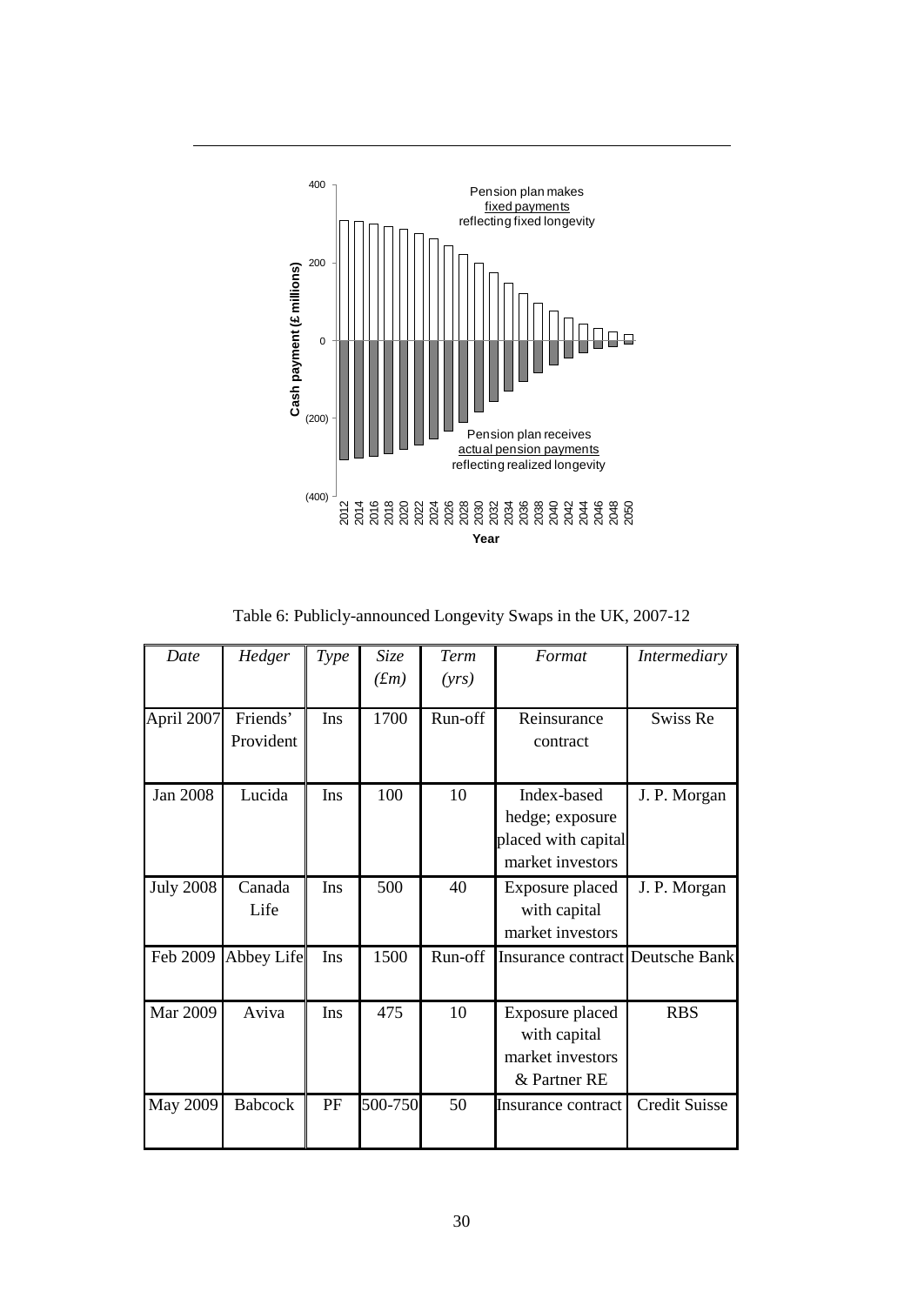| <b>July 2009</b> | <b>RSA</b>     | Ins | 1900 | Run-off   | Insurance                                                                      | Goldman        |
|------------------|----------------|-----|------|-----------|--------------------------------------------------------------------------------|----------------|
|                  |                |     |      |           | contract;                                                                      | Sachs/         |
|                  |                |     |      |           | combined with                                                                  | Rothesay Life  |
|                  |                |     |      |           | inflation &                                                                    |                |
|                  |                |     |      |           | interest rate swaps                                                            |                |
| <b>Nov 2009</b>  | Berkshire      | PF  | 750  | Run-off   | Insurance contract                                                             | Swiss Re       |
|                  | Council        |     |      |           |                                                                                |                |
| Feb 2010         | <b>BMW</b>     | PF  | 3000 | Run-off   | Insurance contract                                                             | Deutsche       |
|                  |                |     |      |           |                                                                                | Bank/Abbey     |
|                  |                |     |      |           |                                                                                | Life,          |
| <b>July 2010</b> | <b>British</b> | PF  | 1300 | NA        | Synthetic buy-in                                                               | Goldman        |
|                  | Airways        |     |      |           | (longevity and                                                                 | Sachs/Rothesay |
|                  |                |     |      |           | asset swaps)                                                                   |                |
| Jan 2011         | Pall (UK)      | PF  | 70   | 10        | Index-based                                                                    | JPMorgan       |
|                  |                |     |      |           | hedge; exposure                                                                |                |
|                  |                |     |      |           | placed with capital                                                            |                |
|                  |                |     |      |           | market investors                                                               |                |
| Aug 2011         | <b>ITV</b>     | PF  | 1700 | <b>NA</b> | Insurance contract                                                             | Credit Suisse  |
|                  |                |     |      |           |                                                                                |                |
| Nov 2011         | Rolls          | PF  | 3000 | <b>NA</b> | Pensioner bespoke Deutsche Bank                                                |                |
|                  | Royce          |     |      |           | longevity swap                                                                 |                |
| Dec 2011         | <b>British</b> | PF  | 1300 | <b>NA</b> | Pensioner bespoke                                                              | Goldman        |
|                  | Airways        |     |      |           | longevity swap                                                                 | Sachs/Rothesay |
| Jan 2012         | Pilkington     | PF  | 1000 | <b>NA</b> | Pensioner bespoke                                                              | Legal $&$      |
|                  |                |     |      |           | longevity swap                                                                 | General        |
| April 2012       | Berkshire      | PF  | 100  | Run-off   | Insurance contract                                                             | Swiss Re       |
|                  | Council        |     |      |           |                                                                                |                |
| May 2012         | Akzo           | PF  | 1400 | <b>NA</b> | Insurance contract                                                             | Swiss Re       |
|                  | Nobel          |     |      |           |                                                                                |                |
| Dec 2012         | $LV=$          | Ins | 800  | NA        | Insurance contract                                                             | Swiss Re       |
|                  |                |     |      |           |                                                                                |                |
|                  |                |     |      |           | <i>Note</i> : Ins – hedger is insurance company; $PF$ – hedger is pension fund |                |
|                  |                |     |      |           |                                                                                |                |
|                  |                |     |      |           |                                                                                |                |

### **Index Hedges vs. Customized Hedges**

Lucida and Canada Life implemented two very different kinds of capital markets longevity hedges in 2008. Lucida executed a standardized hedge linked to a mortality index, whereas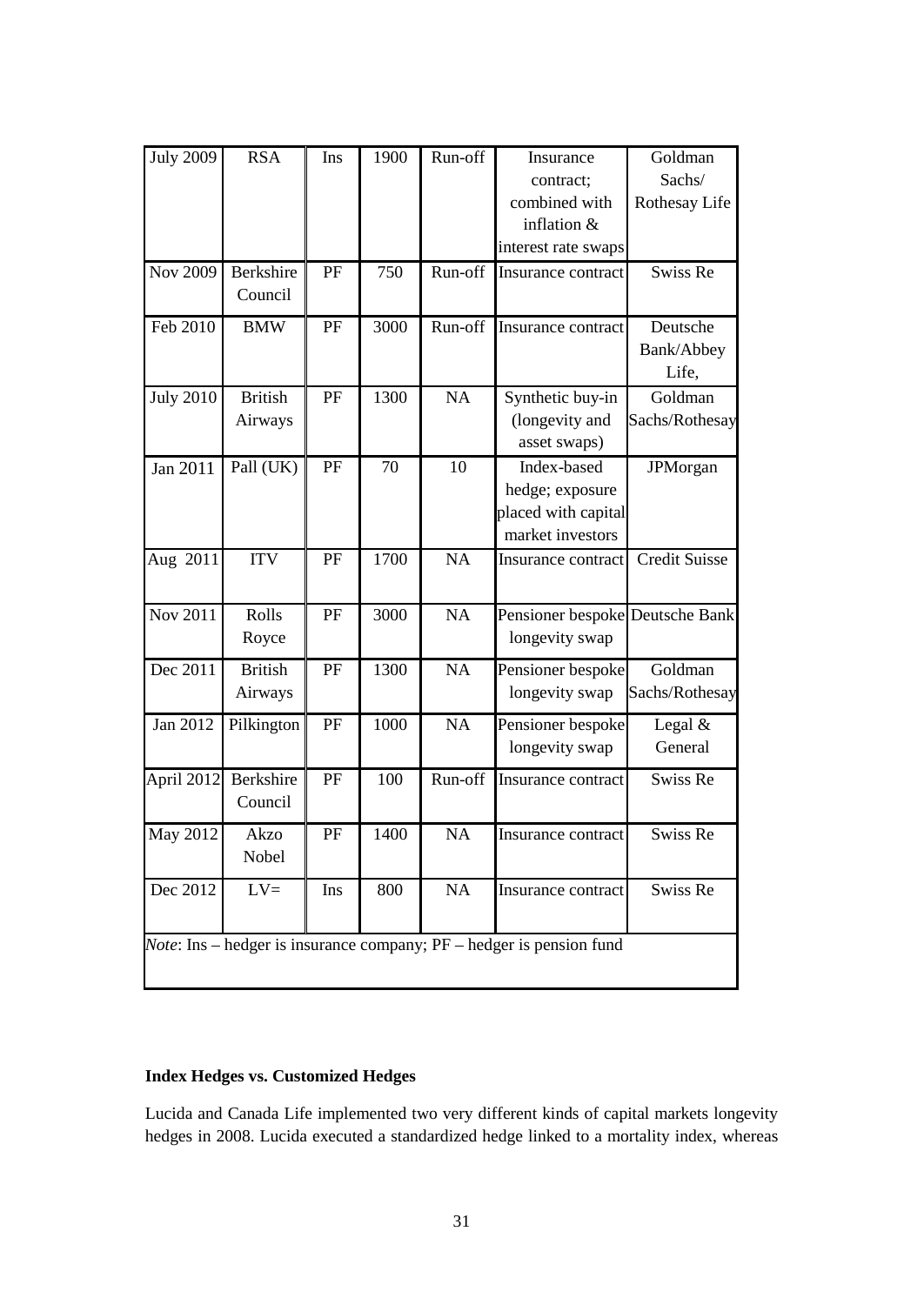Canada Life executed a customized hedge linked to the actual mortality experience of a population of annuitants. It is important to understand the differences between these.

|              | Advantages                                                 | <b>Disadvantages</b>                                                    |
|--------------|------------------------------------------------------------|-------------------------------------------------------------------------|
| Standardized | Cheaper than customized<br>$\bullet$                       | Not a perfect hedge:<br>$\bullet$                                       |
| index hedge  | hedges                                                     | o Basis risk                                                            |
|              | Lower set-up/operational costs<br>$\bullet$                | $\circ$ Roll risk                                                       |
|              | Shorter maturity, so lower<br>counterparty credit exposure | o Base table estimation risk                                            |
| Customized   | Exact hedge, so no residual<br>$\bullet$                   | More expensive than                                                     |
| hedge        | basis risk                                                 | standardized                                                            |
|              | Set-and-forget hedge, requires<br>٠<br>minimal monitoring  | High set-up and operational<br>costs                                    |
|              |                                                            | Poor liquidity<br>$\bullet$                                             |
|              |                                                            | Longer maturity, so larger<br>$\bullet$<br>counterparty credit exposure |
|              |                                                            | Less attractive to investors                                            |

Table 7: Standardized Index Hedges vs. Customized Hedges

*Source*: Coughlan (2007)

Standardized index-based longevity hedges have some advantages over the customized hedges that are currently more familiar to pension funds and annuity providers. In particular they have the advantages of simplicity, cost and liquidity. But they also have obvious disadvantages, principally the fact that they are not perfect hedges and leave a residual basis risk (see Table 7) that requires the index hedge to be carefully calibrated.

Coughlan *et al.* (2007b) argue that a liquid, hedge-effective market could be built around just eight standardized contracts with:

- a specific maturity (e.g., 10 years);
- two genders (male, female);
- four age groups (50-59, 60-69, 70-79, 80-89).

Figure 11 presents the mortality improvement correlations within the male 70-79 age bucket which is centered on age 75. These figures show that the correlations are very high and that contracts based on 75-year-old males will provide good hedge effectiveness for plans with members in the relevant age buckets. Coughlan (2007) estimates that the hedge effectiveness is around 86 percent (i.e., the standard deviation of the liabilities is reduced by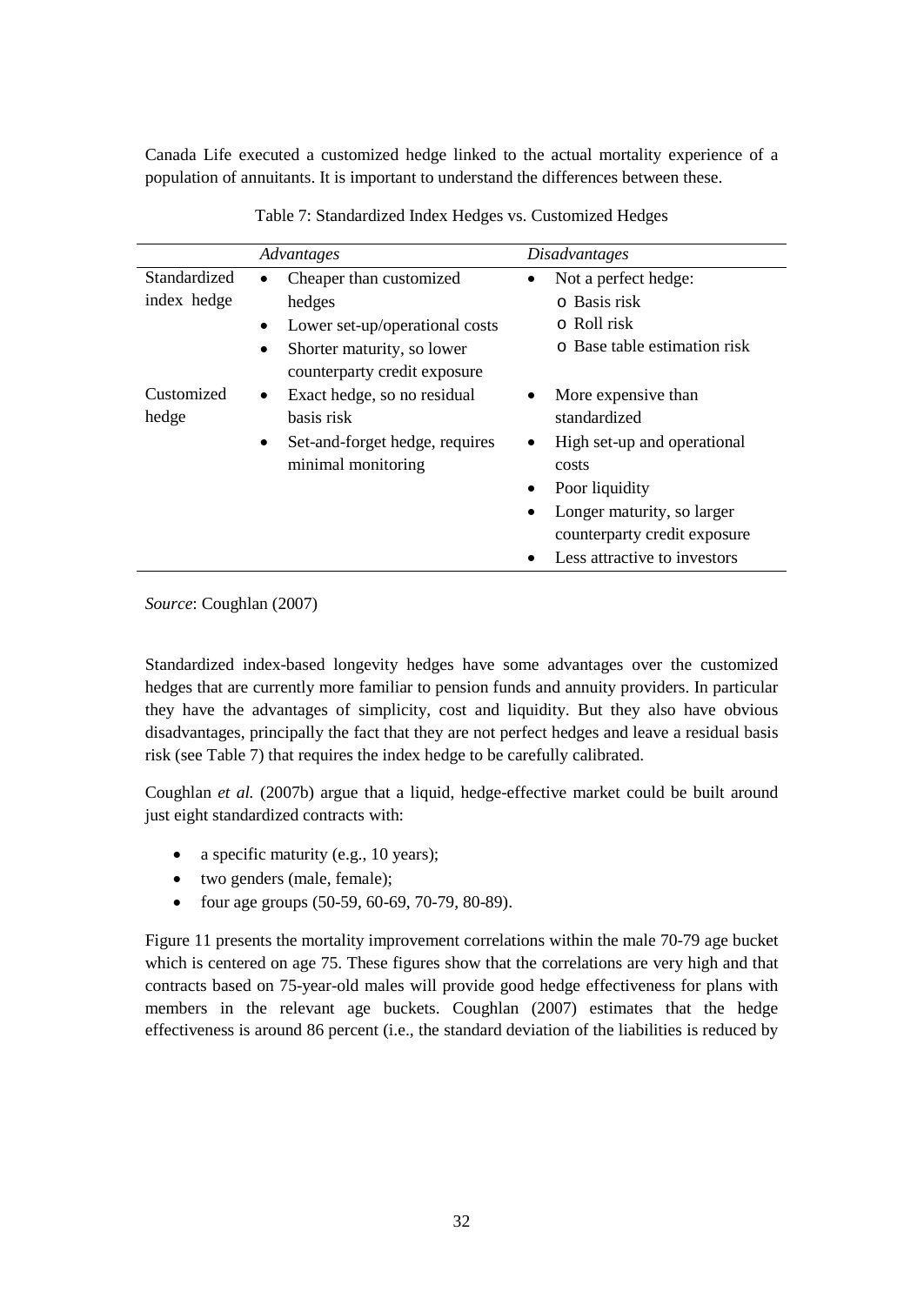86 percent, leaving a residual risk of 14 percent) for a large and well diversified pension plan or annuity portfolio: see Figure 12.<sup>[20](#page-34-0)</sup>



### Figure 11: Annual Mortality Improvement Correlations with England & Wales Males Aged 75

Source: Coughlan et al. (2007a, Figure 9.6)

 $\ddot{\phantom{a}}$ 

<span id="page-34-0"></span><sup>20</sup> A subsequent study by Coughlan *et al*. (2011) reconfirmed the high degree of effectiveness available with longevity hedges based on national population indices for large pension plans. This study considered a pension fund with a membership whose mortality experience was the same at the UK CMI (Continuous Mortality Investigation) assured lives population; with a hedge based on the England & Wales LifeMetrics Index, hedge effectiveness of 82.4% could be achieved. The study also considered a pension fund with a membership whose mortality experience was the same at the population of California; with a hedge based on the US LifeMetrics Index, hedge effectiveness of 86.5% could be achieved.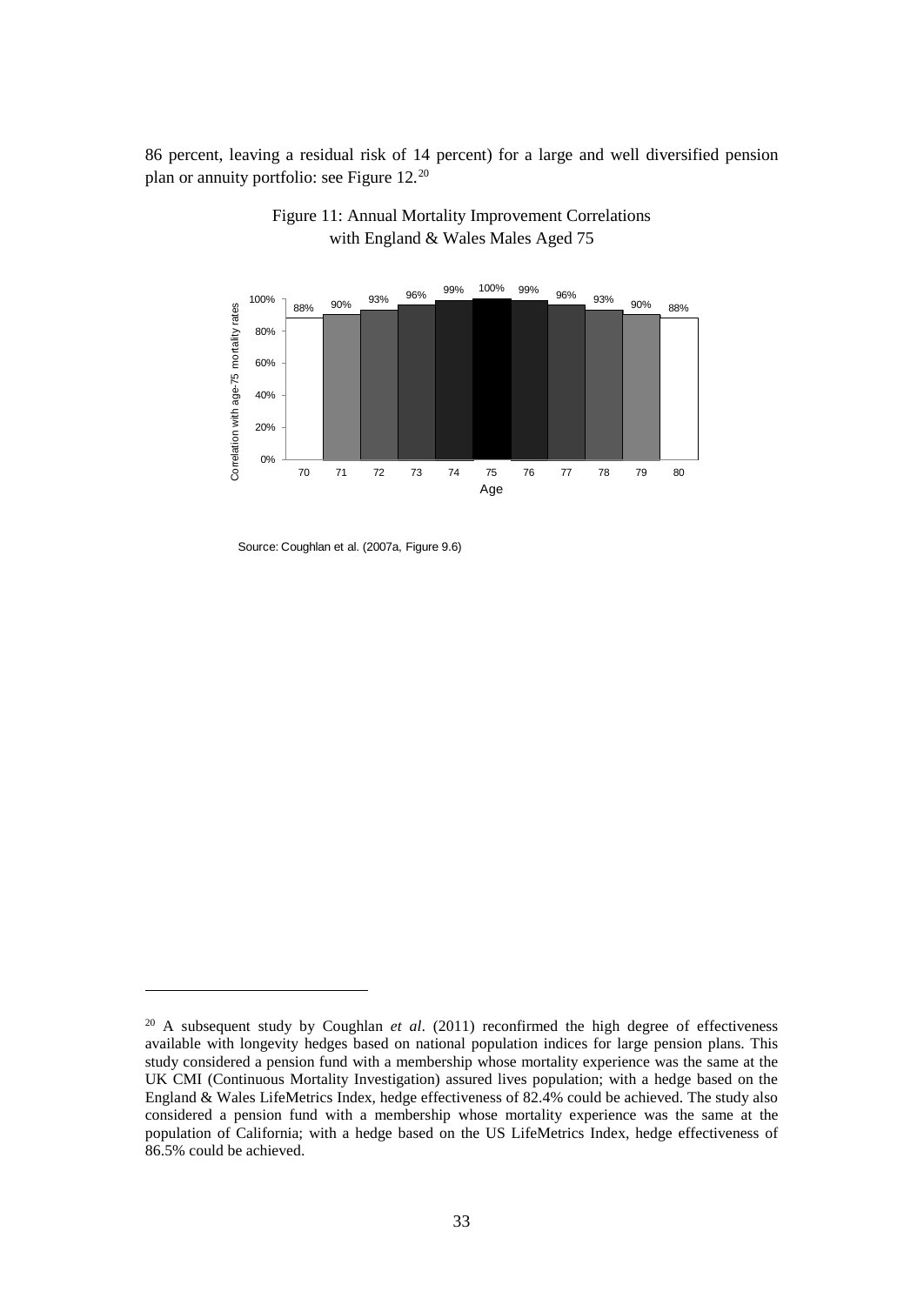

Figure 12: The Hedge Effectiveness of q-Forwards

Source: Coughlan (2007)

#### **The Longevity Risk Premium**

The provider of any longevity hedge requires a premium to assume longevity risk. This means that, the forward rate agreed at the start of any q-forward contract will be below the anticipated (expected) mortality rate on the maturity date of the contract. Similarly, the implied forward life expectancy in any longevity swap will be longer than the anticipated (expected) life expectancy. Figure 13 shows the relationship between the expected and forward mortality rate curves and the risk premium for a particular year (in this case 2017) for ages  $65-75$ <sup>[21](#page-35-0)</sup> Figure 14 shows the relationship between the expected and forward mortality rate curves and the risk premium for a particular age cohort (in this case 65-yearold English & Welsh males) for years 2005-25.

#### **Collateral**

 $\overline{a}$ 

A key feature of any derivative transaction, especially after the Global Financial Crisis of 2007-09, is collateral. The role of collateral is to reduce if not entirely eliminate counterparty credit risk. This is the risk that one of the counterparties to, say, a q-forward

<span id="page-35-0"></span><sup>21</sup> Coughlan *et al*. (2007b) show that the forward mortality rate is determined from the expected mortality rate using  $q^f = (1 - T \times \lambda \times \sigma) q^e$ , where  $q^f$  is the forward mortality rate,  $q^e$  is the expected mortality rate, T is the time to maturity,  $\sigma$  is the volatility (annualized standard deviation) of changes in the mortality rate, and  $\lambda$  is the annualized Sharpe ratio required by the counterparty.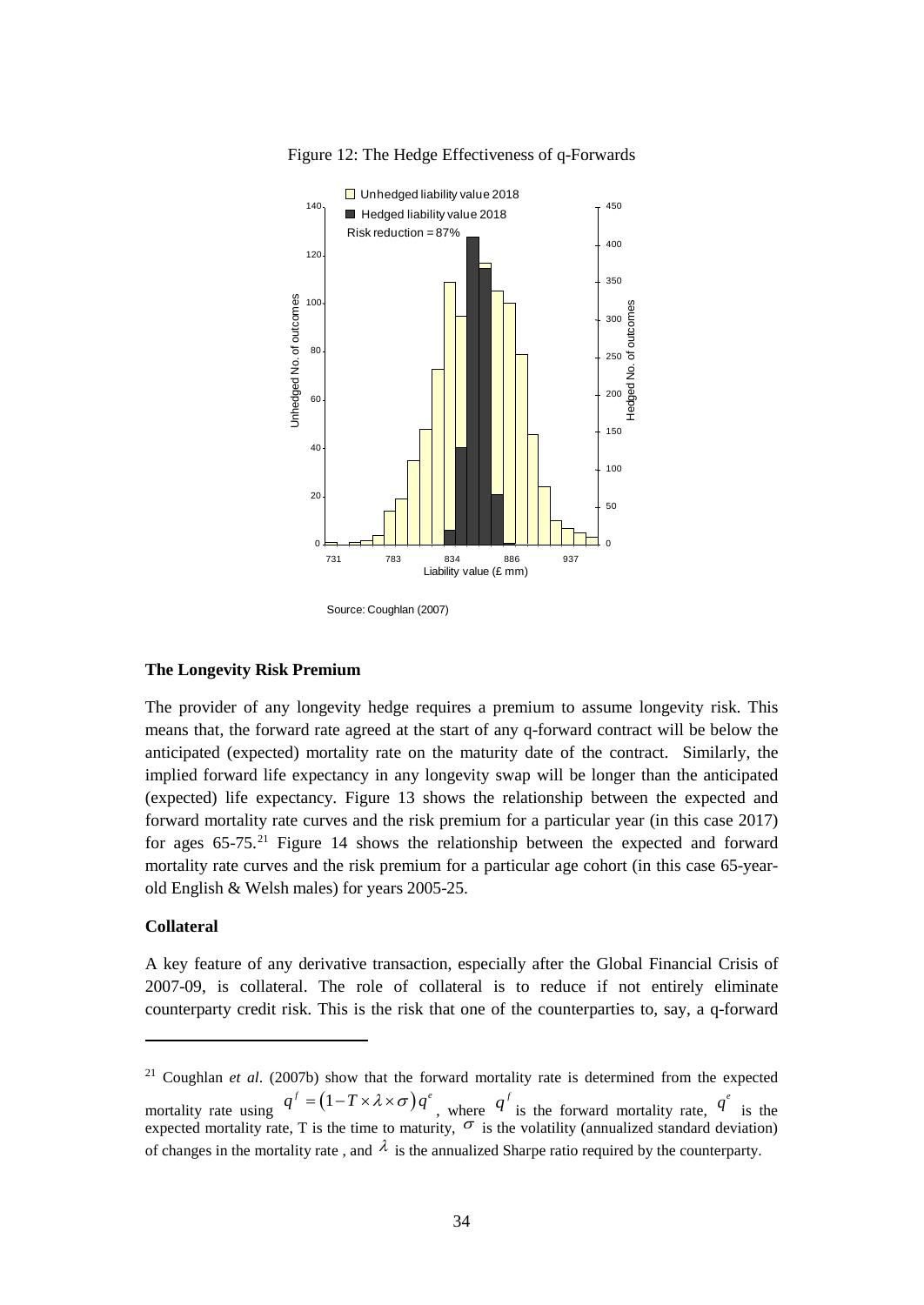contract defaults owing money to the other counterparty. When a swap is first initiated, both counterparties have zero profit or loss. But over time, as a result of realized mortality rates deviating from the rates that were forecast at the time the swap started, one counterparty's position will be showing a profit and the other will be showing an equivalent loss. Collateral in the form of high quality securities needs to be posted by the loss-making counterparty to cover such losses. However, the collateral needs to be funded and the funding costs will depend on the level of interest rates. Further, the quality of the collateral and the conditions under which a counterparty can substitute one form of collateral for another need to be agreed. This is done in the credit support annex (CSA) to the ISDA Master Agreement that establishes the swap. The CSA also specifies how different types of collateral will be priced.

All these factors are important for determining the value of the swap at different stages in its life. Biffis et al. (2011) use a theoretical model to show that the overall cost of collateralization in mortality or longevity swaps is similar to or lower than those found in the interest-rate swaps market on account of the diversifying effects of interest rate and longevity risks.



Figure 13: Expected and Forward Mortality Rate Curves for 2017 for Ages 65-75

Source: Adapted from Loeys et al. (2007, Chart 9)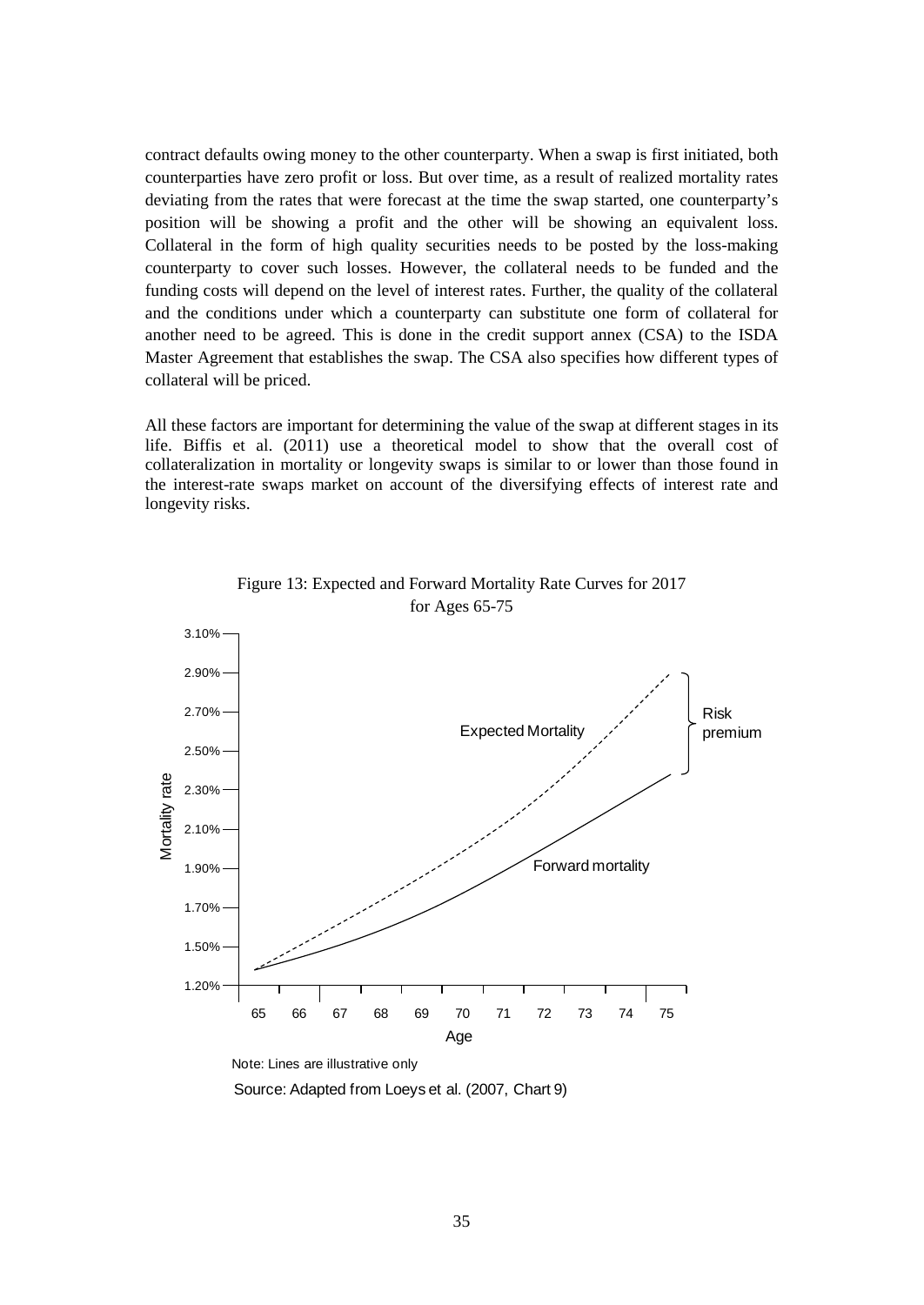

Figure 14: Expected and Forward Mortality Rate Curves for 65-year-old English & Welsh Males, 2005-25

Note: Lines are illustrative only Source: Adapted from Coughlan (2007)

### **The Life and Longevity Markets Association**

In February 2010, the Life and Longevity Markets Association  $(LLMA)^{22}$  $(LLMA)^{22}$  $(LLMA)^{22}$  was established in London by AXA, Deutsche Bank, J.P. Morgan, Legal & General, Pension Corporation, Prudential (UK), RBS, and Swiss Re. The original members were later joined by Morgan Stanley, UBS, Aviva and Munich Re. The aim is 'to support the development of consistent standards, methodologies and benchmarks to help build a liquid trading market needed to support the future demand for longevity protection by insurers and pension funds.' In April 2011, the LifeMetrics indices were transferred to LLMA with the aim of establishing a global benchmark for trading longevity and mortality risk.

#### **Barriers to Further Development**

Looking back to Sandor's seven stages of market evolution in Table 1, it is arguable that we are now in stage 4 in the evolution of the Life Market.<sup>[23](#page-37-1)</sup> We need to examine the barriers to the further evolution of the market.

 $\ddot{\phantom{a}}$ 

<span id="page-37-0"></span><sup>22</sup> www.llma.org

<span id="page-37-1"></span><sup>&</sup>lt;sup>23</sup> This is the same stage that we argued the market was just starting in Blake *et al.* (2008a).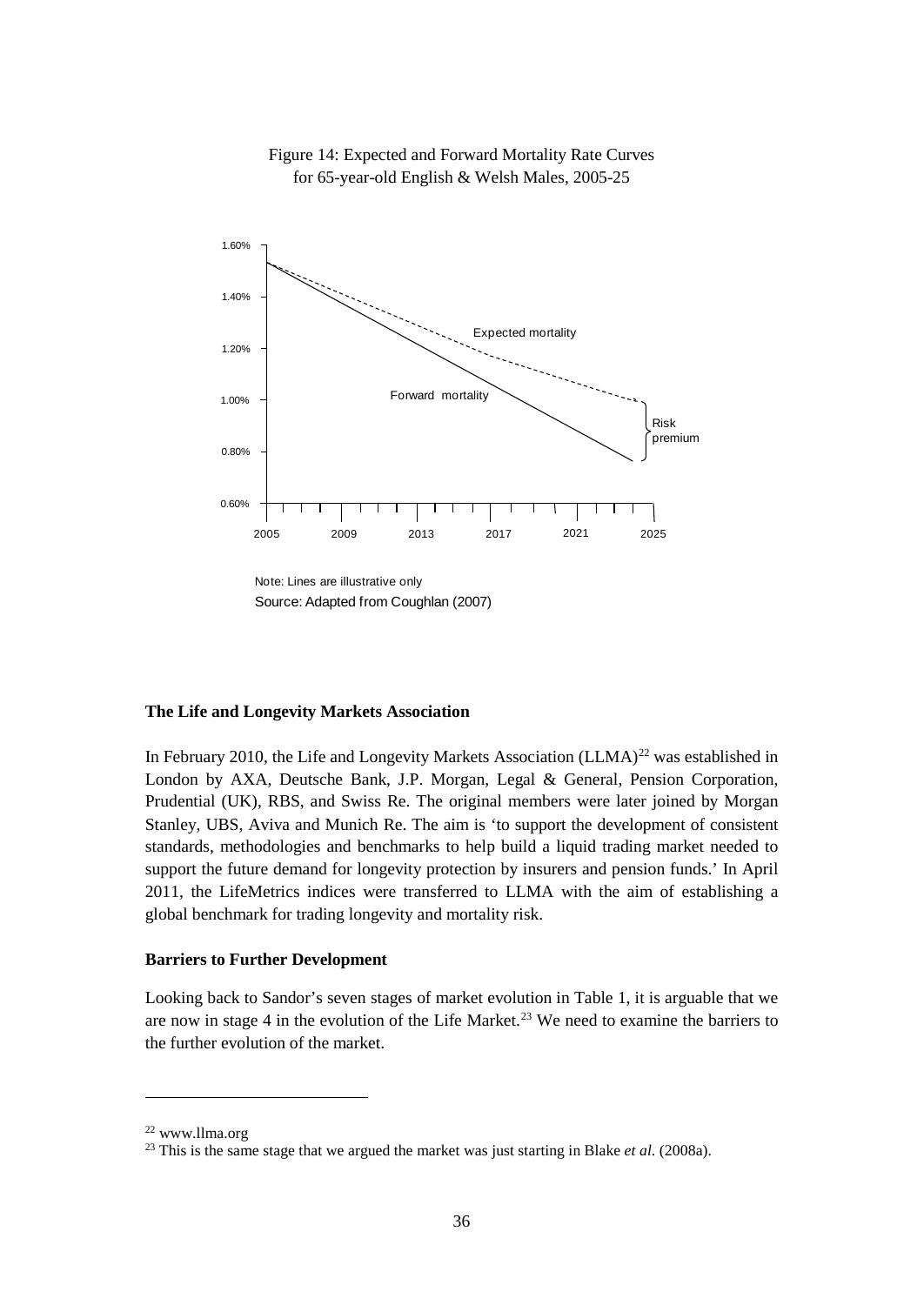One barrier that remains to the further development of stage 4 is the continuing resistance of pension plan trustees and their advisers, as well as insurers and reinsurers, to imperfect hedging solutions of the capital markets. The industry as a whole still prefers the full risk transfer solutions of insurance indemnification contracts.

Another barrier relates to the differing maturity requirements of hedgers and investors. Hedgers prefer instruments that provide a very long-term hedge of longevity risk, since longevity is a risk that manifests itself over a long timescale. By contrast, most investors prefer shorter dated instruments, particularly for novel kinds of risk such as longevity, as evidenced in the relatively short maturities associated with catastrophe bonds. It has been suggested that a 10-year maturity instrument is a suitable compromise and indeed Lucida and Pall Corporation have transacted q-forward hedges with 10-year maturities. However, these hedges leave a residual roll-over risk beyond 10 years, even beyond the basis risk.

If these barriers can be overcome, then the next stages in the evolution of the Life Market are the development of formal spot and derivatives – especially futures – exchanges. Blake *et al.* (2006b) examined the reasons why some futures contracts succeed and why others fail.

A successful futures market – defined as having a consistently high volume of trade and open interest – requires a large, active and liquid spot market in the underlying, with spot prices being sufficiently volatile to create both hedging needs and speculative interest. The underlying must be homogeneous or have a well-defined grading system. The market also requires active participation by both hedgers and speculators and this clearly depends on end users recognizing a hedging need and the futures contract being effective in reducing risk. However, the market in the underlying must not be heavily concentrated on either the buy or sell side, since this can lead to market distortions, such as price manipulation. Finally, trading costs in futures contracts must not be significantly higher than those operating in any existing cross-hedge futures contract.

It is instructive to examine the history of inflation-related financial futures contracts. These were initially unsuccessful but eventually succeeded and inflation indices have similar characteristics to mortality indices, especially the low frequency of publication. The first inflation-related contracts were CPI (consumer price index) futures contracts listed on the US Coffee, Sugar and Cocoa Exchange in June 1985. They were delisted in April 1987 with only 10,000 contracts traded. The key reasons for the failure of these contracts were: there were no inflation-linked securities market at the time, the underlying was an infrequently published (i.e., monthly) index, and there was no stable pricing relationship with other instruments to attract the attention of arbitrageurs.

A second attempt came in June 1997 when a futures contract on Treasury inflation-protected securities (TIPS) was listed on the Chicago Board of Trade. The contract was delisted before the end of the year with only 22 contracts traded. The contract failed because TIPS had only started trading five months before, there was just a single 10-year TIPS trading, the futures contract competed with the underlying for liquidity, and there was uncertainty over the future of the TIPS program.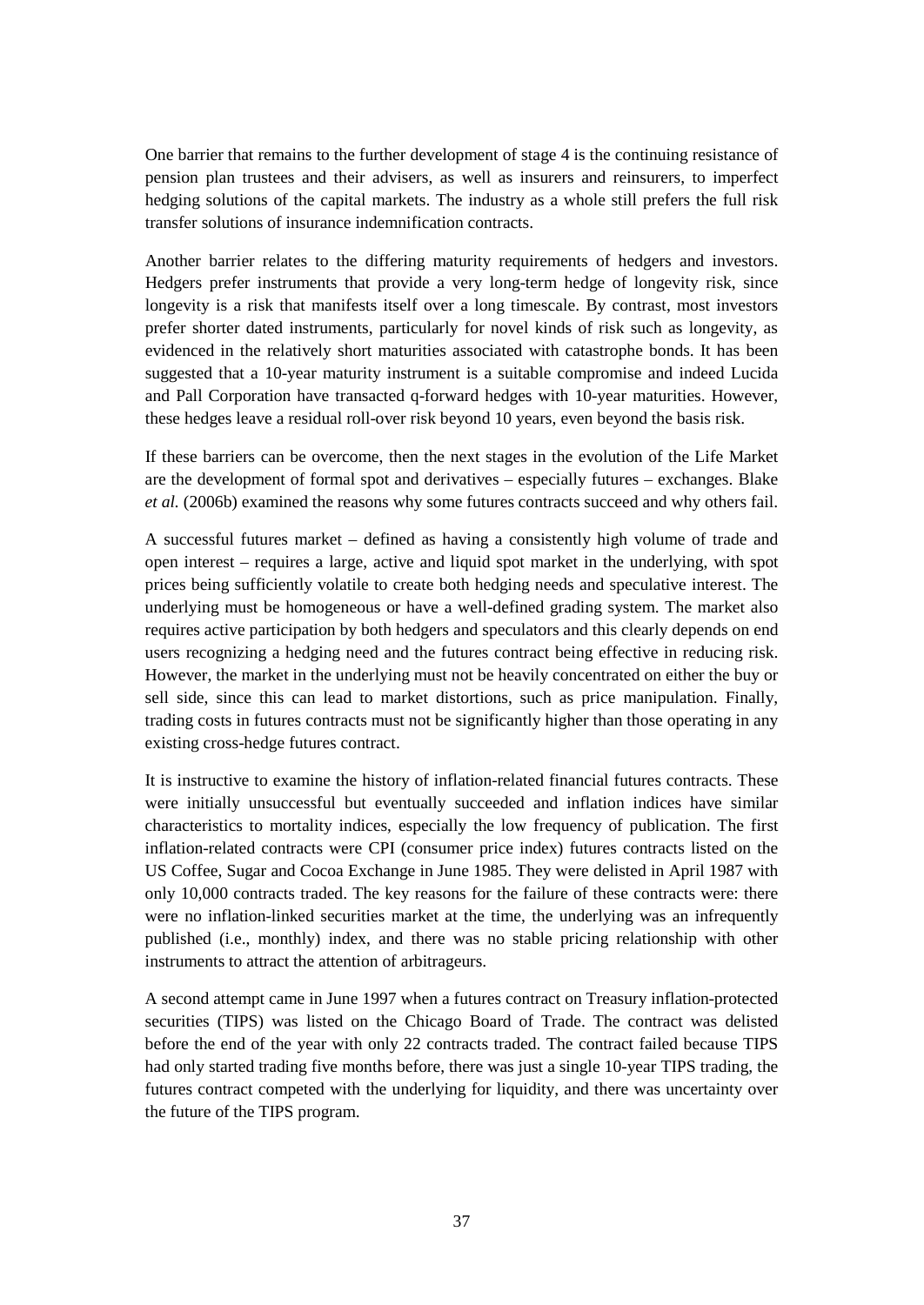In February 2004, the Chicago Mercantile Exchange launched a CPI futures contract which is still trading. This time the contract succeeded because inflation-linked securities have gained acceptance amongst investors, with TIPs having evolved into a recognized asset class. There is a well understood pricing relationship allowing for arbitrage opportunities between TIPS, fixed-interest Treasury bonds and CPI futures. The US Treasury is now committed to long-term TIPS issuance. CPI futures do not compete directly with but rather complement TIPS and use the same inflation index. The contract is traded on the Globex electronic trading platform, which provides automated two-sided price quotes from a leading market maker and thereby enhances liquidity.

What are the lessons for the development of a longevity-linked futures market?

A large, active and liquid spot market in the underlying is regarded as the most important criterion for the success of a futures market. With one exception, no futures contract has ever survived without a spot market satisfying these conditions. The one exception is weather futures, which were introduced by the Chicago Mercantile Exchange (CME) in 1999. This contract has a so-called 'exotic underlying' rather than a physical underlying, but nevertheless has been a success despite this. This provides hope for longevity-related futures contracts which also have an exotic underlying.<sup>[24](#page-39-0)</sup>

The mortality index underlying longevity-linked instruments must be a fair estimate of true mortality and have minimal time basis risk.<sup>[25](#page-39-1)</sup> The CPI index suffers from similar potential problems, so the survival of the CPI futures contract on CME suggests these problems can be overcome. Although mortality indices are calculated infrequently (typically annually), spot prices of traded longevity bonds would exhibit a high degree of volatility on account of the bonds' high duration.

The underlying longevity-risk hedging instruments must be few in number and well-defined. A small number of contracts helps to increase liquidity, but as already mentioned, also leads to contemporaneous basis risk, arising from the different mortality experience of the population cohort covered by the mortality index and the cohort relevant to the hedger.

One potential weakness in the development of the Life Market is insufficient investor interest. However, Figure 15 shows how the market might eventually come into balance, with increasing numbers of longevity sellers attracted by a suitable risk premium to enter the market to meet the potentially huge demands of longevity buyers.

### **Theoretical developments**

 $\ddot{\phantom{a}}$ 

At the same time as these practical developments in the capital markets were taking place, academics were continuing to make theoretical contributions, building on the original idea

<span id="page-39-0"></span> $24$  At least until a liquid market in longevity bonds develops.

<span id="page-39-1"></span><sup>&</sup>lt;sup>25</sup> Time basis risk will be low if a hedging instrument with a given maturity date provides a good hedge for an exposure with a different maturity date. This is important because of publication lags. The q-forward example illustrated in Table 4 above had a maturity date of 2018, but a reference year for determining the settlement mortality rate of 2017.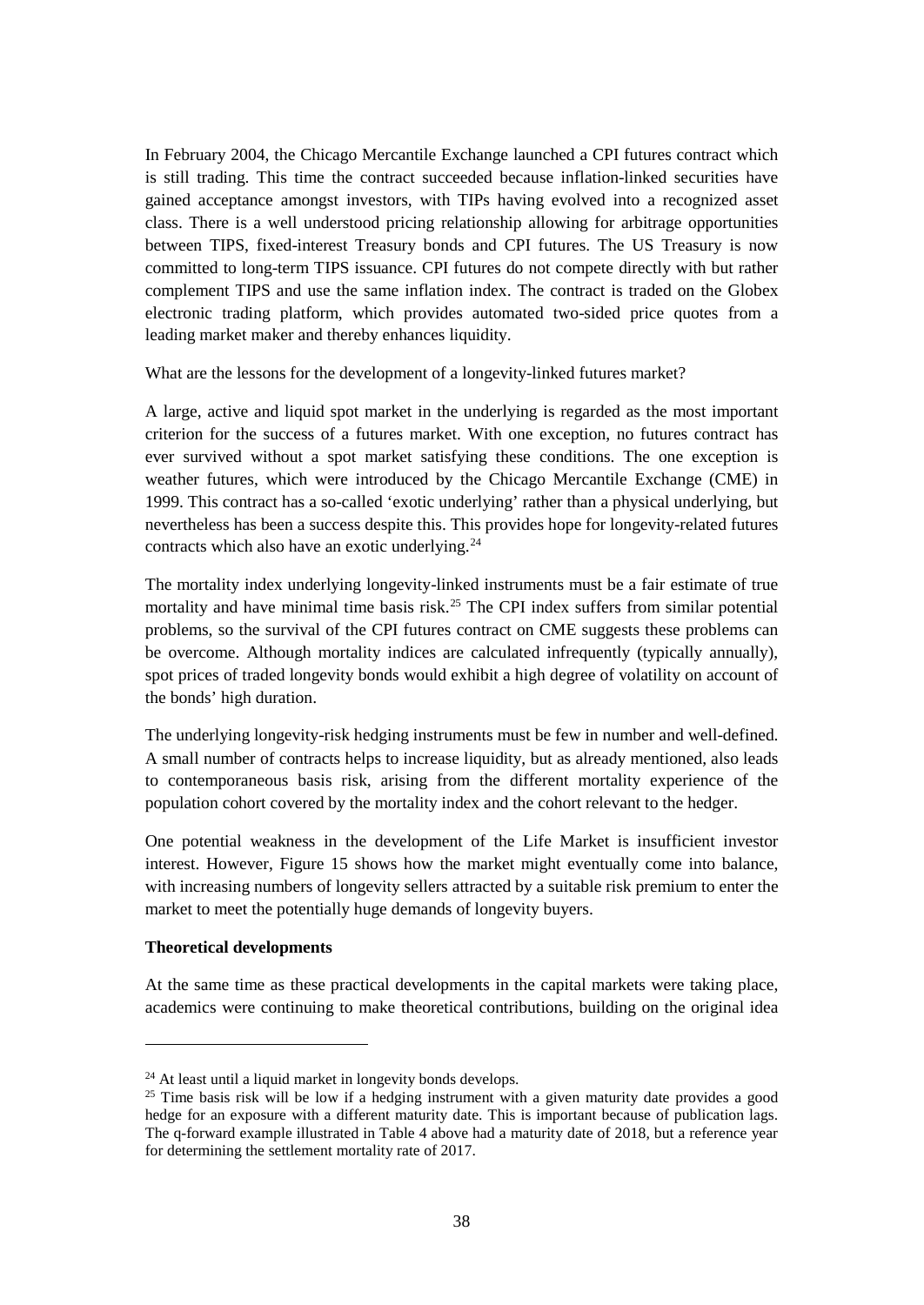of using longevity bonds to hedge macro-longevity risk in the capital markets (Blake and Burrows, 2001). These included:

- Design and pricing of longevity bonds and other longevity-linked products (e.g., Blake *et al.*, 2006a; Bauer, 2006; Bauer and Ruβ, 2006; Denuit *et al.*, 2007; Barbarin, 2008; Bauer *et al.*, 2010b; Chen and Cummins, 2010; Kogure and Kurachi, 2010; Dowd *et al.*, 2011a; Lane, 2011; Li and Ng, 2011; Mayhew and Smith, 2011; and Zhou *et al.*, 2011).
- Design and pricing of longevity-linked derivatives, such as survivor swaps (e.g., Dowd *et al.*, 2006), survivor forwards and swaptions (e.g., Dawson *et al.*, 2010), *q*forwards (e.g., Deng *et. al.,* 2012) and mortality options (e.g., Milevsky and Promislow, 2001).
- Longevity indices (e.g., Denuit, 2009)
- Longevity risk hedging (e.g., Dahl and Møller, 2006; Friedberg and Webb, 2007; Cairns *et al.,* 2008, 2013; Coughlan *et al.*, 2008; Tsai *et al.*, 2010; Wang *et al.*, 2010; Coughlan *et al.*, 2011; Li and Hardy, 2011; Tzeng *et al.*, 2011; and Wang *et al.*, 2011b)
- Improvements in the analysis and design of longevity-linked retail products (e.g., Gong and Webb, 2010; Stevens at al., 2010; Richter and Weber, 2011; and Denuit *et al.*, 2011).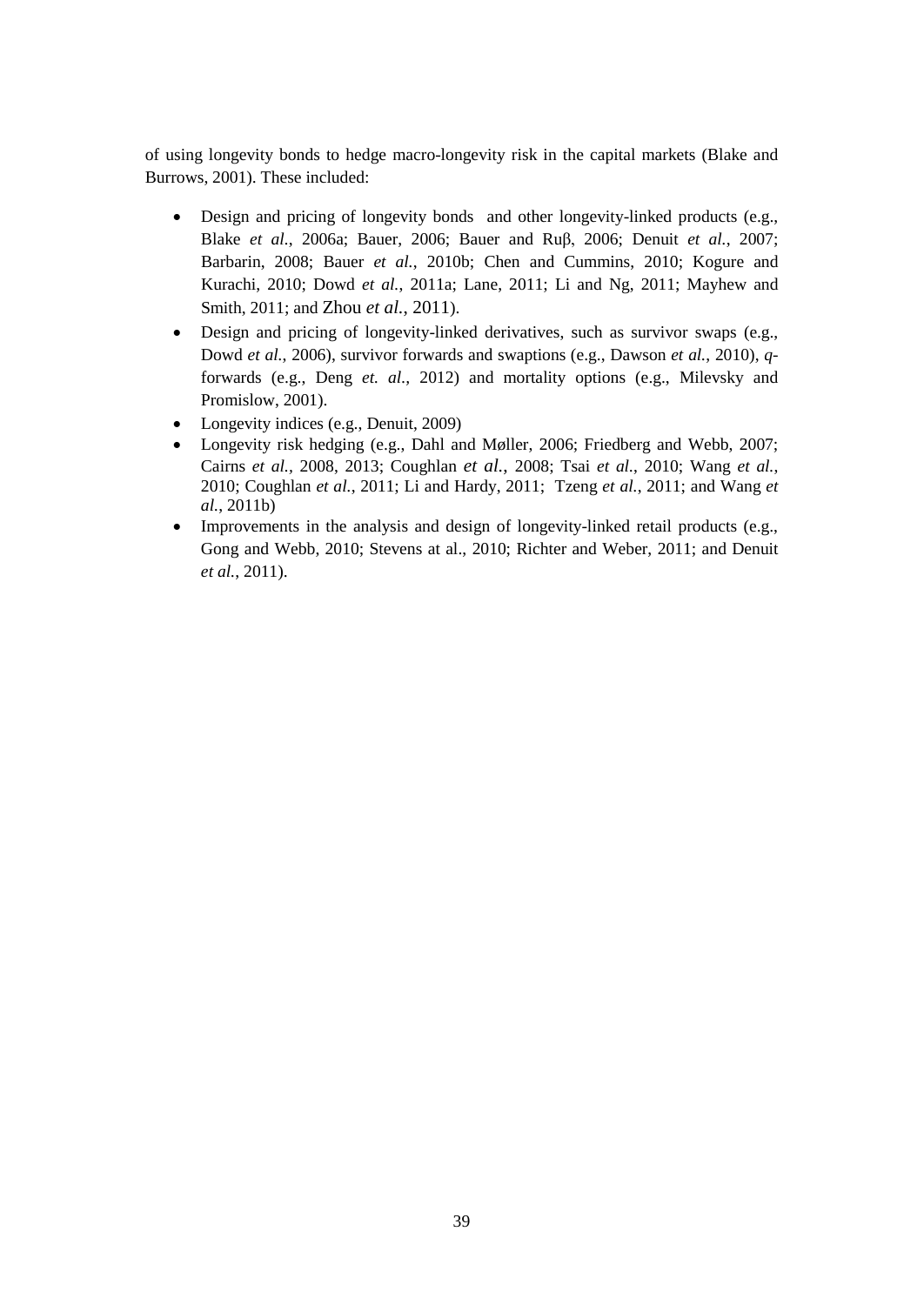

Figure 15: Potential Longevity Risk Landscape

Source: Based on Loeys *et al.* (2007, Chart 10)

### **VII The Micro-Longevity Risk Market**

 $\overline{a}$ 

The principal product subject to micro-longevity risk is a life settlement. This is a life insurance policy sold by its owner for more than the surrender value<sup>26</sup> but less than face value. The secondary market in life insurance policies began in 1844, when Foster and Cranfield auctioned an endowment life insurance policy in the UK. The US secondary market dates back to 1911, when the US Supreme Court confirmed the legality of selling life insurance policies in the case of Grigsby v Russell, 222 U.S. 149 (1911). This decision established a life insurance policy as transferable property that contains specific legal rights

<span id="page-41-0"></span><sup>&</sup>lt;sup>26</sup> This is the value paid by the original life company to cancel the policy.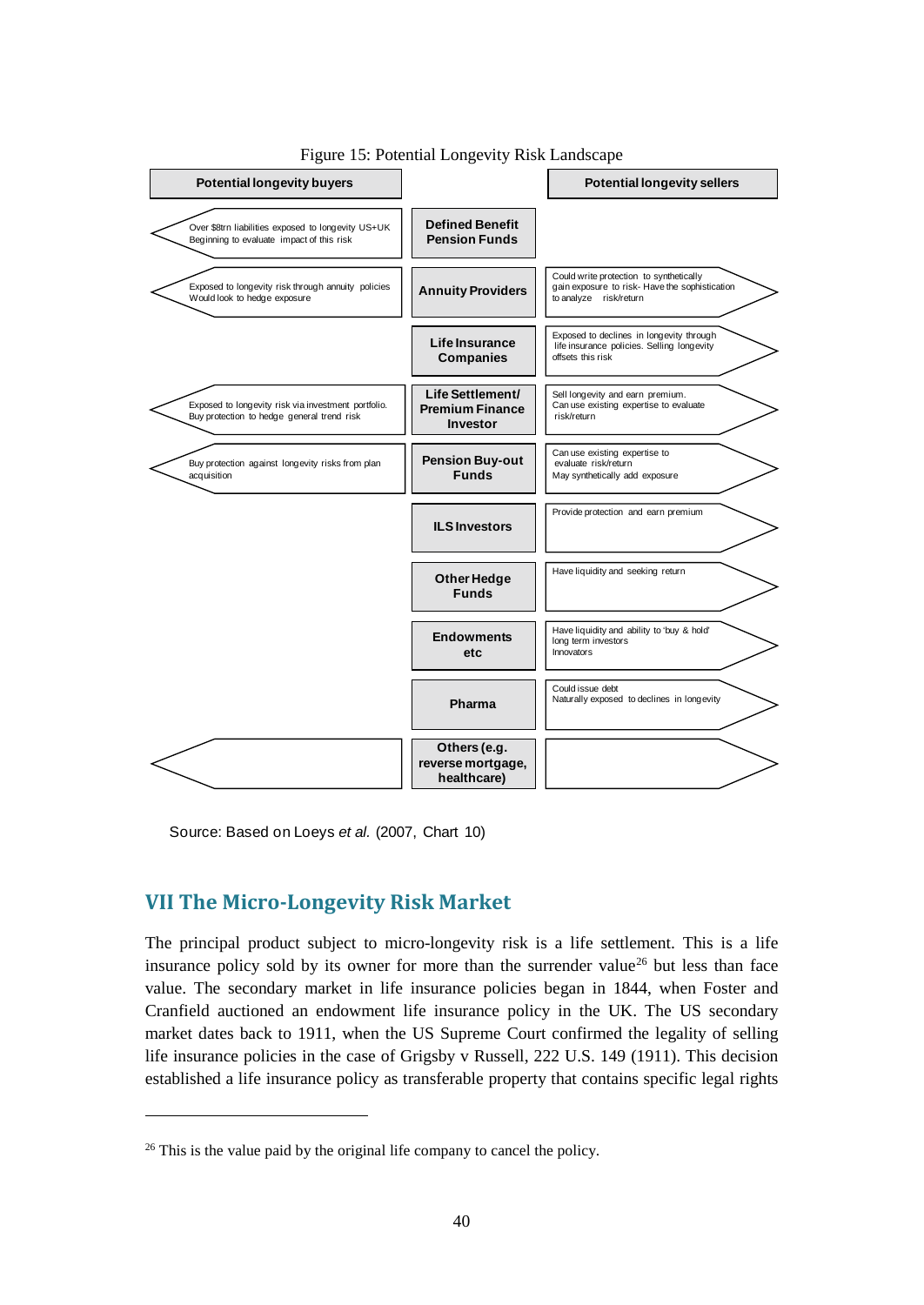to: name the policy beneficiary, change the beneficiary designation (unless subject to restrictions), assign the policy as collateral for a loan, borrow against the policy, and sell the policy to another party.

The secondary market in the US really began to take off in the 1990s when viatical settlements were introduced. Viators are owners of life policies who are very close to dying, such as AIDS sufferers who needed to sell their policies to pay for medical treatment. That market ceased suddenly in 1996 when protease inhibitors were introduced. It was replaced by a senior life settlements (SLS) market which deals with the whole life policies<sup>[27](#page-42-0)</sup> of elderly high net worth individuals. Two medical doctors or underwriters are used to assess each policyholder's life expectancy. The most important criterion for successful investment in life settlements is a good estimate of life expectancy (LE). The investor purchasing the life settlement has to continue paying the premiums on the underlying policy while the original policyholder is still alive.

Underestimating LE is the key micro-longevity risk faced by investors in life settlements, since this makes the promised returns on life settlements more attractive than the realized returns. The SLS market experienced a significant setback when, in 2008, the shortest of the LE underwriters revised upwards their LEs by between 20 and 25%, while the second longest revised upwards by between 5 and 10%. LE providers were forced to respond by establishing the Life Expectancy Providers Focus Group in October 2010 with the aim of offering a comprehensive and consistent set of best practices and performance standards to all life markets that make use of life expectancy and mortality information. The group also addresses issues such as privacy, fraud, and confidentiality policies. The group's founding members were Advanced Underwriting Solutions, AVS Underwriting, Examination Management Services, Inc., ISC Services and 21<sup>st</sup> Services.

A number of solutions have been put forward to hedge micro-longevity risk or 'extension risk' as it is more commonly known. One is a hedge offered by certain investment banks based on a synthetic index of life settlements. Another is known as FAIRE and consists of both individual and portfolio extension risk hedges, priced off the LE underwriter Fasano's LEs. FAIRE is provided by Fasano Associates and Augur Capital, a German investment manager of life insurance and life settlement assets.

In 1994, the Life Insurance Settlement Association (LISA) was established in Orlando, Florida as a trade association for viatical and [life settlement](http://en.wikipedia.org/wiki/Life_settlement) companies.<sup>[28](#page-42-1)</sup>

In 2005, the Life Exchange was established with an objective 'to provide the secondary life insurance market with the most advanced and independent electronic trading platform

<span id="page-42-0"></span> $27$  A whole life policy has two components, a life insurance component and an investment component: periodic premiums (monthly, quarterly, annual, single, for example) cover the cost of the life insurance, with the surplus going into an investment fund. In the US market, the insurance company typically invests the surplus premium in fixed-income securities to build up a 'cash value'. The cash value is separate from the 'face value' of the policy, which is the guaranteed insurance value.

<span id="page-42-1"></span><sup>28</sup> www.lisassociation.org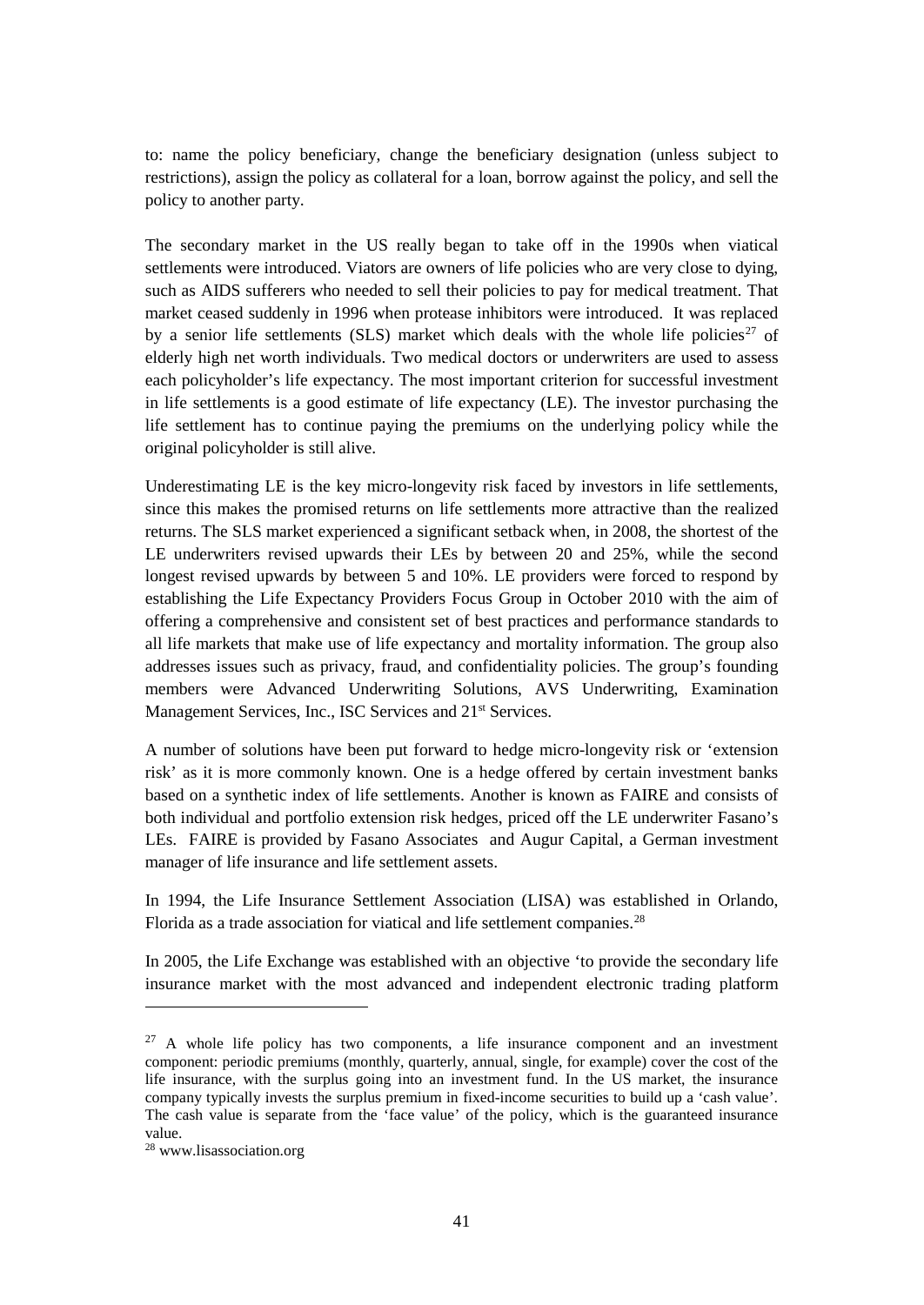available by which to conduct life settlement transactions with the highest degree of efficiency, transparency, disclosure, and regulatory compliance'.<sup>[29](#page-43-0)</sup> In 2007, the Institutional Life Markets Association (ILMA), started in New York with the mission is 'to expand and apply capital market solutions in life insurance, educate consumers that their insurance may be a valuable asset, expand consumer choices about how to manage it, and support the responsible growth and regulation of the industry. We believe that expanded consumer choice and full disclosure of all fees is good for the consumer and for the industry'.<sup>30</sup> In 2008, Institutional Life Services (ILS) and Institutional Life Administration (ILA), a life settlements trading platform and clearing house, were launched by Goldman Sachs, Genworth Financial, and National Financial Partners. ILS/ILA was designed to modernize dealing in life settlements and meet the needs of consumers (by ensuring permanent anonymity of the insured) and of the capital markets (by providing a central clearing house for onward distribution of life settlement assets, whether individually or in structured form). In 2010, National Financial Partners became the sole owner of ILS/ILA.

One of the latest developments is the attempt to introduce a synthetic life settlements market. This is to avoid some of the costs, monitoring, and ethical issues associated with the physical life settlements market. [31](#page-43-2) The synthetic market will be based on indices and the returns will depend on the performance of the pool of lives in the index. The first attempt to do this was by Goldman Sachs which introduced a QxX Life Settlements Index in 2007. This market failed to take off – the spreads offered were too wide to making trading profits – and the index was discontinued in 2009. In 2008, Credit Suisse initiated a longevity swap with Centurion Fund Managers, whereby Centurion acquired a portfolio of synthetic life policies, based on a longevity index built by Credit Suisse. In 2010, the Fasano Longevity Life Settlements Index was introduced. In April 2011, the International Society of Life Settlement Professionals (ISLSP)<sup>[32](#page-43-3)</sup> formed a life settlement and derivatives committee and announced that it was developing a life settlement index. The purpose of the index is to benchmark net asset values in life settlements trading. Investors need a reliable benchmark to measure performance and the index will help turn US life insurance policies into a tradable asset class according to ISLSP. The calculation agent for the index is AA Partners.

There are a number of other much smaller secondary markets in life insurance policies, including the following:

• Traded endowment policies in the UK. The maturity date of policies is fixed, but the maturity value of the policy depends on the performance of an investment fund. The policy premiums are invested in a risk-graded with-profits fund established by the

 $\ddot{\phantom{a}}$ 

<span id="page-43-0"></span><sup>29</sup> www.life-exchange.com

<span id="page-43-1"></span><sup>30</sup> www.lifemarketsassociation.org

<span id="page-43-2"></span><sup>&</sup>lt;sup>31</sup> It is an expensive process to acquire suitable life policies for settlement with a range of intermediaries who need paying. In addition, premiums need to be financed. There is also a laborious process of monitoring policy holders between the purchase and policy maturity dates. In addition, there are ethical issues associated with the sale of policies by elderly individuals: these issues were considered by, amongst others, Blake and Harrison (2008).

<span id="page-43-3"></span><sup>32</sup> www.islsp.org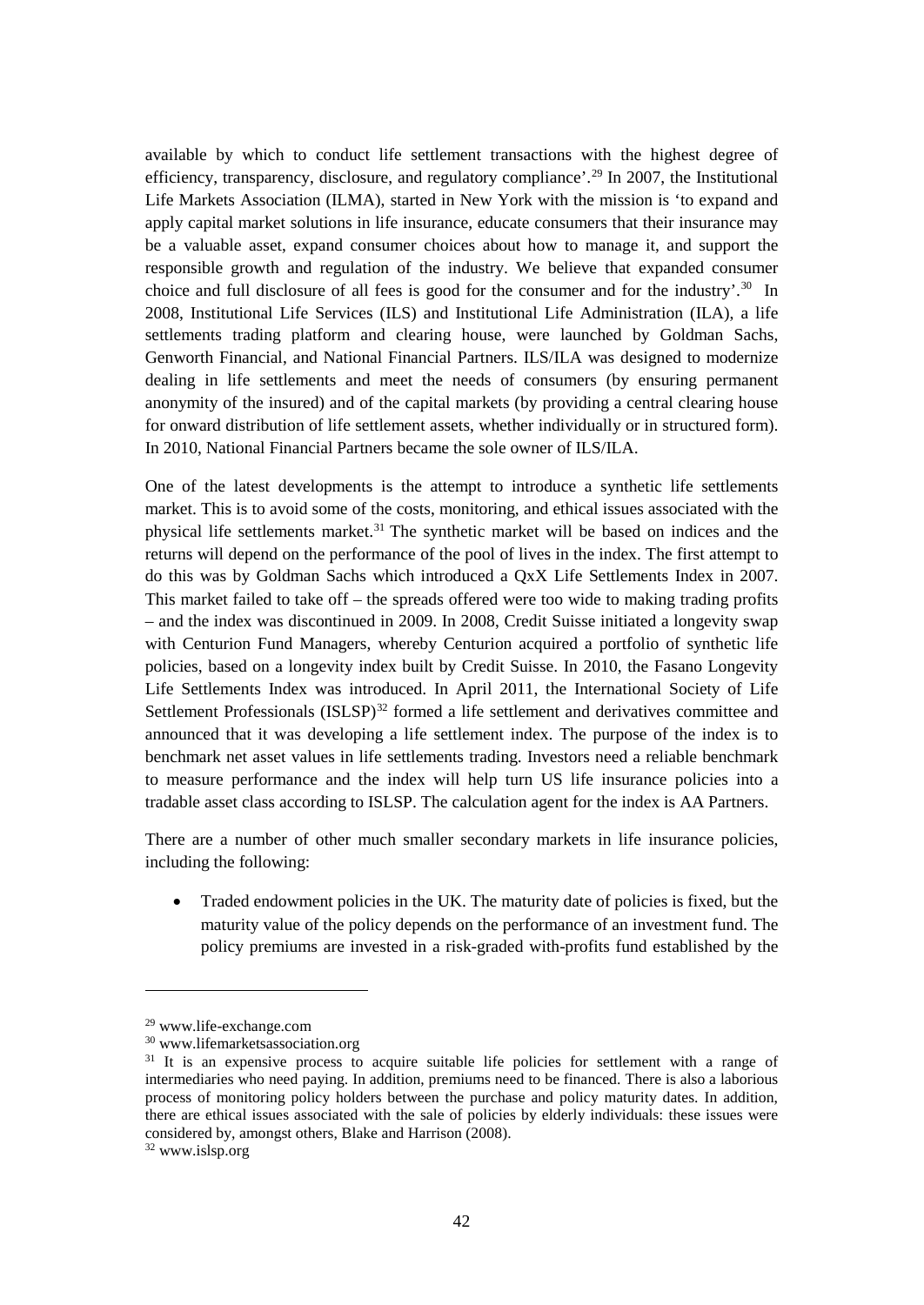life company selling the policy. There is a fixed minimum return in the event of policy holder dying during term.

• Secondary market for life insurance in Germany. German consumers have been able to sell life and pension insurance policies to professional policy buyers since 1999. The trade body for the secondary market in life insurance is the Bundesverband Vermogensanlagen im Zweitmarkt Lebensversicherungen (BVZL). **[33](#page-44-0)** There is also the European Life Insurance Settlement Association (ELSA).<sup>[34](#page-44-1)</sup>

Some academic studies of life se**t**tlements have recently emerged, e.g., Deng et. al. (2011) Mazonas et. al. (2011) and Braun et. al. (2012).

### **VIII Life Securitization**

Securitization involves the sale of a pool of assets (or liabilities or the rights to a set of cash flows) to a special purpose vehicle (SPV) and the subsequent repackaging of those assets (or liabilities or cash flow rights) into securities that are traded in the capital markets.<sup>[35](#page-44-2)</sup> The SPV finances the purchase of the assets by issuing bonds to investors which are, in turn, secured against the assets or promised cash flows.<sup>36</sup> Six types of securitization have taken place involving longevity-related assets or liabilities: blocks of business, regulatory reserving (XXX), life settlements, annuity books and reverse mortgages. The new securities created are known as insurance-linked securities (ILSs) (Krutov, 2006).<sup>[37](#page-44-4)</sup>

Block of Business Securitization. The earliest securitizations were 'block of business' securitizations (Cowley and Cummins, 2005). These have been used to capitalize expected future profits from a block of life business, recover embedded values (EVs), or exit from a geographical line of business. The last of these motivations is obvious, and the first two arise from the fact that the cost of writing new life policies is usually incurred in the first year of the policy and then amortized over the remainder of its term. This means that writing new business puts pressure on a company's capital. Securitization helps to relieve this pressure by allowing the company immediate access to its expected future profits, and it is

1

<span id="page-44-0"></span><sup>33</sup> www.bvzl.de

<span id="page-44-1"></span><sup>34</sup> www.elsa-sls.org

<span id="page-44-2"></span><sup>&</sup>lt;sup>35</sup> Securitization began in the 1970s when banks in the US began to sell off pools of mortgage-backed loans.

<span id="page-44-3"></span><sup>&</sup>lt;sup>36</sup> Most securitizations also involve credit enhancement features to protect one or more participating parties against default risk. These features include over-collateralization (where the value of the assets transferred to the SPV exceeds the value of the securities it issues), subordination (where the SPV issues securities with varying levels of seniority), and external guarantees such as parent company guarantees, letters of credit, credit insurance, and reinsurance. Many SPVs also include an arrangement by which the originating life institution continues to service the original customers. This is especially important in life settlement securitizations where there is a need to ensure that policyholders do not allow their policies to lapse.

<span id="page-44-4"></span><sup>37</sup> See also Cowley and Cummins (2005), Lin and Cox (2005), Dahl (2004), Cairns *et al*.(2006a), Cox and Lin (2007), Biffis and Blake (2010a), Cox *et al*. (2010), Wills and Sherris (2010), Kim and Choi (2011), Huang et al. (2011) and Yang (2011).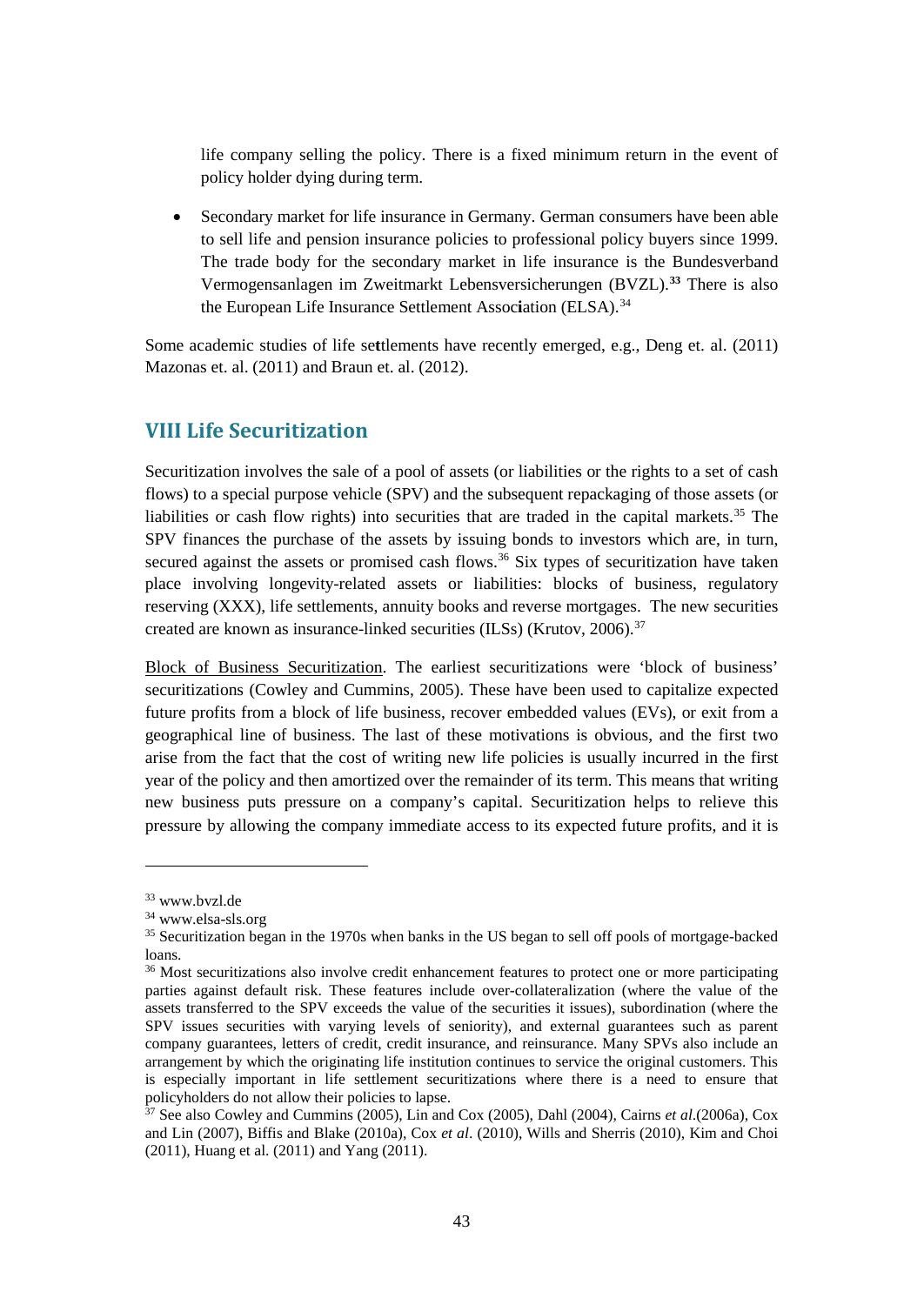an especially attractive option when the company is experiencing rapid growth in a particular line of business. An example of this type of securitization is the set of 13 transactions carried out by American Skandia Life Assurance Company (ASLAC) between 1996-2000.

Regulatory Reserving (XXX) Securitization. Another form of life securitization is regulatory reserving securitization, sometimes also known as reserving funding or XXX securitization. These arrangements are designed to give US life assurers relief from excessively conservative regulatory reserving or capital requirements under Regulation XXX, and are used to release capital that can be used to finance new business or reduce the cost of capital. An early example of this type of securitization was a \$300 million deal arranged by First Colony Life Insurance Company through an SPV known as River Lake Insurance Company to obtain capital relief under Regulation XXX. This regulation imposes extremely conservative regulatory reserve requirements on some types of life policies with long-term premium guarantees.

Life Settlement Securitization. Senior life settlement (SLS) securitization began in 2004. The first SLS securitization was Tarrytown Second, involving \$63 million SLSs backed by \$195 million life policies. Legacy Benefits concluded a \$70 million securitization in the same year. Very few securitizations have followed these, however, although America International Group (AIG) securitized 3,400 life policies with a total value of \$8.4bn in 2009.

A number of reasons have been put forward to explain this low number of life settlement securitizations (see, e.g., Rosenfeld, 2009):

- The use of inaccurate mortality tables with unrealistically low LEs.
- The absence of meaningful protection against extension risk.
- Huge intermediary fees from brokers and portfolio aggregators, which can average more than 20% gross proceeds.<sup>[38](#page-45-0)</sup>
- Credit (counterparty) risk: covers life insurance company issuing policy and the participants in the acquisition process (e.g., fraud). This risk can be mitigated by diversifying across insurers and undertaking due diligence of the acquisition chain.
- Operational risk: relates to risks in designing a portfolio and in the procuring and managing the assets. This risk can be mitigated by due diligence and a good pricing model.
- Market risk: a fall in the market value of all policies, regardless of credit quality or LE accuracy. This will depend on the balance between the number of policies available for settlement and the availability of funds to purchase life settlements. This risk can be partly mitigated by portfolio diversification.
- Market impediments. There are a number of issues here: poor price transparency, since purchase prices are private; and each policy has slightly different terms and conditions, so there is no universal standard trading platform or exchange for life-

<span id="page-45-0"></span><sup>38</sup> Conning Research has estimated agent, broker and provider fees to be 9.5% of face amount.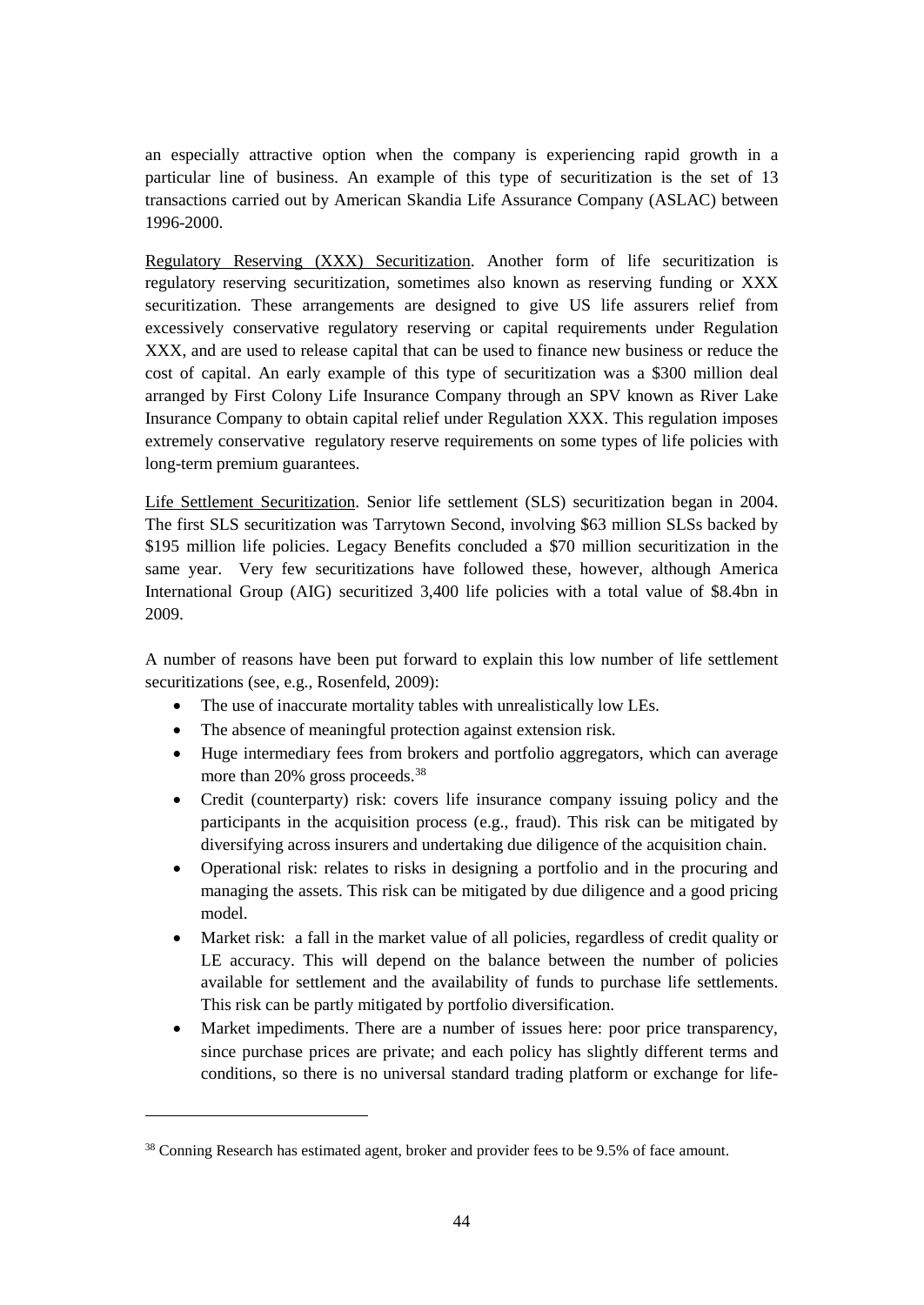based products. A possible solution is a trading platform which trades 'standard' policies as reference points, with an indication of an individual policy's percentage deviation from the closest reference asset.

• Regulatory and taxation risks. This relates to the risks that the regulations covering life settlements or the taxation regime might change adversely. This risk can be mitigated by following a financially sound and transparent acquisition policy.

Annuity Book Securitization. Annuity book securitizations involve the packaging together and selling off of a life assurer's book of annuity business (Lin and Cox, 2005). The resulting securities are attractive to investors because they are highly leveraged investments in equities. For example, if the liability side of the SPV's balance sheet comprises 90 percent annuities and 10 percent shareholder funds, then this implies a leverage factor of 10. Every 1bp additional return on equities generates 10bp return to the investor. This is equivalent to a collateralized debt obligation (CDO) with annuitants as senior debt. Investors are effectively borrowing assets from annuitants. There is established investor interest in CDOs with the added benefit that longevity risk provides diversification from market risk.[39](#page-46-0)

Reverse Mortgage Securitization. Reverse mortgages – also known as home equity release plans – allow home owners to borrow from the equity in their homes while still living in them. They are particularly attractive to the elderly who might have low pensions, but substantial net housing wealth (Bishop and Shan (2008), Sun *et al.*, 2008). They started in US in the 1980s, where they are available from age 62. The most common type is the home equity conversion mortgage, which allows borrowers to take a reverse mortgage in form of: a lump sum, a lifetime income (the least popular form) or a line of credit (the most popular form). The amount that can be borrowed is negatively related to the interest rate. Interest (Treasuries + 150bps) is capitalized and repayable on moving or death, so there is no credit risk. However, the total interest payable is capped at the sale price of property and lenders are protected against total interest costs rising above this  $\lim_{h \to 0}$  (as a result of the home owner living a very long time) by a mortgage insurance policy that the borrower is required to take out (at a cost of 2 percent of the amount borrowed  $+$  50bp p.a.).<sup>[41](#page-46-2)</sup> The securitization of reverse mortgages is a fairly recent phenomenon (Zhai, 2000; Standard & Poor, 2006; Wang *et al.*, 2008; Yang (2011); and Huang *et al.*, 2011).

Mortality-linked Credit Default Swap Notes. In November 2010, Goldman Sachs issued \$200 million in mortality-linked credit default swap (CDS) notes to hedge the mortality risk in a block of level, term-life insurance policies. The notes were issued by the SPV Signum Finance Cayman Ltd and were rated A+ by Fitch Ratings. The proceeds from the issue were used to buy collateral in the form of 15-year senior unsecured bonds issued by Goldman Sachs. The SPV will simultaneously enter into a 15-year CDS with Goldman Sachs and will

<span id="page-46-0"></span><sup>&</sup>lt;sup>39</sup> Investor interest in CDOs was damaged, at least temporarily, by the Global Financial Crisis of 2007-08.

<span id="page-46-1"></span><sup>40</sup> Known as cross-over risk.

<span id="page-46-2"></span><sup>&</sup>lt;sup>41</sup> This market has obviously found an effective solution to extension risk.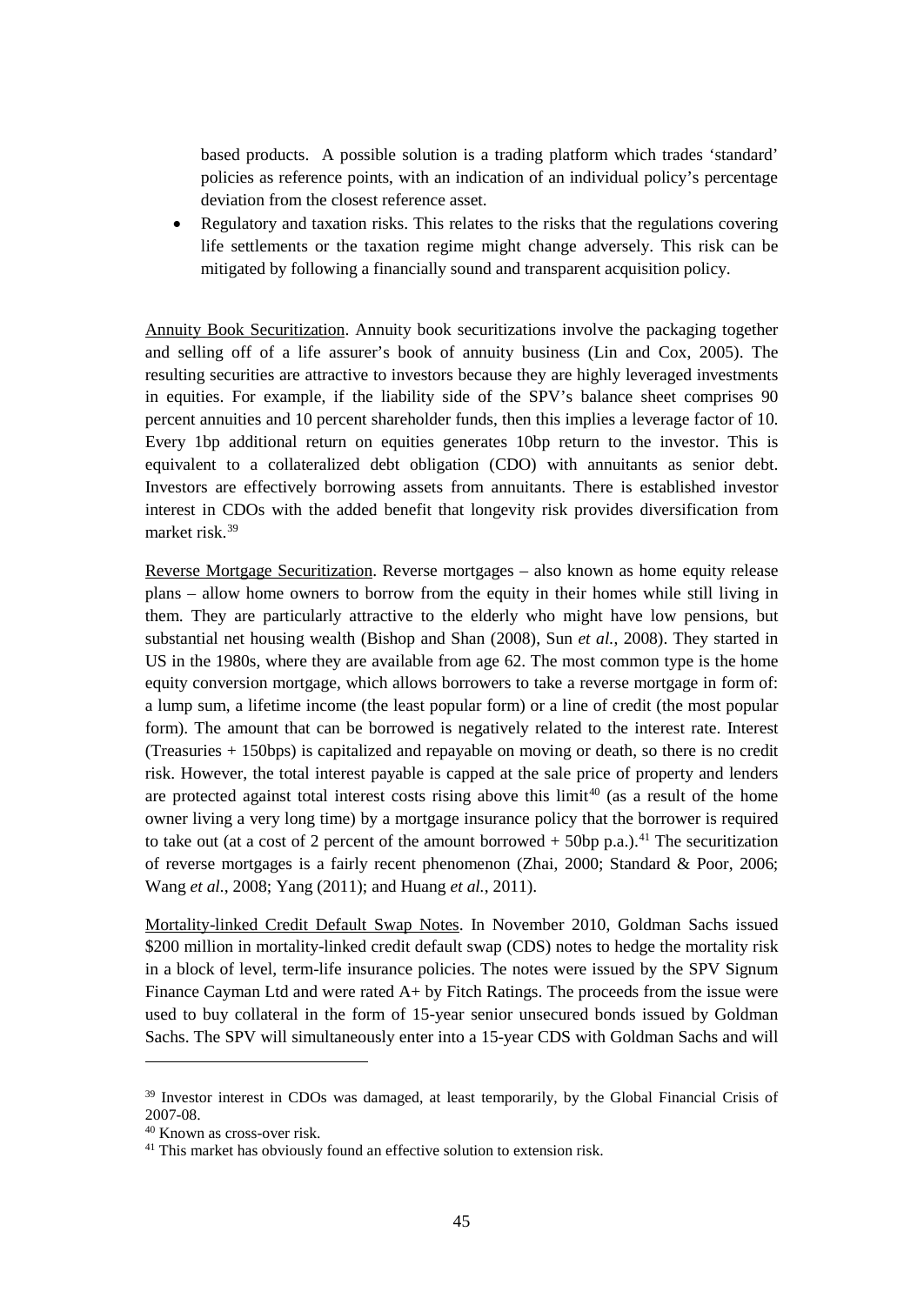make payments to GS if the actual mortality experience of the insurance policies exceeds set trigger levels, while the fixed payments from GS to the SPV will be paid to the notes' investors.

### **IX. Conclusions**

Longevity is now recognized as an important risk that is faced by insurers, pension plans, corporations, governments and individuals. By virtue of its size and prevalence, it is the most significant life-related risk exposure in financial terms and could potentially threaten the whole system of retirement income provision.

The emergence of a traded market in longevity-linked capital market instruments should act as a catalyst to facilitate the development of annuities markets both in the developed and the developing world. This market offers the promise of new capacity for bearing longevity risk, increased flexibility in the way it is transferred, and new tools with which the insurance industry can manage capital and risk. A functional annuity market is an important ingredient in the long-term viability of a stable retirement system. Furthermore, with DB pension plans in decline in many countries, annuities offer the only alternative for individuals to secure retirement income free from longevity risk.

Nevertheless, there are still major challenges that remain and we highlight two of them.

First, the long-term investors, such as endowments, sovereign wealth funds and family offices, which must ultimately be persuaded to hold longevity-linked assets if the Life Market is to be a success, are still not completely comfortable with the asset class. This can partly be overcome with appropriate education, but it is also necessary to get the design of the investment instrument right. The most successful way to date of hedging longevity risk has been via the longevity swap, but swaps and other derivatives are not the type of investment preferred by these long-term investors. Rather, they are more familiar with, and hence prefer, bonds. While short-term mortality bonds have been a success, long-term longevity bonds have not been successful so far. So important work needs to be done in making the design of longevity bonds more attractive to both issuers and holders. However, the Swiss Re strategy of gradual iteration from a successful innovation – as exemplified in the Kortis longevity note which is a modest adaptation of the mortality bond in terms of design and maturity – appears to show a way forward. The two key prizes, if successful, are a much bigger investor base and much greater market liquidity.

Second, it seems likely that the regulatory responses to the Global Financial Crisis will have some effect in slowing down the growth of the Life Market. Regulation restricting the risktaking activities of investment banks and new bank capital rules known as Basel III are limiting the role that banks can play in the development of this market. It has become much less attractive for banks to warehouse risk while matching longevity hedgers and longevity investors. Furthermore, it has even become much less attractive for them to intermediate,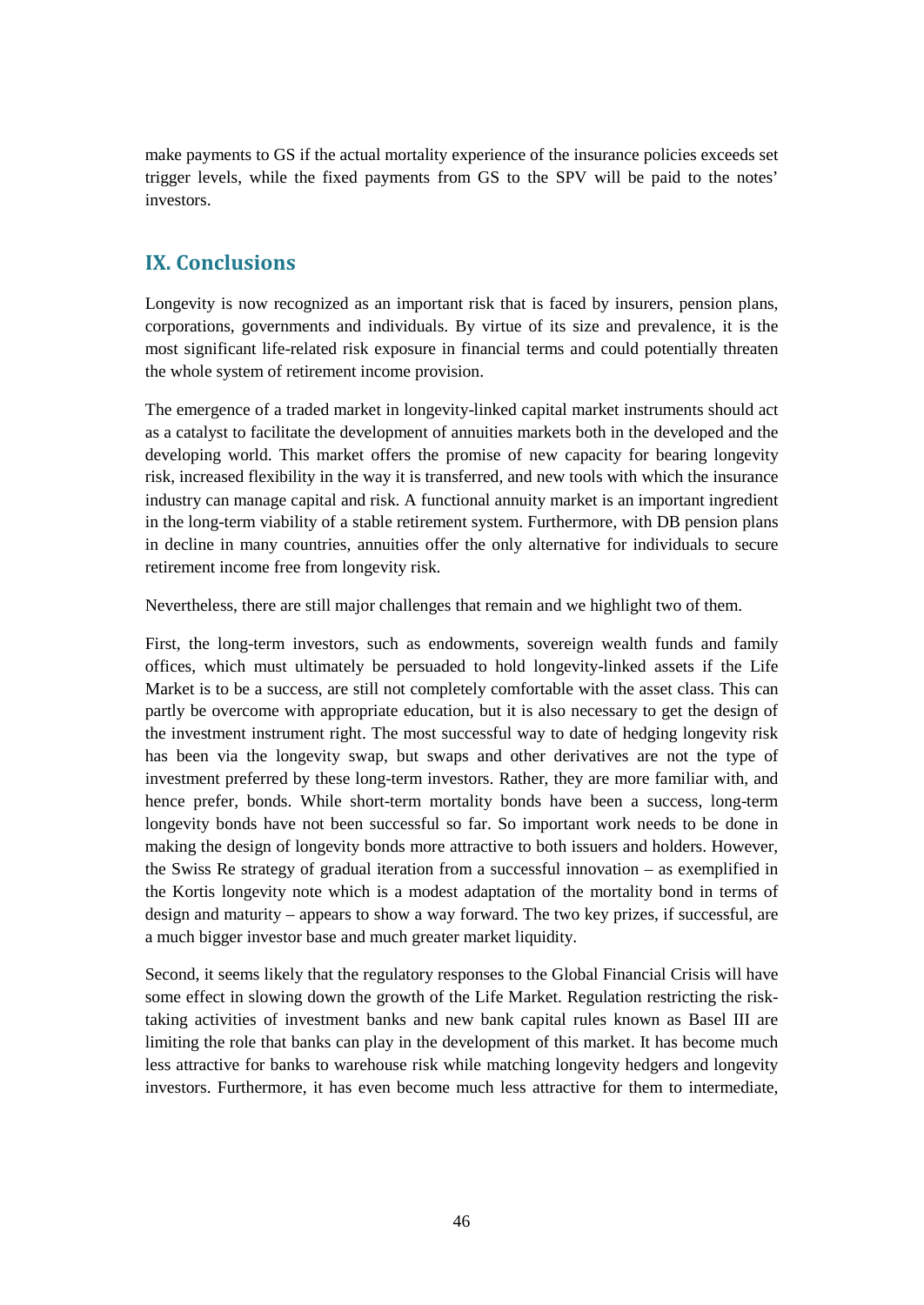standing in the middle between hedgers and investors, because the long-dated, illiquid credit exposure associated with longevity transactions now carries increased capital charges.<sup>[42](#page-48-0)</sup>

These two challenges will need to be addressed in the next stage of the development of this market. But innovation has been an important feature of the longevity market since 2006 and there is every reason to believe that this will continue as the different players in the industry seek to reduce costs, optimize capital and manage risks.

### **Appendix A: Mortality Forecasting Models**

 $\overline{a}$ 

There are three classes of time-series-based stochastic mortality forecasting model in existence.[43](#page-48-1) The oldest is the Lee-Carter model (Lee and Carter, 1992) which makes no assumption about the degree of smoothness in mortality rates across adjacent ages or years. The most recent is the Cairns-Blake-Dowd (CBD) model (Cairns, Blake and Dowd, 2006b) which builds in an assumption of smoothness in mortality rates across adjacent ages in the same year (but not between years).<sup>[44](#page-48-2)</sup> Finally, there is the P-splines model (Currie *et al.*, 2004) which assumes smoothness across both years and ages.[45](#page-48-3) These models were subjected to a rigorous analysis in Cairns *et al.* (2009 and 2011a) and Dowd *et al.* (2010a and 2010b). The models were assessed for their goodness of fit to historical data and for both their *ex-ante* and *ex-post* forecasting properties.

Cairns *et al.* (2009) used a set of quantitative and qualitative criteria to assess each model's ability to explain *historical* patterns of mortality: quality of fit, as measured by the Bayes Information Criterion (BIC); ease of implementation; parsimony; transparency;

<span id="page-48-0"></span> $42$  In April 2012, a number of investment banks – UBS, Credit Suisse and Nomura – pulled out of the Life Market as a result of the additional capital requirements under Basel III. But new insurers and reinsurers entered: Munich Re, Scor and Prudential (US).

<span id="page-48-1"></span><sup>&</sup>lt;sup>43</sup> Apart from the extrapolative models considered here, there are two other types of mortality forecasting model: process-based models, which examine the biomedical processes that lead to death, and explanatory or causal models, which use information on factors which are believed to influence mortality rates such as cohort (i.e., year of birth), socio-economic status, geographical location, housing, education, medical advances and infectious diseases. These models are not yet widely used, since the relationships between these factors are not sufficiently well understood or because the underlying data needed to build the models are unreliable. Nevertheless, some academic researchers have recently begun experimenting with causal variables (e.g., Hanewald (2011) and Gaille and Sherris (2011)), while practitioners have started to use post code or zip code as a measure of socioeconomic status in their mortality models, especially for pricing annuities. Further, RMS has recently built an infectious diseases model which was briefly described above in the section on Longevity Notes. For more details, see Blake and Pickles (2008).

<span id="page-48-2"></span><sup>&</sup>lt;sup>44</sup> The CBD model was specifically designed for modeling higher age mortality rates. It has recently been generalised to account for the different structure of mortality rates at lower ages by Plat (2009) and Hunt and Blake (2013).

<span id="page-48-3"></span><sup>45</sup> Other academic studies of mortality models include Booth *et al*. (2002a,b), Brouhns *et al*. (2002, 2004), Biffis (2005), Czado *et al*. (2005), Koissi *et al*. (2005), Renshaw and Haberman (2006), Delwarde *et al*. (2007), Blake et al. (2008b), Bauer *et al*. (2008, 2010a), Hari *et al*. (2008), Hatzopoulos and Haberman (2009, 2011), Biffis *et al*. (2010b), Debonneuil (2010), Cox *et al*. (2010), Yang *et al*. (2010), D'Amato *et al*. (2011), Milidonis *et al*. (2011), Wang *et al*. (2011a), Zhu and Bauer (2011), Aleksic and Börger (2012) and Hainaut (2012).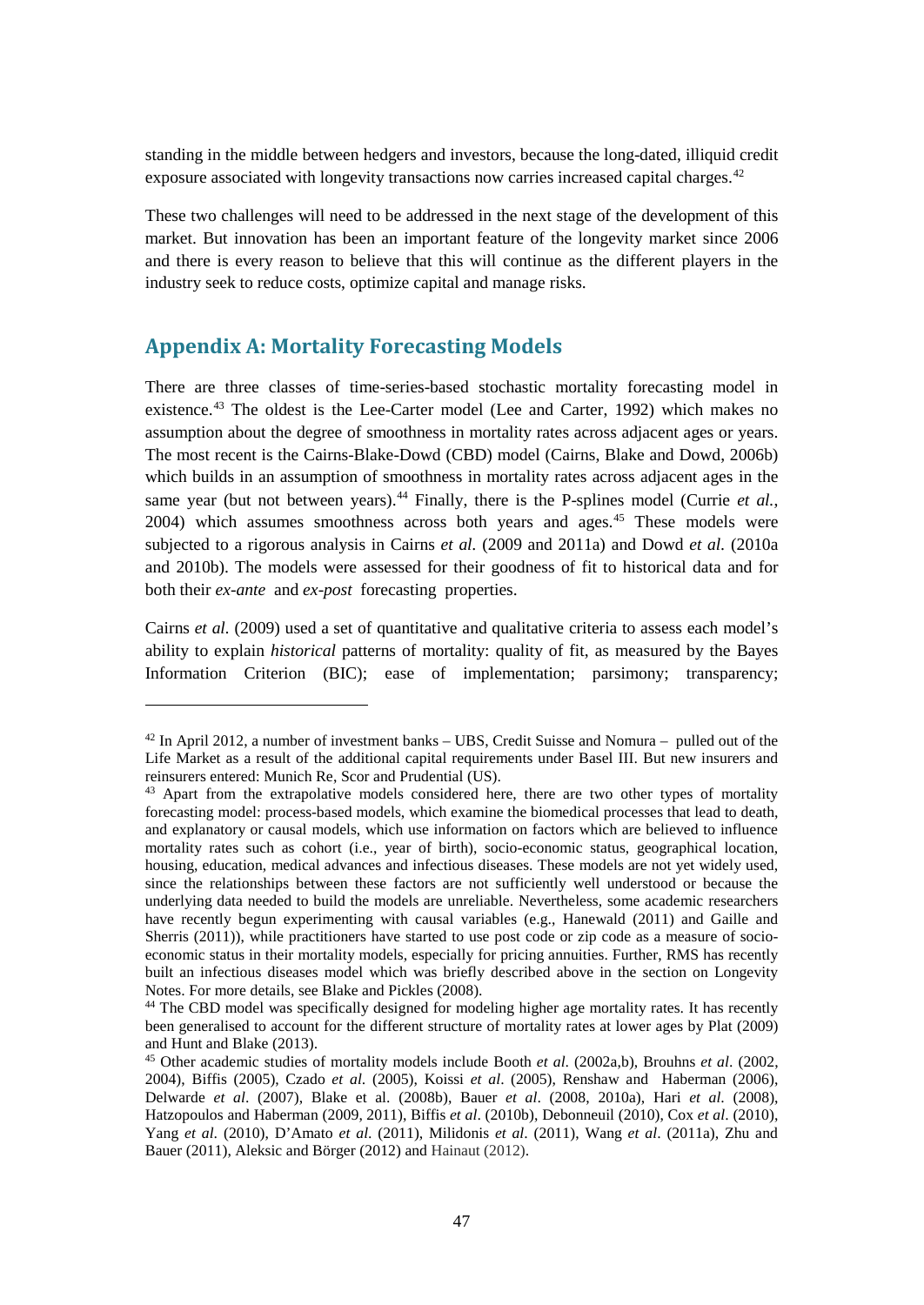incorporation of cohort effects; ability to produce a non-trivial correlation structure between ages; and robustness of parameter estimates relative to the period of data employed. The study concluded that a version of the CBD model allowing for a cohort effect<sup>[46](#page-49-0)</sup> was found to have the most robust and stable parameter estimates over time using mortality data from both England & Wales and the US.<sup>47</sup>

Cairns *et al.* (2011a) focused on the qualitative forecasting properties of the models<sup>[48](#page-49-2)</sup> by evaluating the *ex-ante* plausibility of their probability density forecasts in terms of the following qualitative criteria: biological reasonableness;<sup>[49](#page-49-3)</sup> the plausibility of predicted levels of uncertainty in forecasts at different ages; and the robustness of the forecasts relative to the sample period used to fit the models. The study found that while a good fit to historical data, as measured by the BIC, is a good starting point, it does not guarantee sensible forecasts. For example, one version of the CBD model allowing for a cohort effect produced such implausible forecasts of US male mortality rates that it could be dismissed as a suitable forecasting model. This study also found that the Lee-Carter model produced forecasts at higher ages that were 'too precise', in the sense of having too little uncertainty relative to historical volatility. The problems with these particular models were not evident from simply estimating their parameters: they only became apparent when the models were used for forecasting. The other models (including the age-period-cohort (APC) model<sup>[50](#page-49-4)</sup>) performed well, producing robust and biologically plausible forecasts.

It is also important to examine the *ex post* forecasting performance of the models. This involves conducting both backtesting and goodness-of-fit and analyses. Dowd *et al.* (2010a), undertook the first of these analyses. Backtesting is based on the idea that forecast distributions should be compared against subsequently realized mortality outcomes and if the realized outcomes are compatible with their forecasted distributions, then this would suggest that the models that generated them are good ones, and *vice versa*. The study examined four different classes of backtest: those based on the convergence of forecasts through time towards the mortality rate(s) in a given year; those based on the accuracy of forecasts over multiple horizons; those based on the accuracy of forecasts over rolling fixed-length horizons; and those based on formal hypothesis tests that involve comparisons of realized outcomes against forecasts of the relevant densities over specified horizons. The study found that the Lee-Carter model, the APC model and the CBD model (both with and without a cohort effect) performed well most of the time and there was relatively little to choose between them. However, another

<span id="page-49-0"></span><sup>&</sup>lt;sup>46</sup> A cohort effect recognizes that year of birth (in addition to age) influences life expectancy; see Willets (2004).

<span id="page-49-1"></span><sup>&</sup>lt;sup>47</sup> The CBD model with a cohort effect is also known as Model M7, a naming convention introduced in Cairns *et al.* (2009). The original CBD model without a cohort effect is also known as Model M5.

<span id="page-49-2"></span><sup>48</sup> The P-splines model was excluded from the analysis because of its inability to produce fullystochastic projections of future mortality rates.

<span id="page-49-3"></span><sup>&</sup>lt;sup>49</sup> A method of reasoning used to establish a causal association (or relationship) between two factors that is consistent with existing medical knowledge.

<span id="page-49-4"></span><sup>&</sup>lt;sup>50</sup> An extension of the Lee-Carter model to allow for a cohort effect: see Currie, 2006; Osmond, 1985; and Jacobsen *et al.*, 2002).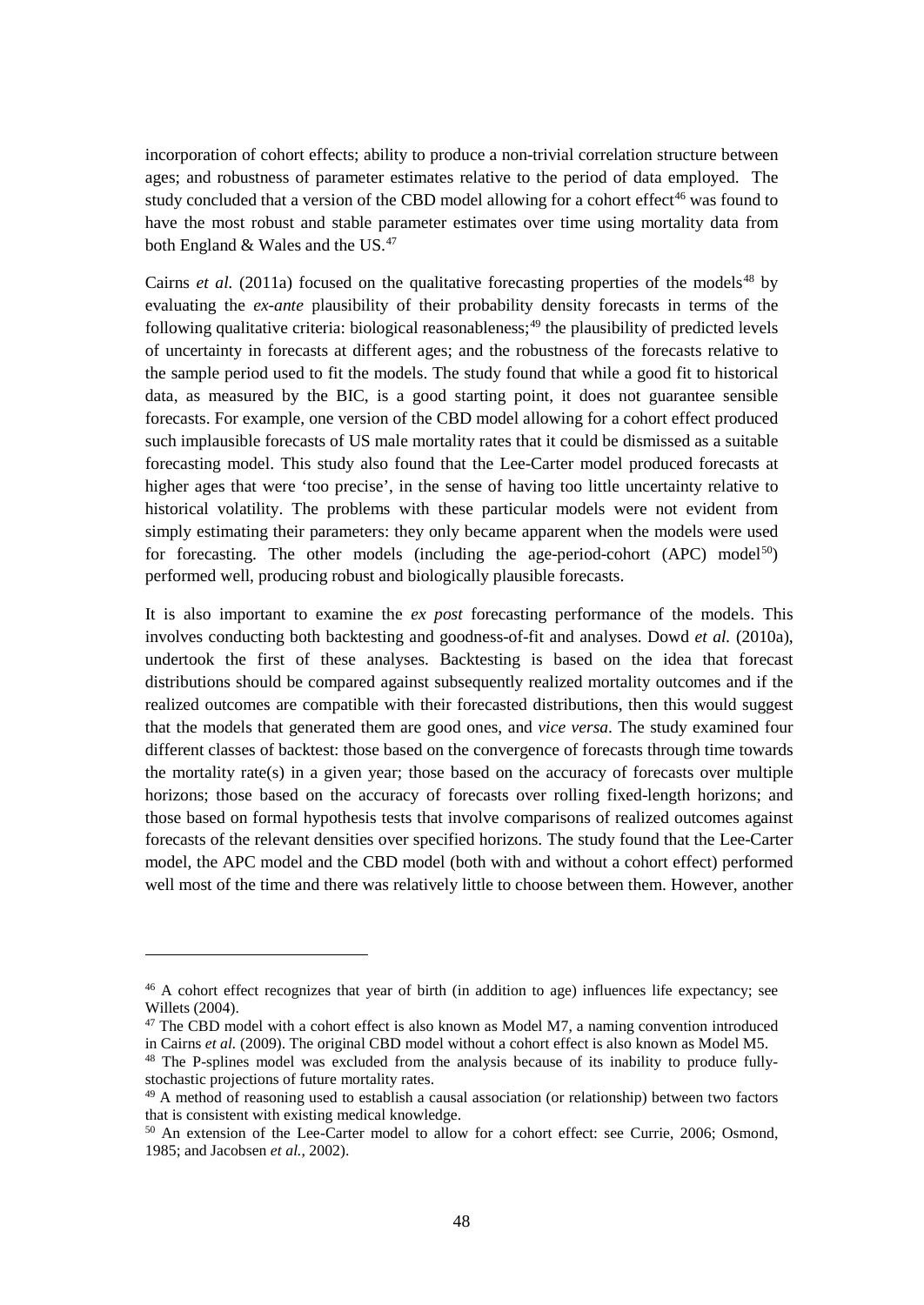version of the Lee-Carter model allowing for a cohort effect repeatedly showed evidence of instability.<sup>51</sup>

Dowd *et al.* (2010b) set out a framework to evaluate the goodness of fit of stochastic mortality models and applied it to the same models considered by Dowd *et al.* (2010a). The methodology used exploited the structure of each model to obtain various residual series that are predicted to be independently and identically distributed (iid) standard normal under the null hypothesis of model adequacy. Goodness of fit can then be assessed using conventional tests of the predictions of iid standard normality. For the data set considered (English & Welsh male mortality data over ages 64-89 and years 1961-2007), there are some notable differences amongst the different models, but none of the models performs well in all tests and no model clearly dominates the others. In particular, all the models failed to capture long-term changes in the trend in mortality rates. Further development work on these models is therefore needed. It might be the case that there is no single best model and that some models work well in some countries, while others work well in other countries.

The CBD model appears to work well in England & Wales for higher ages, and Figures A1 and A2 show two applications of the model using LifeMetrics data for England & Wales.



Figure A1: Longevity Fan Chart for 65-year-old English & Welsh Males

Source: Dowd *et al.* (2010c, Figure 3, updated)

<span id="page-50-0"></span><sup>51</sup> See Renshaw and Haberman (2006).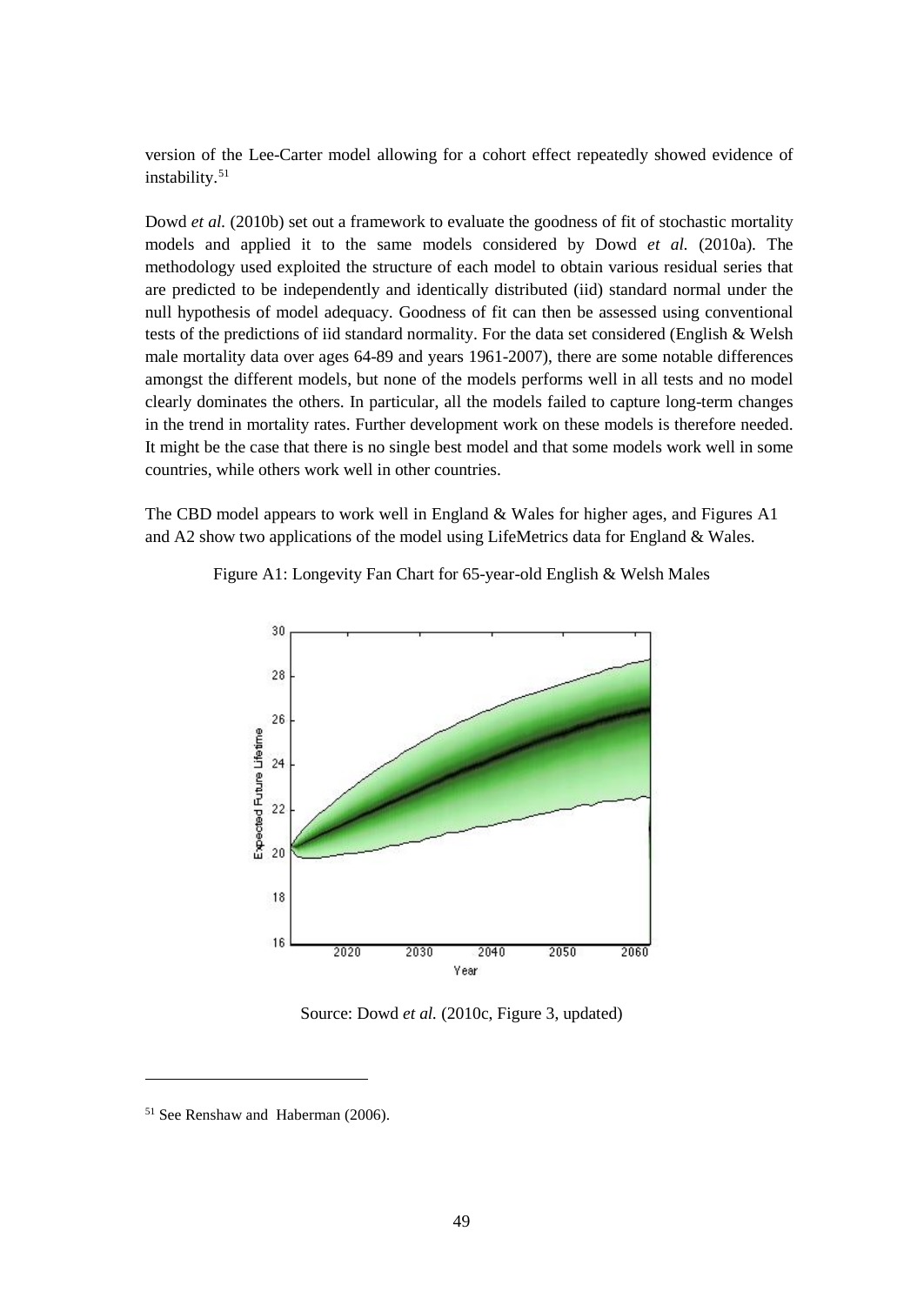The first is a longevity fan chart (Figure A1) which shows the increasing funnel of uncertainty concerning the future life expectancies out to 2062 of 65-year-old males from England & Wales.<sup>[52](#page-51-0)</sup> By 2062, the best expectation of life expectancy is around 26 years, shown by the dark central band and an increase of 6 years on the expectation for the year 2012. This band represents a 10-percent confidence interval, so we can only be 10-percent confident about this projection. Surrounding the central band are eight bands of increasingly lighter shading, each representing a 10-percent confidence interval. Adding these together, the whole fan chart shows the 90-percent confidence interval for the forecast range of outcomes. We can be 90-percent confident that by 2062, the life expectancy of a 65-year-old English & Welsh male will lie between 22 and 29. This represents a huge range of uncertainty. Since every additional year of life expectancy at age 65 adds around 3 percent to the present value of pension liabilities,<sup>53</sup> the cost of providing pensions in 2060 could be 9 percent higher than the best expectation for 2060 made in 2010.<sup>[54](#page-51-2)</sup>





Source: Blake *et al.* (2008b, Figure 2, updated)

<span id="page-51-0"></span><sup>52</sup> Note projections run from 2012 based on the CBD model estimated using data for ages 60-80 (higher ages not available) and years 1961-2010.

<span id="page-51-1"></span><sup>53</sup> Pension Protection Fund and the Pensions Regulator (2006, Table 5.6)

<span id="page-51-2"></span><sup>&</sup>lt;sup>54</sup> Even this might be an underestimate, since companies do not even use up-to-date estimates of current life expectancy, i.e., their 'best expectation' is too low. A study by Pension Capital Strategies (reported in *Pensions Week* on 8 November 2007) calculated that the UK's top 100 companies (i.e., the FTSE100) were underestimating pension liabilities by as much as £40 billion (or 3.5 percent of GDP) as a result.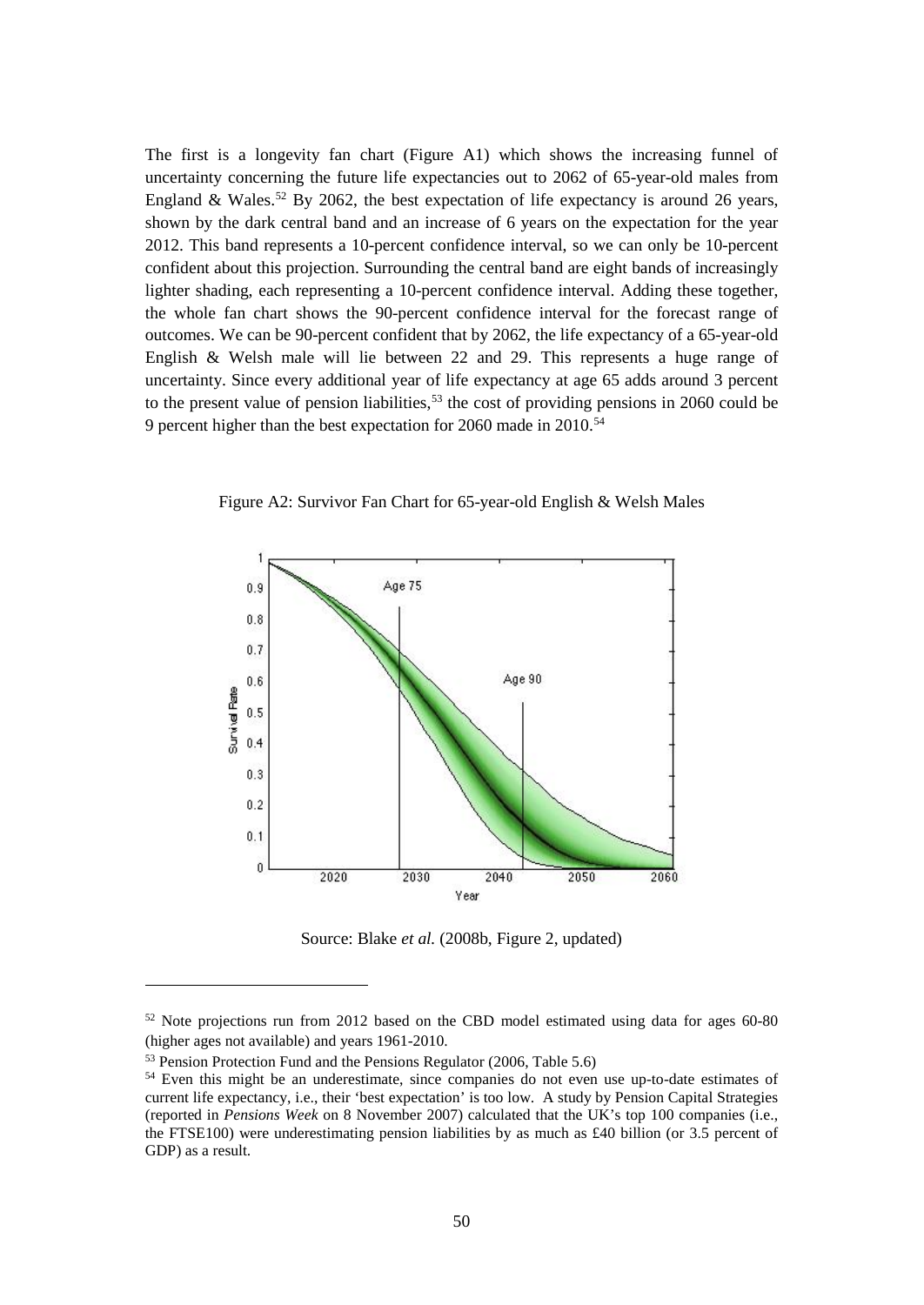The second is a survivor fan chart which shows the 90-percent confidence interval for the survival rates of English & Welsh males who reached 65 in 2012. Figure A2 shows that there is very little survivorship risk before age 75: a fairly reliable estimate is that 20 percent of this group will have died by age  $75<sup>55</sup>$  $75<sup>55</sup>$  $75<sup>55</sup>$  The uncertainty increases rapidly after 75 and reaches a maximum at around age 90, when anywhere between 10 and 45 percent of the original population will still be alive. We then have the long 'tail' where the remainder of this cohort dies out some time between 2037 and 2062.

An important recent contribution to mortality forecasting deals with the consistent modelling and hence forecasting of the mortality rates of two or more related populations. Two key studies are Dowd *et al.* (2011b) and Cairns *et al.* (2011b).<sup>[56](#page-52-1)</sup> Suppose the aim is to forecast the mortality of the members of a small pension plan, but both the quantity and quality of the mortality data are poor. Suppose the quantity and quality of the mortality data of the national population in which the pension plan resides are much better. Because the mortality dynamics of the smaller sub-population will be related to that of the larger national population, the mortality forecasts of the pensioner population will be improved if it is treated as part of a system that involves the larger population.

Dowd *et al.* (2011b) employ a 'gravity' model to do this. The larger population is modelled independently, but the smaller population is modelled in terms of spreads (or deviations) relative to the evolution of the larger population. The spreads in the period and cohort effects between the larger and smaller populations depend on gravity or spread reversion parameters for the two effects. The larger the two gravity parameters, the more strongly the smaller population's mortality rates move in line with those of the larger population in the long run. This is important where it is believed that the mortality rates between related populations should not diverge over time on grounds of biological reasonableness, as would be expected in the example here.

Cairns *et al.* (2011b) also make use of a mean-reverting stochastic spread that allows for different trends in mortality improvement rates in the short-run, but parallel improvements in the long run. However, this study uses a Bayesian framework that allows the estimation of the unobservable state variables that determine mortality and the parameters of the stochastic processes that drive those state variables to be combined into a single procedure.[57](#page-52-2) The key benefits of this include a dampening of the impact of Poisson variation in death counts,<sup>58</sup> full allowance for parameter uncertainty, and the flexibility to deal with missing data.

Building off a good mortality forecasting model estimated using data from an objective, transparent and relevant set of mortality indices, fan charts provide a very useful tool for both quantifying and visually understanding longevity and survivor risks.

<span id="page-52-0"></span><sup>&</sup>lt;sup>55</sup> This is one of the reasons why the EIB bond was considered expensive: the first 10 years of cash flows are, in present value terms, the most costly cash flows of a bond, and, in the case of the EIB bond, incorporate a longevity hedge that is not really needed.

<span id="page-52-1"></span><sup>56</sup> See also Li and Lee (2005), Jarner and Kryger (2011), and Li and Hardy (2011).

<span id="page-52-2"></span><sup>57</sup> Dowd *et al*. (2011b), by contrast, uses an iterative procedure to do this.

<span id="page-52-3"></span><sup>&</sup>lt;sup>58</sup> The study uses the common assumption that individual deaths follow a Poisson distribution.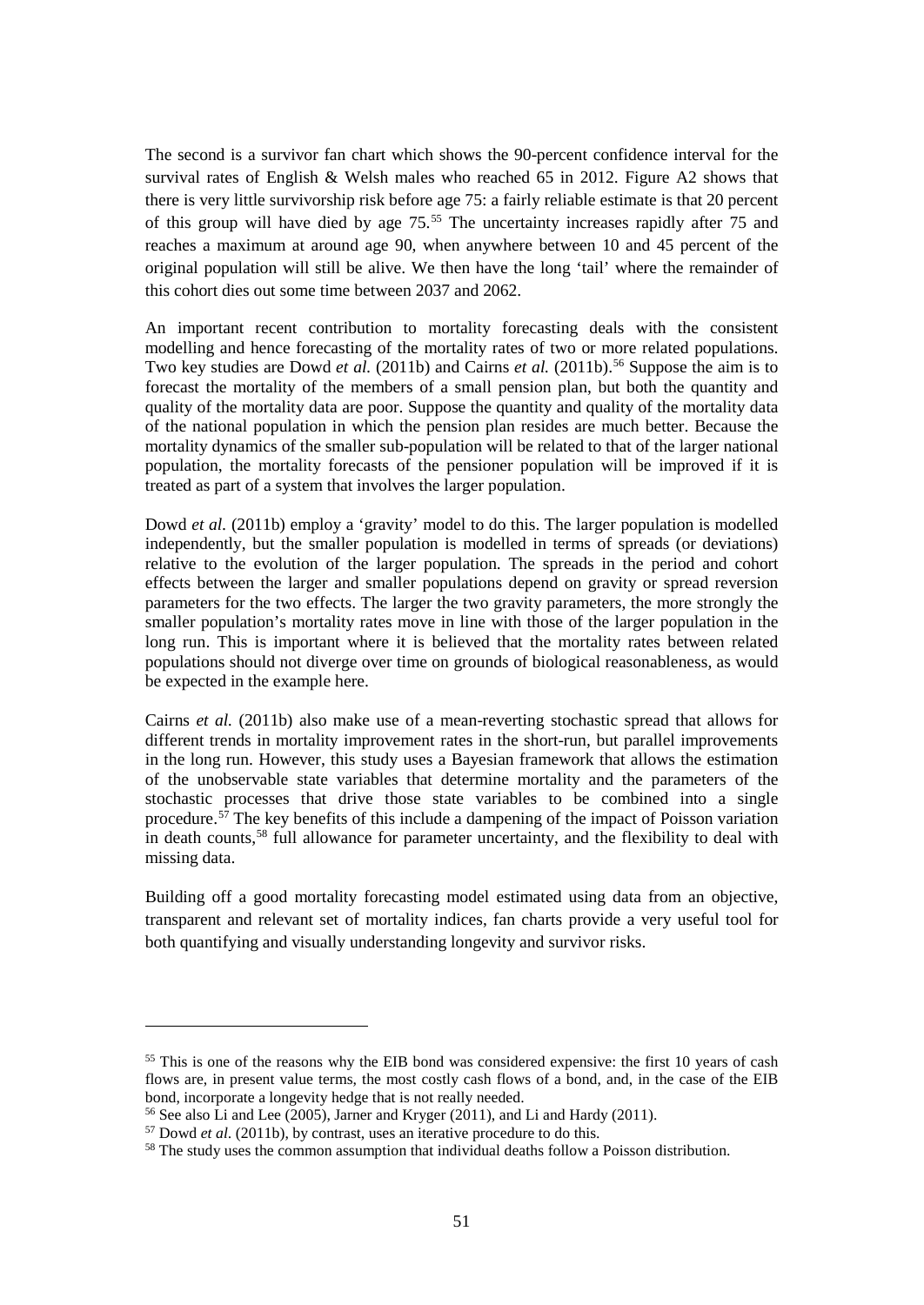### **Appendix B: Key organizations that have called on governments to support the development of the Life Market**

### **UK Pension Commission**

The Pensions Commission has suggested that the government should consider the use of longevity bonds to absorb tail risk for those over 90 or 95, provided it exits from other forms of longevity risk pre-retirement (which it has done by raising state pension age to 68 by 2046):

'One possible limited role for government may, however, be worth consideration: the absorption of the "extreme tail" of longevity risk post-retirement, i.e., uncertainty about the mortality experience of the minority of people who live to very old ages, say, beyond 90 or beyond 95."

*Source: A New Pension Settlement for the Twenty-First Century, Pension Commission, Second Report, 2005, page 229* 

### **UK Insurance Industry Working Group**

'Against this background, the government could issue longevity bonds to help pension fund and annuity providers hedge the aggregate longevity risks they face, particularly for the long-tail risks associated with people living beyond age 90.'

'By kick-starting this market, the Government would help provide a market-determined price for longevity risk, which could be used to help establish the optimal level of capital for the Solvency II regime of prudential regulation.'

*Source: Vision for the Insurance Industry in 2020 – A Report from the Insurance Industry Working Group, July 2009* 

### **UK Confederation of British Industry (CBI)**

'Government should press ahead with changes that make it more possible for schemes to adapt to changing circumstances – for instance … seeding a market for products that help firms manage their liabilities, like longevity bonds.'

'Government should drive development of a market in longevity bonds, a similar instrument to annuities, by which the payments on the bonds depend on the proportion of a reference population that is still surviving at the date of payment of each coupon. This should be done through limited seed capital and supporting policy work on the topic. Government could also consider how best to match government bond issues to pension scheme needs, including the provision of more long-dated bonds and whether government should issue mortality bonds itself.'

*Source: Redressing the Balance – Boosting the Economy and Protecting Pensions, CBI Brief, May 2009*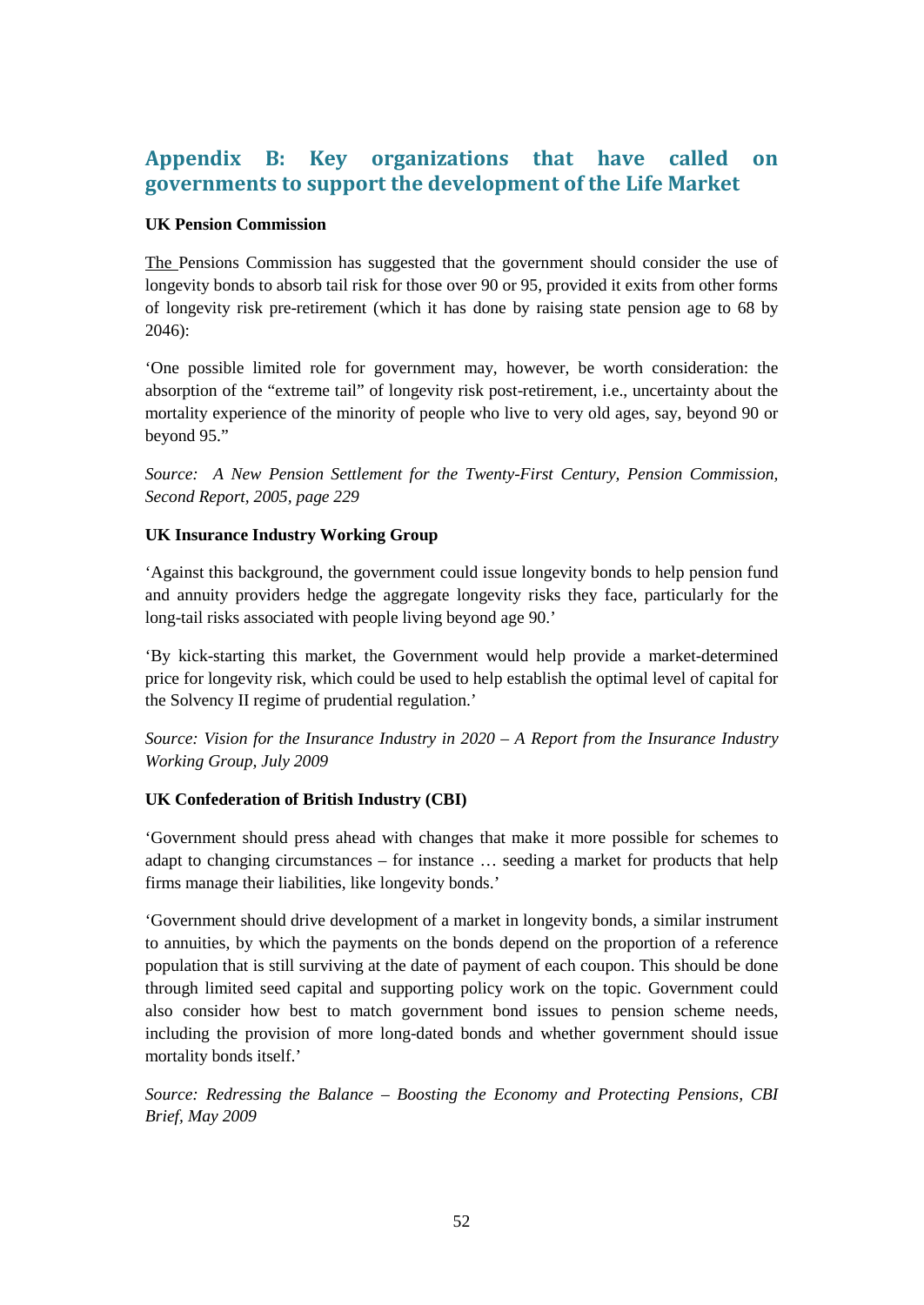### **Organization for Economic Cooperation and Development**

'Governments could improve the market for annuities by issuing longevity indexed bonds and by producing a longevity index.

*Source: Antolin, P. and H. Blommestein (2007) 'Governments and the Market for Longevity-Indexed Bonds', OECD Working Papers on Insurance and Private Pensions, No. 4, OECD Publishing.* 

### **World Economic Forum**

'Given the ongoing shift towards defined contribution pension arrangements, there will be a growing need for annuities to enhance the security of retirement income. Longevity-indexed bonds and markets for hedging longevity risk would therefore play a critical role in ensuring an adequate provision of annuities.'

*Source: World Economic Forum – Financing Demographic Shifts Project, June 2009*

### **International Monetary Fund**

'Although the private sector will further develop market-based transfer mechanisms for longevity risk if it recognizes the benefits of doing so, the government has a potential role in supporting this market. Measures could include provision of better longevity data, better regulation and supervision, and education to promote awareness of longevity risk. Those governments that are able to limit their own longevity risk could consider issuing a limited quantity of longevity bonds to jumpstart the market.'

*Source: The Financial Impact of Longevity Risk, Chapter 4 of Global Financial Stability Report, April 2012*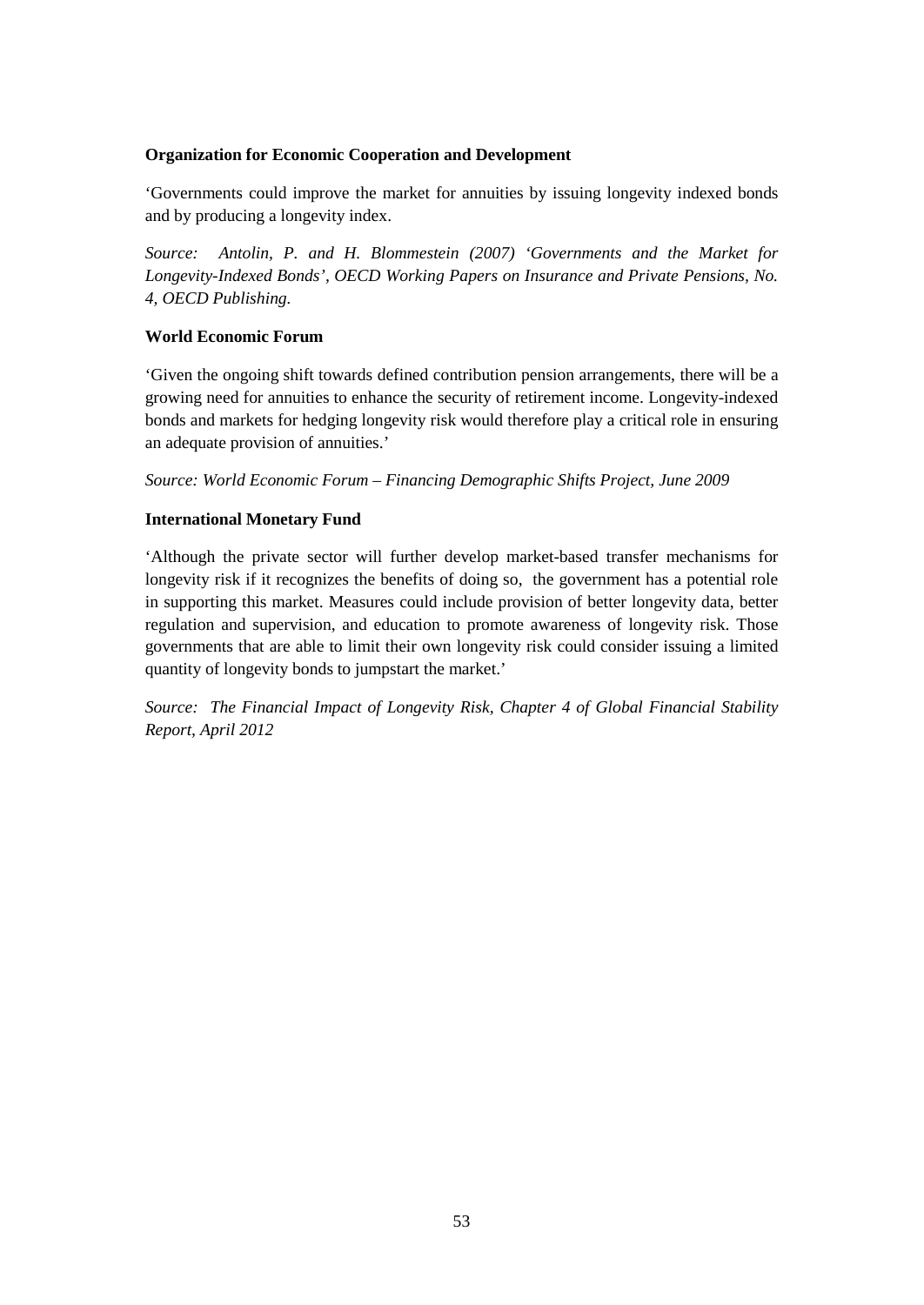### **References**

Aegon (2010) 'Protecting Hero's Pensions – The Dutch Pension Buy-in', Case Study, (November). [www.aegonglobalpensions.com/Documents/aegon-global-pensionscom/Publications/Newsletter-archive/2010-Q4/2010-Protecting-Heros-pensions.pdf]

Aleksic, M.-C., and M. Börger (2012) 'Coherent Projections of Age, Period, and Cohort Dependent Mortality Improvements', Discussion Paper, University of Ulm.

Barbarin, J. (2008) 'Heath–Jarrow–Morton Modelling of Longevity Bonds and the Risk Minimization of Life Insurance Portfolios', *Insurance: Mathematics and Economics* 43: 41- 55.

Bauer, D. (2006) 'An Arbitrage-free Family of Longevity Bonds', Discussion Paper, University of Ulm.

Bauer, D., and J., Ruβ (2006) 'Pricing Longevity Bonds using Implied Survival Probabilities', Discussion Paper, University of Ulm.

Bauer, D., M. Börger, J. Ruß, H.J. Zwiesler (2008) 'The Volatility of Mortality', *Asia-Pacific Journal of Risk and Insurance* 3: 172-199.

Bauer, D., F. E. Benth, and R. Kiesel (2010a) *'*Modeling the Forward Surface of Mortality*'*, Discussion Paper, University of Ulm.

Bauer, D., M. Börger, and J., Ruβ (2010b) 'On the Pricing of Longevity-Linked Securities', *Insurance: Mathematics and Economics* 46: 139-149.

Beelders, O., and D. Colarossi (2004) 'Modelling Mortality Risk with Extreme Value Theory: The Case of Swiss Re's Mortality-Indexed Bond,' *Global Association of Risk Professionals* 4 (July/August): 26-30.

Biffis, E. (2005) 'Affine Processes for Dynamic Mortality and Actuarial Valuations', *Insurance: Mathematics and Economics*, *37 :*443-468.

Biffis, E., and D. Blake (2010a) 'Securitizing and Tranching Longevity Exposures,' *Insurance: Mathematics and Economics* 46: 186-197.

Biffis, E., Blake, D., Pitotti, L. and Sun, A. (2011) 'The Cost of Counterparty Risk and Collateralization in Longevity Swaps', Pensions Institute Discussion Paper PI-1107.

Biffis, E., M. Denuit, and P. Devolder (2010b) 'Stochastic Mortality under Measure Changes', *Scandinavian Actuarial Journal* 2010: 284-311.

Bishop, T. B., and H. Shan (2008) 'Reverse Mortgages: A Closer Look at HECM Loans', Discussion Paper, MIT Economics Department and Federal Reserve Board of Governors.

Blake, D., and W. Burrows (2001) 'Survivor Bonds: Helping to Hedge Mortality Risk,' *Journal of Risk and Insurance* 68: 339-348.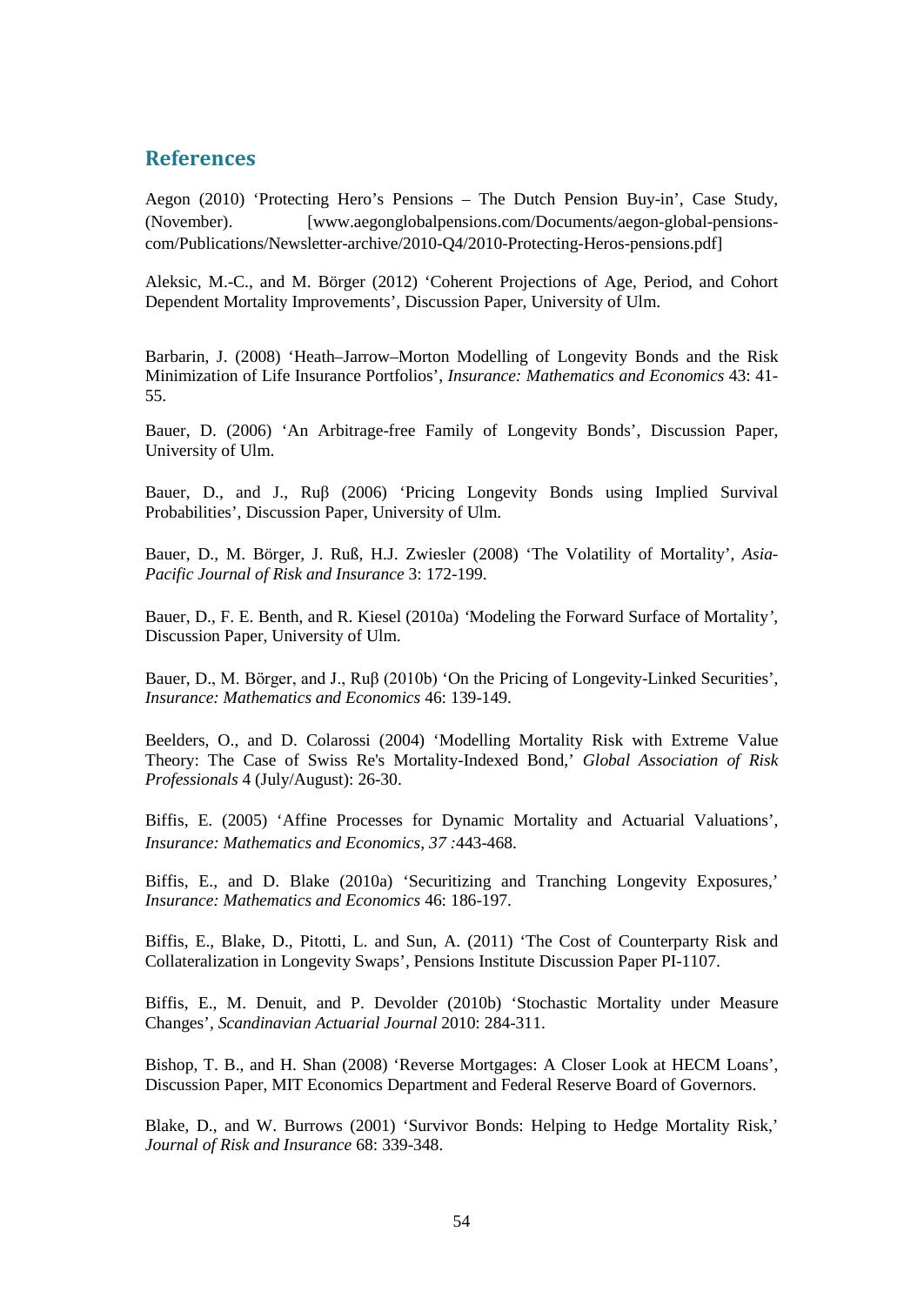Blake, D., A.J.G. Cairns, K. Dowd, and R. MacMinn (2006a) 'Longevity Bonds: Financial Engineering, Valuation and Hedging', *Journal of Risk and Insurance* 73: 647-72.

Blake, D., A.J.G. Cairns, and K. Dowd (2006b) 'Living with Mortality: Longevity Bonds and Other Mortality-Linked Securities,' *British Actuarial Journal* 12: 153-197.

Blake, D., A.J.G. Cairns, and K. Dowd (2008a) 'The Birth of the Life Market', *Asia-Pacific Journal of Risk and Insurance* 3: 6-36.

Blake, D., A.J.G. Cairns, and K. Dowd (2008b) 'Longevity Risk and the Grim Reaper's Toxic Tail: The Survivor Fan Charts,' *Insurance: Mathematics and Economics* 42: 1062-66.

Blake, D. and D. Harrison (2008). *And Death Shall Have No Dominion: Life settlements and the Ethics of Profiting from Mortality*, Pensions Institute Report, London.

Blake, D. and J. Pickles (2008) *Apocalyptic Demography? Putting Longevity Risk in Perspective*, Pensions Institute Report, London (prepared for the Chartered Institute of Management Accountants).

Booth, H., J. Maindonald, L.Smith (2002a) 'Applying Lee-Carter under Conditions of Variable Mortality Decline', *Population Studies* 56: 325-336.

Booth, H., J. Maindonald, L.Smith (2002b) 'Age-time Interactions in Mortality Projection: Applying Lee-Carter to Australia', Working Papers in Demography, The Australian National University.

Braun, A., N. Gatzert, and H. Schmeiser (2012) 'Performance and Risks of Open-End Life Settlement Funds', *Journal of Risk and Insurance* 79: 193-229.

Brouhns, N., M. Denuit, and J. K. Vermunt (2002) 'A Poisson Log-Bilinear Regression Approach to the Construction of Projected Lifetables', *Insurance: Mathematics and Economics* 31: 373–393.

Brouhns, N., M. Denuit, and I. Van Keilegom (2004) 'Bootstrapping the Poisson Log-Bilinear Model for Mortality Forecasting', *Scandinavian Actuarial Journal* 3: 212–224.

Cairns, A.J.G., D. Blake, P. E. Dawson and K. Dowd (2005) ['Pricing Risk on Longevity](https://outweb.city.ac.uk/owa/redir.aspx?C=b281e28a041642ca986cd75ae6b6c97d&URL=http%3a%2f%2fwww.pensions-institute.org%2fworkingpapers%2fwp0508.pdf)  [Bonds'](https://outweb.city.ac.uk/owa/redir.aspx?C=b281e28a041642ca986cd75ae6b6c97d&URL=http%3a%2f%2fwww.pensions-institute.org%2fworkingpapers%2fwp0508.pdf), *Life and Pensions* 1 (2): 41-44.

Cairns, A.J.G., D. Blake, and K. Dowd (2006a) 'Pricing Death: Frameworks for the Valuation and Securitization of Mortality Risk,' *ASTIN Bulletin* 36: 79-120.

Cairns, A.J.G., D. Blake, and K. Dowd (2006b) 'A Two-Factor Model for Stochastic Mortality with Parameter Uncertainty: Theory and Calibration,' *Journal of Risk and Insurance* 73: 687-718.

Cairns, A.J.G., D. Blake, and K. Dowd (2008) 'Modelling and Management of Mortality Risk: A Review', *Scandinavian Actuarial Journal* 2-3: 79-113.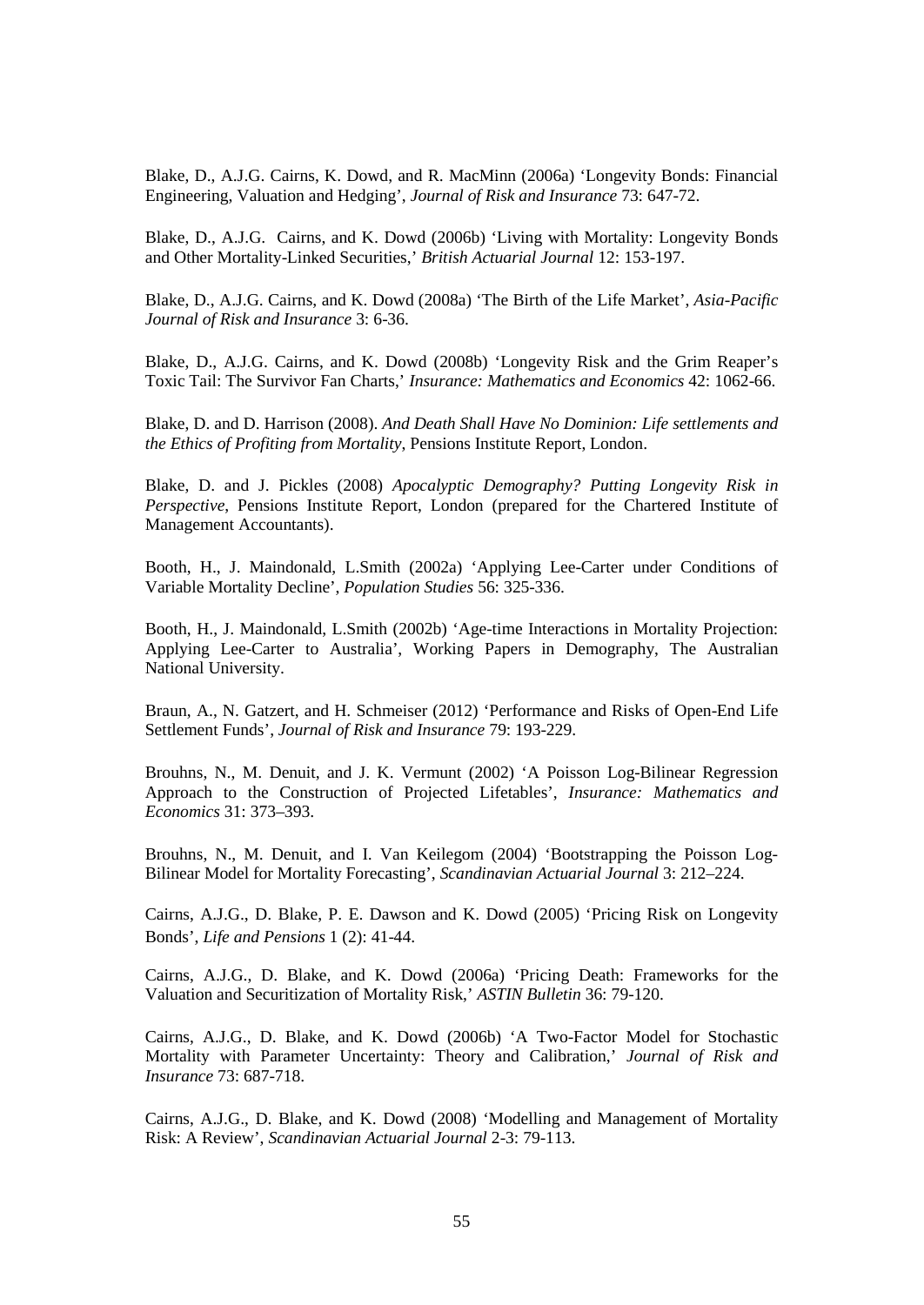Cairns, A.J.G., D. Blake, K. Dowd, G.D. Coughlan, D. Epstein, A. Ong and I. Balevich (2009) 'A Quantitative Comparison of Stochastic Mortality Models using Data from England & Wales and the United States', *North American Actuarial Journal* 13: 1-35.

Cairns, A.J.G., D. Blake, K. Dowd, G.D. Coughlan, D. Epstein, and M. Khalaf-Allah (2011a) 'Mortality Density Forecasts: An Analysis of Six Stochastic Mortality Models', *Insurance: Mathematics and Economics* 48: 355-367.

Cairns, A.J.G., D. Blake, K. Dowd, G.D. Coughlan, and M. Khalaf-Allah (2011b) 'Bayesian Stochastic Mortality Modelling for Two Populations', *ASTIN Bulletin* 41: 29-59.

Cairns, A.J.G., K. Dowd, D. Blake, and G.D. Coughlan (2013) 'Longevity Hedge Effectiveness: A Decomposition', *Quantitative Finance* [\(dx.doi.org/10.1080/14697688.2012.748986\)](http://dx.doi.org/10.1080/14697688.2012.748986).

Chen, H., and Cummins, J. D. (2010) 'Longevity Bond Premiums: The Extreme Value Approach and Risk Cubic Pricing', *Insurance: Mathematics and Economics* 46: 150-161.

Coughlan, G. (2007) 'Longevity Risk and Mortality-linked Securities, Risk and Innovation,' *Pension Universe Conference*, London (27 September).

Coughlan, G.D. (2009) 'Hedging Longevity Risk'. Presentation at the SVS Longevity Conference, Santiago, Chile (March 19)

[www.svs.cl/sitio/publicaciones/doc/seminario\_rentas\_vitalicias/present\_gcoughlan\_19\_03\_ 2009.ppt]

Coughlan, G.D., D. Epstein, A. Ong, A. Sinha, I. Balevich, J. Hevia-Portocarrero, E. Gingrich, M. Khalaf Allah, and P. Joseph (2007a) *LifeMetrics, A Toolkit for Measuring and Managing Longevity and Mortality Risks*, Technical Document, J. P. Morgan Pension Advisory Group (March) [www.lifemetrics.com].

Coughlan, G.D., D. Epstein, A. Sinha, and P. Honig (2007b) *q-Forwards: Derivatives for Transferring Longevity and Mortality Risks,* J. P. Morgan Pension Advisory Group, London (July) [www.lifemetrics.com].

Coughlan, G.D., D. Epstein, C. Watts, and M. Khalaf Allah (2008) 'Hedging Pension Longevity Risk: Practical Capital Market Solutions,' *Asia-Pacific Journal of Risk and Insurance* 3: 65-88.

Coughlan, G. D., M. Khalaf-Allah, Y. Ye, S. Kumar, A. J.G. Cairns, D. Blake and K. Dowd (2011) 'Longevity Hedging 101: A Framework for Longevity Basis Risk Analysis and Hedge Effectiveness', *North American Actuarial Journal* 15: 150-176.

Cowley, A., and J.D. Cummins (2005) 'Securitization of Life Insurance Assets and Liabilities, '*Journal of Risk and Insurance* 72: 193-226.

Cox, S. H., and Y. Lin (2007) 'Natural Hedging of Life and Annuity Mortality Risks', *North American Actuarial Journal* 11: 1-15.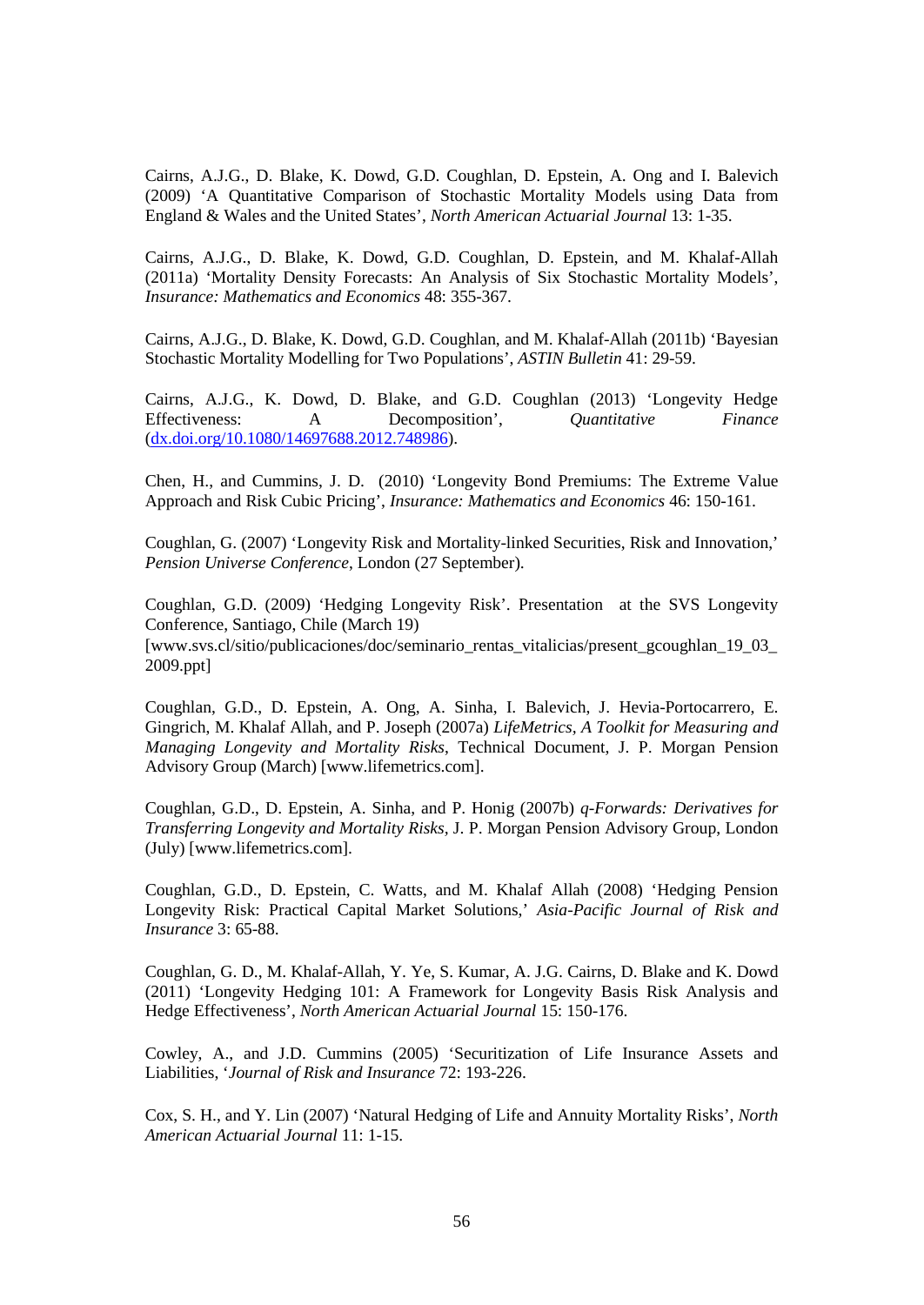Cox, S. H., Y. Lin, and H. Pedersen (2010) 'Mortality Risk Modeling: Applications to Insurance Securitization', *Insurance: Mathematics and Economics* 46: 242-253.

Currie, I.D., M. Durban and P.H.C. Eilers (2004) 'Smoothing and Forecasting Mortality Rates,' *Statistical Modelling* 4: 279-98.

Currie, I. D. (2006) 'Smoothing and Forecasting Mortality Rates with P-splines.' Presentation to the Institute of Actuaries [\[www.ma.hw.ac.uk/~iain/research.talks.html\]](http://www.ma.hw.ac.uk/%7Eiain/research.talks.html).

Czado, C., A. Delwarde, and M. Denuit (2005) 'Bayesian Poisson Log-linear Mortality Projections', *Insurance: Mathematics and Economics* 36: 260-284.

Dahl, M. (2004) 'Stochastic Mortality in Life Insurance: Market Reserves and Mortalitylinked Insurance Contracts', *Insurance: Mathematics and Economics* 35: 113-136.

Dahl, M., and T. Møller (2006) 'Valuation and Hedging of Life Insurance Risks with Systematic Mortality Risk', *Insurance: Mathematics and Economics* 39: 193-217.

D'Amato, V., E. Di Lorenzo, S. Haberman, M. Russolillo, and M. Sibillo (2011) 'The Poisson Log-Bilinear Lee-Carter Model: Applications of Efficient Bootstrap Methods to Annuity Analyses', *North American Actuarial Journal* 15: 315-333.

Dawson, P., D. Blake, A.J.G. Cairns, and K. Dowd (2010) 'Survivor Derivatives: A Consistent Pricing Framework,' *Journal of Risk and Insurance* 77: 579-96.

Debonneuil, E. (2010) 'A Simple Model of Mortality Trends aiming at Universality: Lee Carter + Cohort', *Quantitative Finance Papers* 1003:1802, arXiv.org.

Delwarde, A., M. Denuit, and P. Eilers (2007) 'Smoothing the Lee-Carter and Poisson Logbilinear Models for Mortality Forecasting: A Penalised Log-likelihood Approach', *Statistical Modelling* 7: 29-48.

Deng, Y., P. Brockett, and R. MacMinn (2011) 'Pricing Life Settlements', working paper, *Center for Risk Management and Insurance*, University of Texas.

Deng, Y., P. Brockett, and R. MacMinn (2012) 'Longevity/Mortality Risk Modeling and Securities Pricing', *Journal of Risk and Insurance* 79: 697-721.

Denuit, M. M. (2009) 'An Index for Longevity Risk Transfer', *Journal of Computational and Applied Mathematics* 230: 411-417.

Denuit, M. M., P. Devolder, and A. Goderniaux (2007) 'Securitization of Longevity Risk: Pricing Survivor Bonds with Wang Transform in the Lee-Carter Framework', *Journal of Risk and Insurance* 74: 87-113.

Denuit, M. M., S. Haberman, and A. Renshaw (2011) 'Longevity-Indexed Life Annuities', *North American Actuarial Journal* 15: 97-111.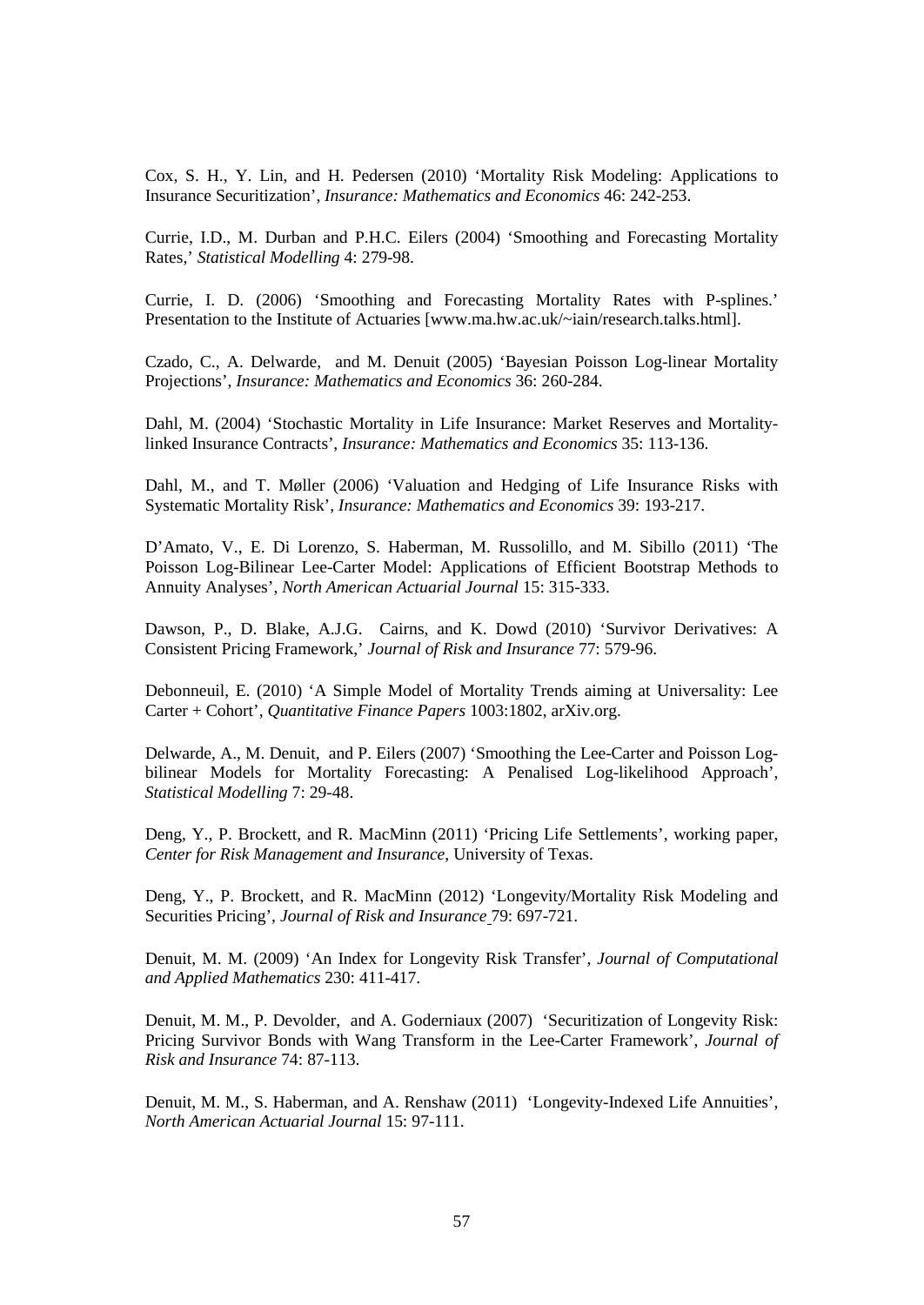Deutsche Bank (2012) 'Deutsche Bank Closes EUR 12 Billion Capital Market Longevity Solution', press release (17 February).

Dowd, K., D. Blake, A.J.G. Cairns, and P. Dawson (2006) 'Survivor Swaps,' *Journal of Risk and Insurance* 73: 1-17.

Dowd, K., A.J.G. Cairns, D. Blake, G.D. Coughlan, D. Epstein, and M. Khalaf-Allah (2010a) 'Backtesting Stochastic Mortality Models: An Ex-Post Evaluation of Multi-Period-Ahead Density Forecasts*,*' *North American Actuarial Journal* 14, 281-298.

Dowd, K., A.J.G. Cairns, D. Blake, G.D. Coughlan, D. Epstein, and M. Khalaf-Allah (2010b) 'Evaluating the Goodness of Fit of Stochastic Mortality Models,' *Insurance: Mathematics and Economics* 47, 255–265.

Dowd, K., D. Blake, and A.J.G. Cairns (2010c) 'Facing Up to the Uncertainty of Life: The Longevity Fan Charts,' *Demography* 47: 67-78.

Dowd, K., D. Blake, and A.J.G. Cairns (2011a) 'A Computationally Efficient Algorithm for Estimating the Distribution of Future Annuity Values under Interest-rate and Longevity Risks', *North American Actuarial Journal* 15: 237-247.

Dowd, K., A.J.G. Cairns, D. Blake, G.D. Coughlan, and M. Khalaf-Allah (2011b) 'A Gravity Model of Mortality Rates for Two Related Populations', *North American Actuarial Journal* 15: 334-356.

Friedberg, L., and A. Webb (2007) 'Life is Cheap: Using Mortality Bonds to Hedge Aggregate Mortality Risk', *B.E. Journal of Economic Analysis & Policy* 7(1): Article 31.

Gaille, S., and M. Sherris (2011) 'Modelling Mortality with Common Stochastic Long-Run Trends', *Geneva Papers on Risk and Insurance – Issues and Practice* 36: 595-621.

General Motors (2012) *GM Announces U.S. Salaried Pension Plan Actions*, Press Release (1 June) [www.gm.com/article.content\_pages\_news\_us\_en\_2012\_jun\_0601\_pension.html]

Gong, G. and A. Webb (2010) 'Evaluating the Advanced Life Deferred Annuity: An Annuity People Might Actually Buy', *Insurance: Mathematics and Economics* 46: 210-221.

Hainaut, D. (2012) 'Multidimensional Lee-Carter Model with Switching Mortality Processes', *Insurance: Mathematics and Economics* 50: 236-246.

Hanewald, K. (2011) 'Explaining Mortality Dynamics: The Role of Macroeconomic Fluctuations and Cause of Death Trends', *North American Actuarial Journal* 15: 290-314.

Hari, N., A. De Waegenaere, B. Melenberg, and T. Nijman (2008) 'Estimating the Term Structure of Mortality', *Insurance: Mathematics and Economics* 42: 492-504.

Hatzopoulos, P., and S. Haberman (2009) 'A Parameterized Approach to Modeling and Forecasting Mortality', *Insurance: Mathematics and Economics* 44: 103–123.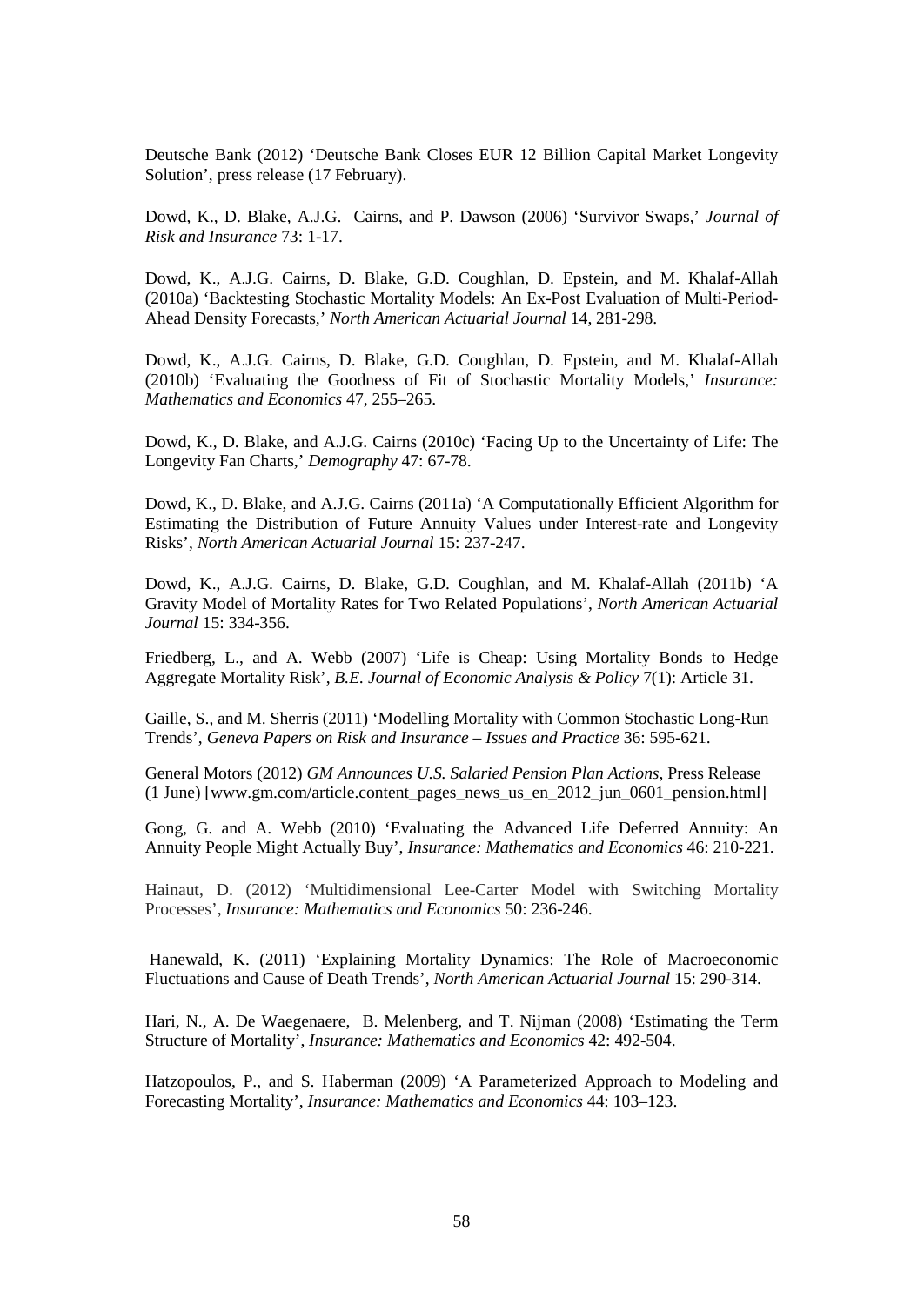Hatzopoulos, P., and S. Haberman (2011) 'A Dynamic Parameterization Modeling for the Age-Period-Cohort Mortality', *Insurance: Mathematics and Economics* 49: 155–174.

Huang, H.-C., C.-W. Wang and Y.-C. Miao (2011) 'Securitization of Crossover Risk in Reverse Mortgages', *Geneva Papers on Risk and Insurance – Issues and Practice* 36: 622- 647.

Hunt, A., and D. Blake (2013) 'A General Procedure for Constructing Mortality Models',<br>Pensions Institute Discussion Paper 1301 [pensions-Pensions Institute Discussion Paper 1301 [pensionsinstitute.org/workingpapers/wp1301.pdf].

Jacobsen, R., N. Keiding, and E. Lynge (2002) 'Long-Term Mortality Trends behind Low Life Expectancy of Danish Women', *Journal of Epidemiology and Community Health* 56: 205–8

Jarner, S. F., and E. M. Kryger (2011) 'Modelling Adult Mortality in Small Populations: The Saint Model', *ASTIN Bulletin* 41: 377 – 418.

Kim, C., and Choi, Y. (2011) 'Securitization of Longevity Risk using Percentile Tranching', *Journal of Risk and Insurance* 78: 885-905.

Kogure, A., and Y. Kurachi (2010) 'A Bayesian Approach to Pricing Longevity Risk Based on Risk-neutral Predictive Distributions', *Insurance: Mathematics and Economics* 46: 162- 172.

Koissi, M.-C., Shapiro, A., Högnäs, G. (2005) 'Evaluating and Extending the Lee-Carter Model for Mortality Forecasting: Bootstrap Confidence Intervals', *Insurance: Mathematics and Economics* 38: 1–20.

Krutov, A. (2006). 'Insurance-Linked Securities: An Emerging Class of Financial Instruments,' *Financial Engineering News* 48 (March-April): 7-16.

Lane, M. (2011) *'*'Longevity Risk from the Perspective of the ILS Markets*'*, *Geneva Papers on Risk and Insurance – Issues and Practice* 36: 501-516.

Lee, R.D., and L.R. Carter (1992) 'Modeling and Forecasting U.S. Mortality,' *Journal of the American Statistical Association* 87: 659-675.

Li, N., and R. D. Lee (2005) 'Coherent Mortality Forecasts for a Group of Populations: An Extension of the Lee-Carter Method', *Demography* 42: 575–594.

Li, J. S.-H., and M. R. Hardy (2011) 'Measuring Basis Risk in Longevity Hedges', *North American Actuarial Journal* 15: 177-200.

Li, J. S.-H., and A. C.-Y. Ng (2011) 'Canonical Valuation of Mortality-Linked Securities', *Journal of Risk and Insurance* 78: 853-884.

Life and Pensions (2008) *'*Canada Life hedges Equitable longevity with JPMorgan swap*'*, *Life and Pensions* (October): 6.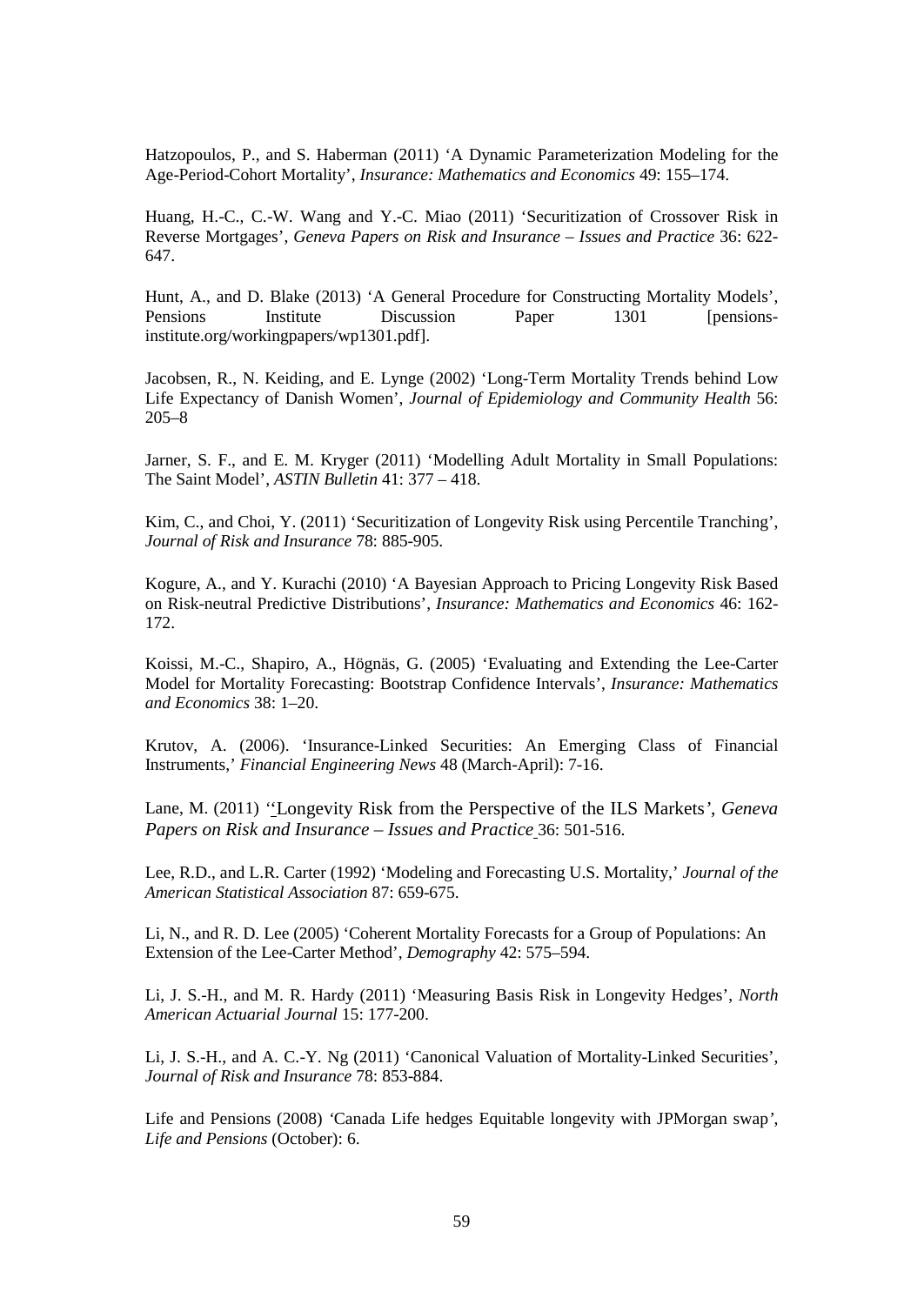Life and Pensions Risk (2010) 'Bond ambition', *Life and Pensions Risk* (May): 10-12.

Lin, Y., and S.H. Cox (2005) 'Securitization of Mortality Risks in Life Annuities,' *Journal of Risk and Insurance* 72: 227-252.

Loeys, J., N. Panigirtzoglou, and R.M. Ribeiro (2007) *Longevity: A Market in the Making*, London: J.P. Morgan Securities Ltd., London (2 July) [www.lifemetrics.com].

Lucida (2008) *Lucida and J. P. Morgan First to Trade Longevity Derivative*, Press Release (15 February) [www.lucidaplc.com/en/news/news/lucida-and-jpmorgan-first-to-tradelongevity-derivative].

Mayhew, L., and D. Smith (2011) *'*Human Survival at Older Ages and the Implications for Longevity Bond Pricing*'*, *North American Actuarial Journal* 15: 248:265.

Mazonas, P.M., P. J. E. Stallard and L.Graham (2011) *'*Longevity Risk in Fair Valuing Level-Three Assets in Securitized Portfolios*'*, *Geneva Papers on Risk and Insurance – Issues and Practice* 36: 516-543.

Milevsky, M.A., and S.D. Promislow (2001) 'Mortality Derivatives and the Option to Annuitize', *Insurance: Mathematics and Economics* 29: 299-318.

Milidonis, A., Y. Lin, and S. H. Cox (2011) 'Mortality Regimes and Pricing', *North American Actuarial Journal* 15: 266-289.

Oeppen, J. and J.W. Vaupel (2002) **'**Broken Limits to Life Expectancy,' *Science* 296 (5570): 1029-1031.

Office for National Statistics (2007) *Life Expectancy Continues to Rise*. Press Release (28 November).

Osmond, C. (1985) 'Using Age, Period and Cohort Models to Estimate Future Mortality Rates'. *International Journal of Epidemiology* 14: 124–29.

Pensions Commission (2005) *A New Pensions Settlement for the Twenty-First Century*, The Stationery Office, Norwich.

Pension Protection Fund and the Pensions Regulator (2006) *The Purple Book: DB Pensions Universe Risk Profile*, Pension Protection Fund and the Pensions Regulator, Croydon and Brighton (December).

Plat, R. (2009) 'On Stochastic Mortality Modeling', *Insurance: Mathematics and Economics* 45: 393-404.

Renshaw, A. E., and S. Haberman (2006) 'A Cohort-Based Extension to the Lee-Carter Model for Mortality Reduction Factors', *Insurance: Mathematics and Economics* 38: 556– 70.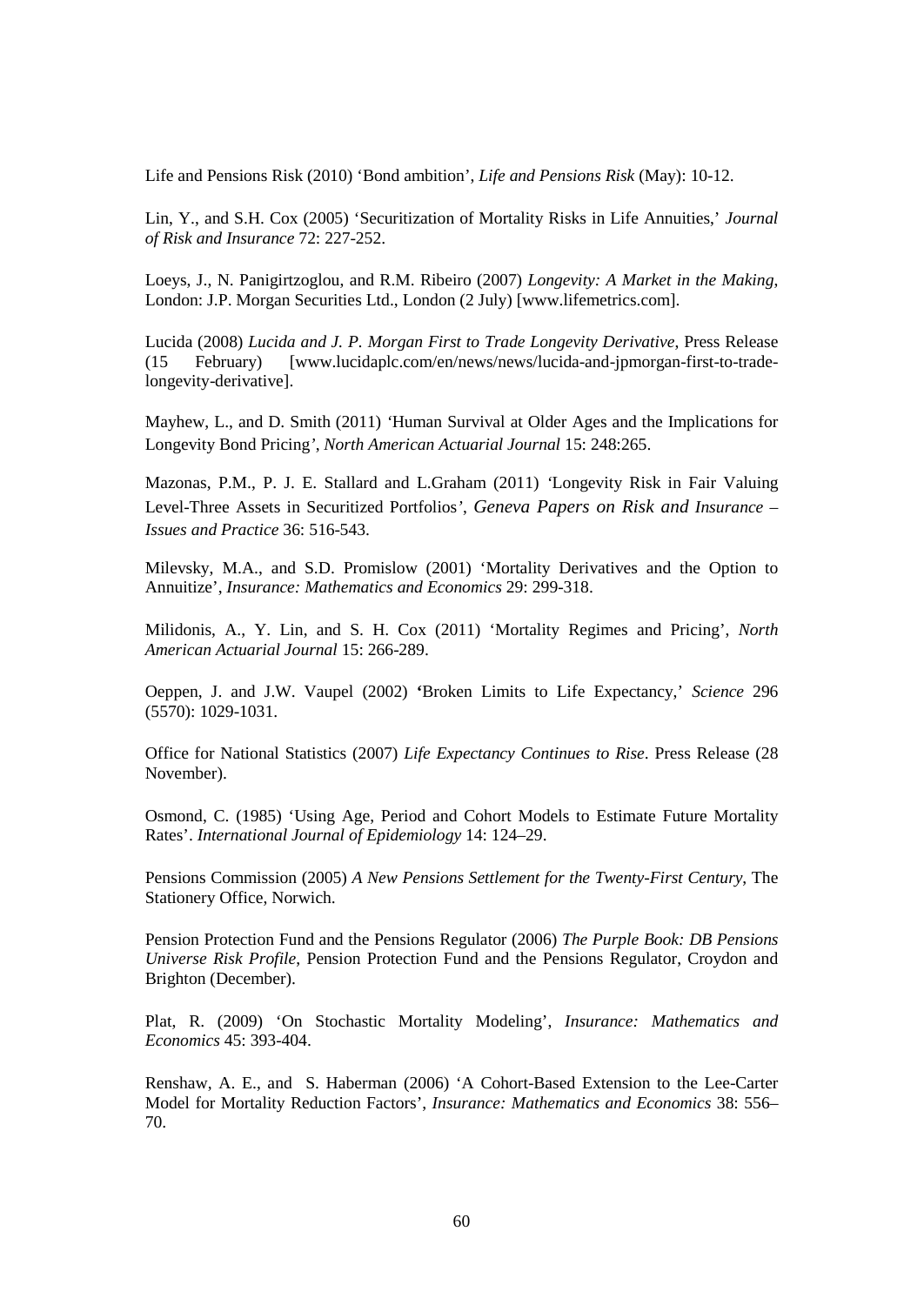Richter, A., and F. Weber (2011) 'Mortality-Indexed Annuities: Managing Longevity Risk via Product Design', *North American Actuarial Journal* 15: 212-236.

Rosenfeld, S. (2009) *Life Settlements: Signposts to a Principal Asset Class*, Wharton Financial Institutions Center Working Paper 09-20, Philadelphia, PA.

Sandor, R.L. (1994) 'In Search of Market Trees: Market Architecture and Tradable Entitlements for CO2 Abatement,' in *Combating Global Warming: Possible Rules, Regulations, and Administrative Arrangements for a Global Market in CO2 Emission Entitlements*, United Nations Conference on Trade and Development, New York.

Sandor, R.L. (2003) 'The First Chicago Climate Exchange Auction: The Birth of the North American Carbon Market,' in *Greenhouse Gas Market 2003: Emerging but Fragmented,*  International Emissions Trading Association, Geneva*.*

Standard & Poors (2006) *For Seniors, Equity Begins at Home*, Standard & Poors Ratings Services, New York.

Stevens, R., A. De Waegenaere, B. Melenberg (2010) 'Longevity Risk in Pension Annuities with Exchange Options: The Effect of Product Design', *Insurance: Mathematics and Economics* 46: 222-234.

Sun, W., R.K. Triest and A. Webb (2008) 'Optimal Retirement Asset Decumulation Strategies: The Impact of Housing Wealth', *Asia-Pacific Journal of Risk and Insurance* 3: 123-149.

Swiss Re (2010a) *A Short Guide to Longer Lives: Longevity Funding Issues and Potential Solutions*, Swiss Reinsurance Company Ltd, Zurich.

Swiss Re (2010b) 'Age shall not weary insurers'. [www.swissre.com/clients/insurers/life\_health/age\_shall\_not\_weary\_insurers.html]

Symmons, J. (2008) 'Lucida Guards against Longevity', 19 February, [www.efinancialnews.com].

Towler, J. (2012) 'Markets Recognize Long Term Value of DB De-risking', *Professional Pensions*, 3 February, [www.professionalpensions.com/professionalpensions/news/2143800/markets-recognise-term-value-db-risking].

Trading Risk (2008) *'*JPMorgan longevity swap unlocks UK annuity market*'*, *Trading Risk,* Issue number 5 (September/October): 3 [www.trading-risk.com].

Tsai, J., J.L Wang, and L. Tzeng (2010) 'On the Optimal Product Mix in Life Insurance Companies using Conditional Value at Risk', *Insurance: Mathematics and Economics* 46: 235-241.

Tzeng, L. Y., J. L., Wang and J. T. Tsai (2011) 'Hedging Longevity Risk when Interest Rates are Uncertain', *North American Actuarial Journal* 15: 201-211.